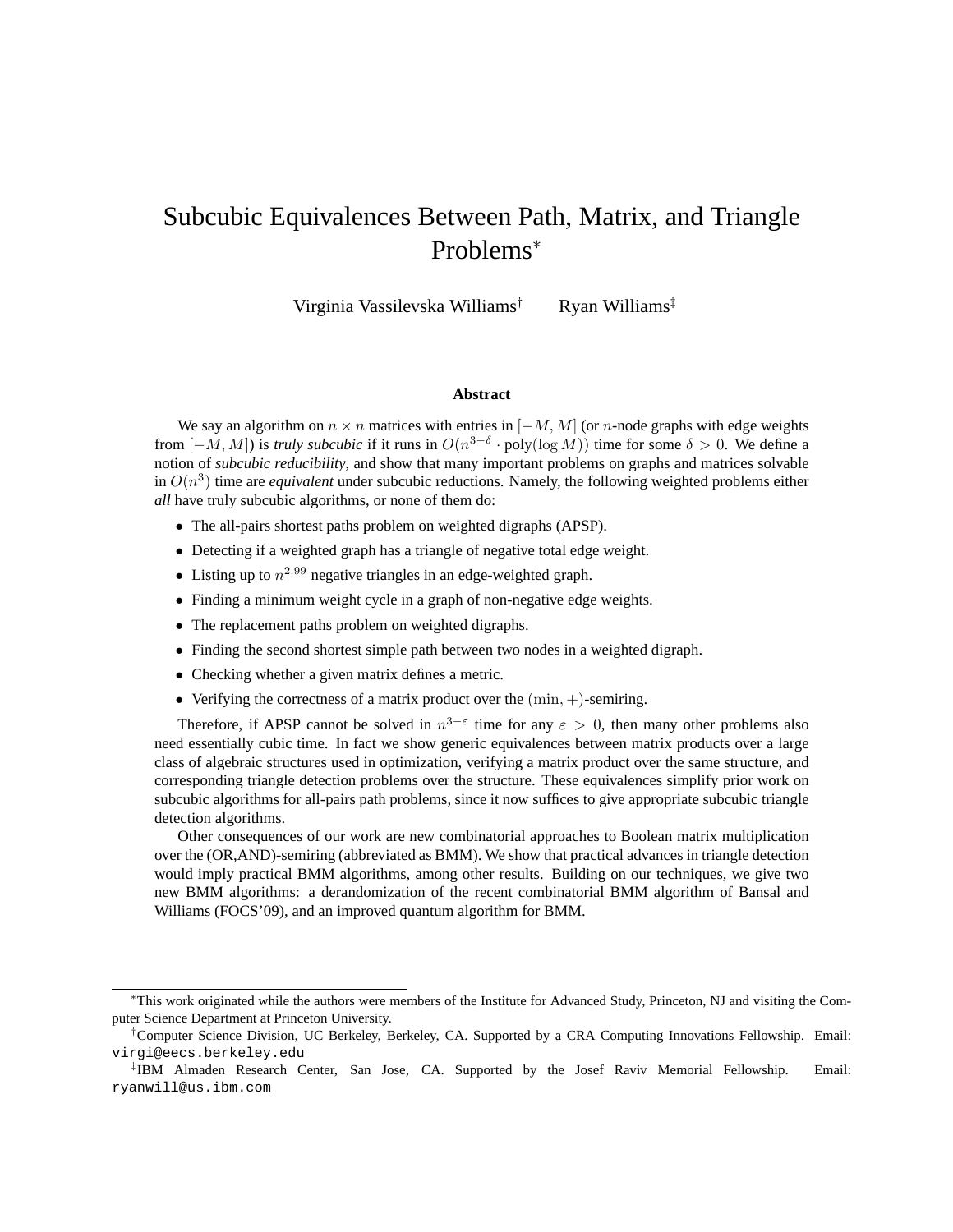### **1 Introduction**

Many computational problems on graphs and matrices have natural cubic time solutions. For example,  $n \times n$  matrix multiplication over any algebraic structure can be done in  $O(n^3)$  operations. For algebraic structures that arise in optimization, such as the  $(min, +)$ -semiring, it is of interest to determine when we need only a subcubic number of operations.<sup>[1](#page-1-0)</sup> The all-pairs shortest paths problem (APSP) also has a cubictime algorithm, known for over 40 years [\[Flo62,](#page-11-0) [War62\]](#page-13-0). One of the "Holy Grails" of graph algorithms is to determine whether this cubic complexity is basically inherent, or whether a significant improvement (say,  $O(n^{2.9})$  time) is possible. (It is known that this question is equivalent to finding a faster algorithm for  $(min, +)$  matrix multiplication. [\[FM71,](#page-11-1) [Mun71\]](#page-12-0)) Most researchers believe that cubic time is essentially necessary: there are  $n^2$  pairs of nodes, and in the worst case we should not expect to improve too much on  $\Omega(n)$  time per pair. (We should note that a long line of work has produced slightly subcubic algorithms with small poly( $\log n$ ) improvements in the running time; the current best runs in  $O(n^3 \log \log^3 n / \log^2 n)$ time [\[Cha07\]](#page-11-2).)

Related to APSP is the *replacement paths problem* (RPP): given nodes s and t in a weighted directed graph and a shortest path P from s to t, compute the length of the shortest simple path that avoids edge  $e$ , for all edges e on P. This problem is studied extensively [\[Yen71,](#page-13-1) [Law72,](#page-12-1) [Epp98,](#page-11-3) [KIM82,](#page-12-2) [RZ05,](#page-12-3) [Rod07,](#page-12-4) [Ber10\]](#page-11-4) for its applications to network reliability. A slightly subcubic time algorithm is not hard to obtain from a slightly subcubic APSP algorithm, but nothing faster than this is known. It does seem that cubic time may be inherent, since for all edges in a path (and there may be  $\Omega(n)$  of them) we need to recompute a shortest path. A well-studied restriction of RPP is to find the *second* shortest (simple) path between two given nodes s and t. Of course this problem also has a cubic algorithm, but again nothing much faster is known. However, the cubic complexity does not seem to be as vital: we simply want to find a certain type of path between two endpoints. Similarly, finding a minimum weight cycle in a graph with non-negative weights is only known to be possible in slightly subcubic time.<sup>[2](#page-1-1)</sup>

An even simpler example is that of finding a triangle in an edge-weighted graph where the sum of edge weights is negative. Exhaustive search of all triples of nodes takes  $O(n^3)$  time, and applying the best APSP algorithm makes this  $O(n^3 \log \log^3 n / \log^2 n)$  time, but we do not know a faster algorithm. Recent work has suggested that this negative triangle problem might have a faster algorithm, since the *node-weighted* version of the problem can be solved faster [\[VW06,](#page-13-2) [VWY06,](#page-13-3) [CL07\]](#page-11-5). (In fact the node-weighted version of the problem is no harder than the *unweighted* triangle detection problem, which is solvable in  $O(n^{2.38})$  time [\[IR78\]](#page-12-5).) Since the cubic algorithm for negative triangle is *so* simple, and many restrictions of the problem have faster algorithms, it would appear that cubic complexity is unnecessary for finding a negative triangle.

We give theoretical evidence that these open algorithmic questions may be hard to resolve, by showing that they and other well-studied problems are all surprisingly *equivalent*, in the sense that there is a substantially subcubic algorithm for one of them if and only if all of them have substantially subcubic algorithms. Compare with the phenomenon of NP-completeness: one reason P vs NP looks so hard to resolve is that many researchers working in different areas have all been working on essentially the *same* (NP-complete) problem with no success. Our situation is entirely analogous: either these problems really need essentially cubic time, or we are missing a fundamental insight which would make all of them simultaneously easier.

<span id="page-1-0"></span><sup>&</sup>lt;sup>1</sup>Note that in the specific case when the structure is a *ring*, it is well known that one can solve the problem much faster than  $O(n^3)$ operations [\[Str69,](#page-12-6) [CW90\]](#page-11-6). However it is unknown if this fact can be used to compute the matrix product fast on many other important structures such as commutative semirings.

<span id="page-1-1"></span><sup>&</sup>lt;sup>2</sup>Note that if we allowed negative weights, this problem is immediately NP-hard.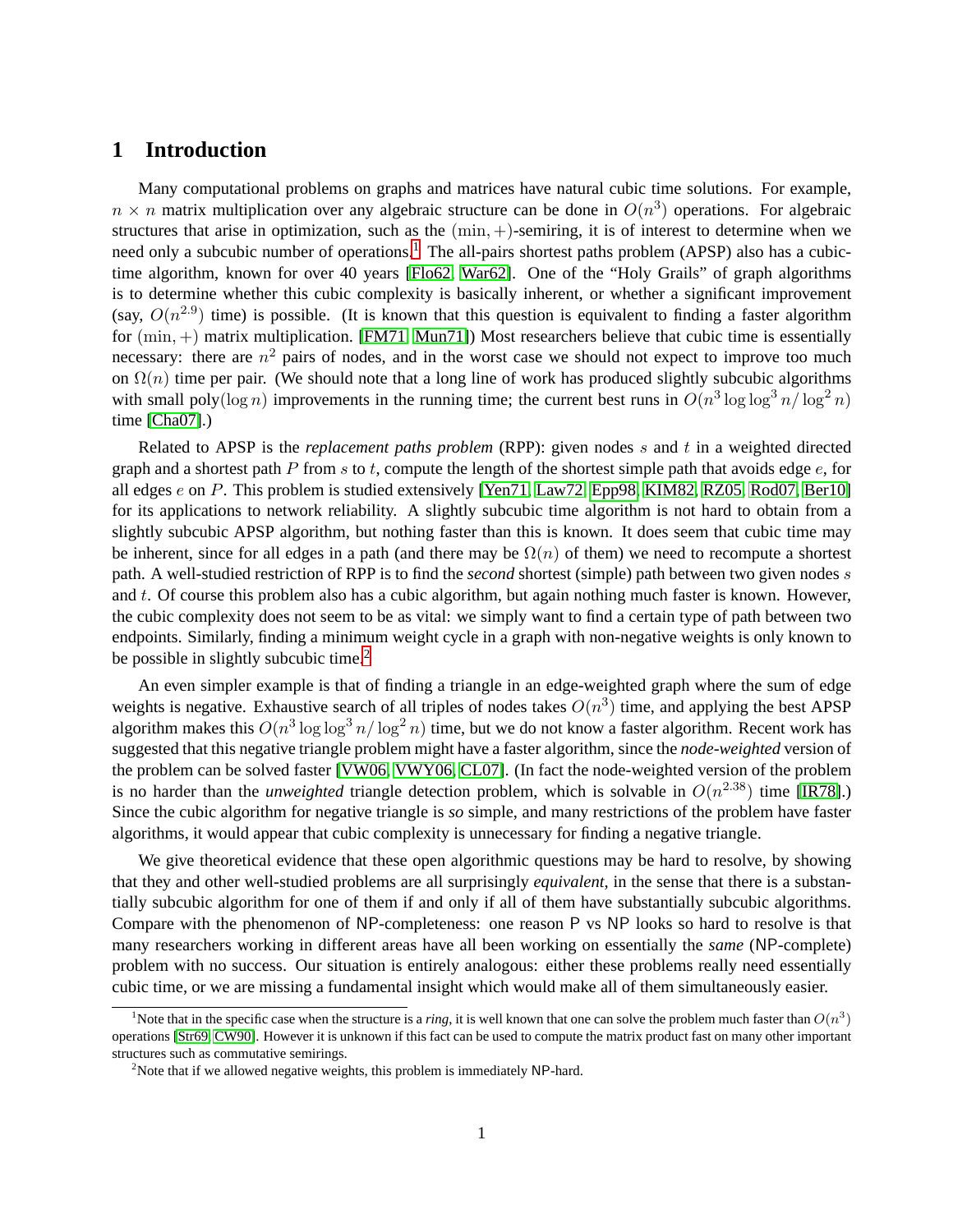We say that an algorithm on  $n \times n$  matrices (or an n-node graph) computing a set of values in  $\{-M, \ldots, M\}$ is *truly subcubic* if it uses  $O(n^{3-\delta}\cdot \text{poly}(\log M))$  time for some  $\delta > 0$ . In general, poly  $\log M$  factors are natural: the truly subcubic ring matrix multiplication algorithms have poly  $\log M$  overhead if one counts the bit complexity of operations. In Appendix [F](#page-20-0) we develop *subcubic reductions* between many problems, proving:

**Theorem 1.1** *The following problems either* all *have truly subcubic algorithms, or* none *of them do:*

- *1. The all-pairs shortest paths problem on weighted digraphs (APSP).*
- *2. The all-pairs shortest paths problem on undirected weighted graphs.*
- *3. Detecting if a weighted graph has a triangle of negative total edge weight.*
- *4. Listing up to* n <sup>2</sup>.<sup>99</sup> *negative triangles in an edge-weighted graph.*
- *5. Verifying the correctness of a matrix product over the* (min, +)*-semiring.*
- *6. Checking whether a given matrix defines a metric.*
- *7. Finding a minimum weight cycle in a graph of non-negative edge weights.*
- <span id="page-2-0"></span>*8. The replacement paths problem on weighted digraphs.*
- *9. Finding the* second *shortest simple path between two nodes in a weighted digraph.*

Note the only previously known equivalence in the above was that of (1) and (2).

An explicit definition of our reducibility concept is given in Appendix [C.](#page-15-0) The truly subcubic runtimes may vary depending on the problem: given our reductions, an  $\tilde{O}(n^{2.9})$  algorithm for negative triangle implies an  $\tilde{O}(n^{2.96})$  algorithm for APSP. However, asymptotic runtime equivalences hold with respect to polylogarithmic improvements. That is, for each  $c \ge 2$ , the above either all have  $O(\frac{n^3}{\log^c n} \cdot \text{poly}\log M)$  algorithms, or none of them do. Hence an  $\Omega(n^3/\log^2 n)$  lower bound on APSP would imply a similar lower bound on all the above (within poly  $\log M$  factors).

Perhaps the most interesting aspect of Theorem [1.1](#page-2-0) is that some of the problems are *decision* problems and others are *functions*. Hence to prove lower bounds on some decision problems, it suffices to prove them on analogous multi-output functions. It is counterintuitive that an  $O(n^{2.9})$  algorithm returning one bit can be used to compute a function on  $\Omega(n^2)$  bits in  $O(n^{2.96})$  time. Nevertheless, it is possible and in retrospect, our reductions are very natural. See Appendix [A](#page-13-4) for some intuition.

A few equivalences in Theorem [1.1](#page-2-0) follow from a more general theorem, which can be used to simplify prior work on all-pairs path problems. In general we consider (min,  $\odot$ ) *structures* defined over a set  $R \subset \mathbb{Z}$ together with an operation  $\odot: R \times R \to \mathbb{Z} \cup \{-\infty, \infty\}$ .<sup>[3](#page-2-1)</sup> We define a type of  $(\min, \odot)$  structure that we call *extended*, which allows for an "identity matrix" and an "all-zeroes matrix" over the structure. (For definitions, see the Preliminaries.) Almost all structures we consider in this paper are extended, including the Boolean semiring over OR and AND, the (min, max)-semiring, and the (min, +)-semiring. In Section [3](#page-5-0) we prove:

<span id="page-2-2"></span>**Theorem 1.2 (Informal Statement of Theorems [3.1](#page-5-1) and [3.2\)](#page-6-0)** Let  $\bar{\mathcal{R}}$  be an extended (min,  $\odot$ ) structure. The *following problems over*  $\overline{R}$  *either* all *have truly subcubic algorithms, or* none *of them do:* 

• **Negative Triangle Detection.** *Given an* <sup>n</sup>*-node graph with weight function* <sup>w</sup> : <sup>V</sup> <sup>×</sup> <sup>V</sup> <sup>→</sup> <sup>R</sup> <sup>∪</sup> <sup>Z</sup>*, find nodes* i, j, k such that  $w(i, j) \in \mathbb{Z}$ ,  $w(i, k) \in R$ ,  $w(k, j) \in R$ , and  $(w(i, j) \odot w(k, j)) + w(i, j) < 0$ .

<span id="page-2-1"></span> $3$ An analogous treatment is possible for  $(max, \odot)$  structures. We omit the details, as they merely involve negations of entries.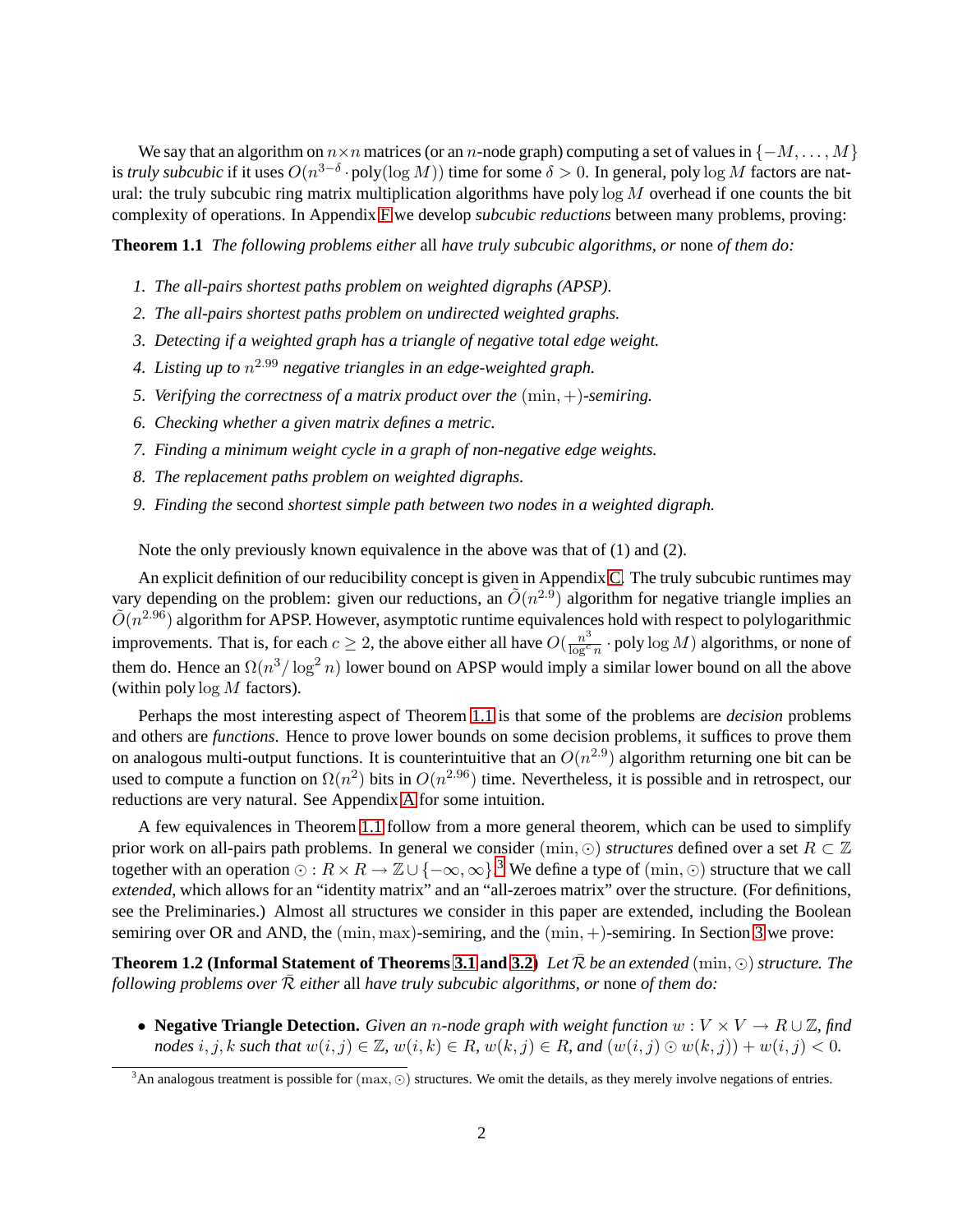- **Matrix Product.** Given two  $n \times n$  matrices A, B with entries from R, compute the product of A and  $B$  over  $\bar{\mathcal{R}}$ *.*
- **Matrix Product Verification.** *Given three* n × n *matrices* A*,* B*,* C *with entries from* R*, determine if the product of A and B over*  $\overline{R}$  *is*  $C$ *.*

The relationship between matrix product verification and the matrix product is particularly surprising, as  $n \times n$  matrix product verification *over rings* can be done in  $O(n^2)$  randomized time [\[BK95\]](#page-11-7) but we do not know how to apply this fast verification to ring matrix multiplication. Spinrad [\[Spi03\]](#page-12-7) (Open Problem 8.2) and Alon [\[Alo09\]](#page-10-0) have asked if the verification problem for various matrix products can be done faster than the products themselves. Our reductions rely crucially on the fact that the addition operation in a  $(\min, \odot)$ structure is a *minimum*.

In Appendix [G,](#page-23-0) we show how our techniques can also be used to design alternative approaches to matrix multiplication over OR and AND. First we have as a consequence of Theorem [1.2:](#page-2-2)

**Theorem 1.3** *The following* all *have truly subcubic combinatorial algorithms, or none of them do:*

- <span id="page-3-0"></span>• *Boolean matrix multiplication (BMM).*
- *Detecting if a graph has a triangle.*
- *Listing up to* n <sup>2</sup>.<sup>99</sup> *triangles in a graph.*
- *Verifying the correctness of a matrix product over the Boolean semiring.*

These reductions have low overhead, hence any simple fast triangle algorithm would yield a simple (and only slightly slower) BMM algorithm. This is a problem that has been investigated by many researchers, *e.g.* ([\[Woe08\]](#page-13-5), Open Problem 4.3(c)) and ([\[Spi03\]](#page-12-7), Open Problem 8.1). More concretely, Theorem [1.3](#page-3-0) can already yield new BMM algorithms, with a little extra work. First, we can derandomize the recent combinatorial BMM algorithm of Bansal and Williams [\[BW09\]](#page-11-8):

<span id="page-3-2"></span>**Theorem 1.4** *There is a deterministic combinatorial*  $O(n^3/\log^{2.25} n)$ -time algorithm for BMM.

The BMM algorithm of [\[BW09\]](#page-11-8) uses randomness in two different ways: it reduces BMM to a graph theoretic problem, computes a pseudoregular partition of the graph in randomized quadratic time, then it uses random samples of nodes along with the partition to speed up the solution of the graph problem. We can avoid the random sampling by giving a triangle algorithm with  $O(n^3/\log^{2.25} n)$  running time, and applying Theorem [1.3.](#page-3-0) To get a deterministic triangle algorithm, we show (using a new reduction) that in fact any *polynomial time* algorithm for pseudoregularity suffices to get a subcubic triangle algorithm. With this relaxed condition, we can replace the randomized quadratic algorithm for pseudoregularity with a deterministic polynomial time algorithm of Alon and Naor [\[AN06\]](#page-10-1).

<span id="page-3-1"></span>We also obtain an improved quantum algorithm for BMM:

**Theorem 1.5** *There is an*  $\tilde{O}(\min\{n^{1.3}L^{17/30}, n^2 + L^{47/60}n^{13/15}\})$  *quantum algorithm for computing the product of two*  $n \times n$  *Boolean matrices, where* L *is the number of ones in the output matrix.* 

Theorem [1.5](#page-3-1) is obtained by simply applying the best known quantum algorithm for triangle [\[MSS05\]](#page-12-8) to our reduction, improving the previous best [\[Bv06\]](#page-11-9) output-sensitive quantum algorithm for BMM.

**Remark.** We have spent much time simplifying our proofs (contrary to all advice we have received), since one of our goals is to eventually uncover matrix multiplication algorithms that are more practical than what is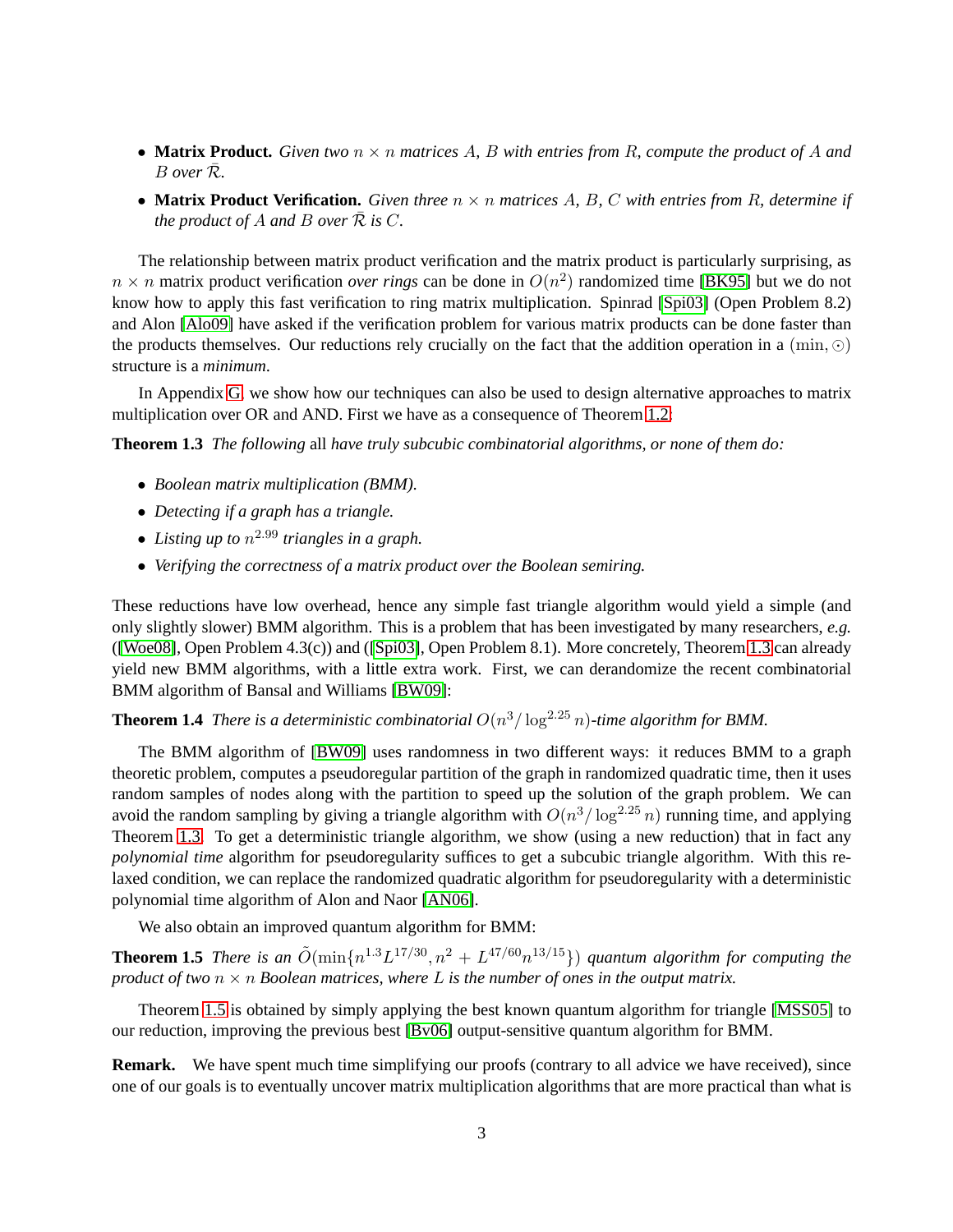currently known. Earlier versions of our reductions were extremely technical and gave very little insight; we hope our simplifications will be useful in future work.

### **2 Preliminaries**

Unless otherwise noted, all graphs have *n* vertices. Whenever an algorithm in our paper uses  $\infty$  or  $-\infty$ , these can be substituted by numbers of suitably large absolute value. We use  $\omega$  to denote the smallest real number such that  $n \times n$  matrix multiplication over an arbitrary ring can be done in  $O(n^{\omega})$  operations.

**Structures and Extended Structures.** We give a general definition encompassing all algebraic structures for which our results apply. Let R be a finite set. A (min, ⊙) *structure over* R is defined by a binary operation  $\odot$ :  $R \times R \rightarrow \mathbb{Z} \cup \{-\infty, \infty\}$ . We use the variable R to refer to a (min,  $\odot$ ) structure. We say a (min,  $\odot$ ) structure is *extended* if  $R \subset \mathbb{Z}$  and R contains elements  $\varepsilon_0$  and  $\varepsilon_1$  such that for all  $x \in R$ ,  $x \odot \varepsilon_0 = \varepsilon_0 \odot x = \infty$ and  $\varepsilon_1 \odot x = x$  for all  $x \in R$ . That is,  $\varepsilon_0$  is a type of annihilator, and  $\varepsilon_1$  is a left identity. We use the variable  $\overline{\mathcal{R}}$  to refer to an extended structure. The elements  $\varepsilon_0$  and  $\varepsilon_1$  allow us to define (for every *n*) an  $n \times n$  *identity matrix*  $I_n$  and a  $n \times n$  *zero matrix*  $Z_n$  over  $\overline{\mathcal{R}}$ . More precisely,  $I_n[i, j] = \varepsilon_0$  for all  $i \neq j$ ,  $I_n[i, i] = \varepsilon_1$ , and  $Z_n[i, j] = \varepsilon_0$  for all i, j. We shall omit the subscripts of  $I_n$  and  $Z_n$  when the dimension is clear.

Examples of extended structures  $\bar{\mathcal{R}}$  are the  $(OR, AND)$  (or Boolean) semiring,<sup>[4](#page-4-0)</sup> as well as the  $(\min, \max)$ and (min, +) semirings (also called *subtropical* and *tropical*), and the (min, ≤) structure used to solve *all pairs earliest arrivals* [\[Vas08\]](#page-12-9). An example of a structure that is *not* extended is the "existence dominance" structure defined in Appendix [H.](#page-28-0)

**Matrix Products Over Structures.** The *matrix product of two*  $n \times n$  *matrices over*  $\mathcal{R}$  is

$$
(A \odot B)[i, j] = \min_{k \in [n]} (A[i, k] \odot B[k, j]).
$$

It is easy to verify that for all matrices A over an extended  $\overline{R}$ ,  $I \odot A = A$  and  $Z \odot A = A \odot Z = F$ where  $F[i, j] = \infty$  for all i, j. The problem of *matrix product verification* over an extended structure  $\overline{R}$  is to determine whether  $\min_{k \in [n]} (A[i, k] \odot B[k, j]) = C[i, j]$  for all  $i, j \in [n]$ , where  $A, B, C$  are given  $n \times n$ matrices with entries from  $R$ . Although it looks like a simpler problem, matrix product verification for the  $(\min, +)$  semiring (for instance) is not known to have a truly subcubic algorithm.

**Negative Triangles Over Structures.** The *negative triangle problem over* R is defined on a weighted tripartite graph with parts I, J, K. Edge weights between I and J are from  $\mathbb Z$ , and all other edge weights are from R. The problem is to detect if there are  $i \in I$ ,  $j \in J$ ,  $k \in K$  so that  $(w(i, k) \odot w(k, j)) + w(i, j) < 0$ . Note that if one negates all weights of edges between I and J, the condition becomes  $(w(i, k) \odot w(k, j)) < w(i, j)$ . In the special case when  $\odot = +$  and  $R \subseteq \mathbb{Z} \cup \{-\infty, \infty\}$ , the tripartiteness requirement is unnecessary, and the negative triangle problem is defined on an *arbitrary* graph with edge weights from <sup>Z</sup> ∪ {−∞, ∞}. This holds for the negative triangle problem over both the  $(\min, +)$  and Boolean semirings.

#### **2.1 Prior Work**

Since our paper covers many popular problems in the literature, there is much relevant prior work. Due to lack of space, we highlight the most relevant sources in Appendix [B.](#page-14-0)

<span id="page-4-0"></span><sup>&</sup>lt;sup>4</sup>Observe the Boolean semiring is isomorphic to the structure on elements  $\varepsilon_0 = \infty$  and  $\varepsilon_1 = 0$ , where  $x \odot y = x + y$ .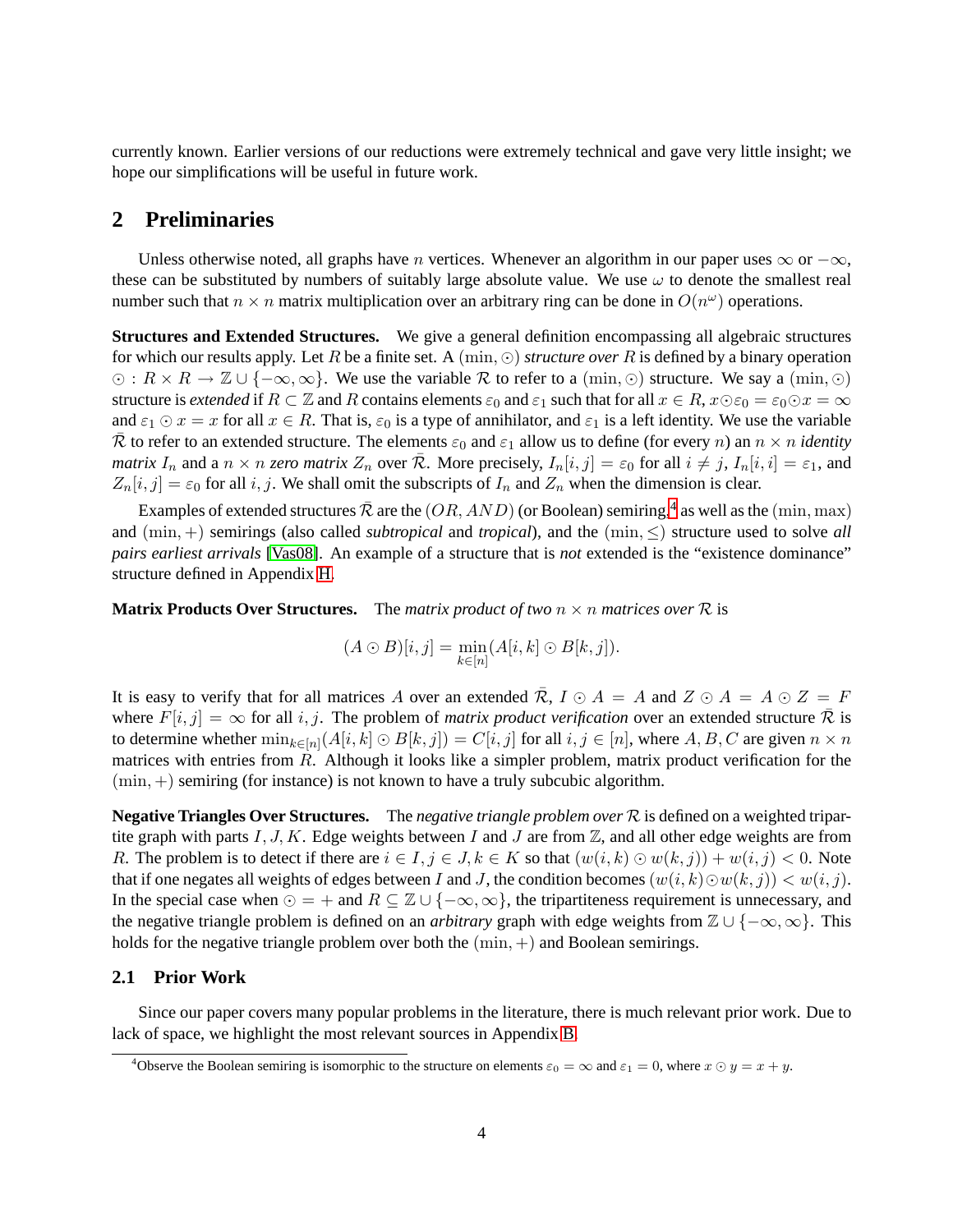### <span id="page-5-0"></span>**3 Equivalences Between Problems on Generic Structures**

A generic approach to computing fast  $(\min, \odot)$  matrix products (for an arbitrary binary operation  $\odot$ ) would be of major interest. Here we prove truly subcubic equivalences between matrix products, negative triangles, and matrix product verification for (min, ⊙) structures. (For definitions, see the Preliminaries.)

**Reminder of Theorems [3.1](#page-5-1) and [3.2](#page-6-0)** *Let*  $\bar{\mathcal{R}}$  *be an extended* (min, +) *structure. The following problems over*  $\overline{\mathcal{R}}$  *either* all *have truly subcubic algorithms, or* none *of them do:* 

- **Negative Triangle Detection.** *Given an* <sup>n</sup>*-node graph with weight function* <sup>w</sup> : <sup>V</sup> <sup>×</sup> <sup>V</sup> <sup>→</sup> <sup>R</sup> <sup>∪</sup> <sup>Z</sup>*, find nodes* i, j, k such that  $w(i, j) \in \mathbb{Z}$ ,  $w(i, k) \in R$ ,  $w(k, j) \in R$ , and  $(w(i, j) \odot w(k, j)) + w(i, j) < 0$ .
- **Matrix Product.** *Given two* n × n *matrices* A*,* B *with entries from* R*, compute the product of* A *and* <sup>B</sup> *over* <sup>R</sup>¯*.*
- **Matrix Product Verification.** *Given three* n × n *matrices* A*,* B*,* C *with entries from* R*, determine if the product of A and B over*  $\mathcal R$  *is*  $C$ *.*

#### **3.1 Negative Triangle Detection Implies Matrix Product Verification**

We start by showing that matrix product verification can solve the negative triangle problem over any extended structure R in the same asymptotic runtime. For two problems A and B, we write  $A \leq_{3} B$  to express that there is a subcubic reduction from  $A$  to  $B$ . (For formal definitions, see Appendix [C.](#page-15-0))

<span id="page-5-1"></span>**Theorem 3.1 (Negative Triangle Over**  $\bar{\mathcal{R}} \leq_3$  **Matrix Product Verification Over**  $\bar{\mathcal{R}}$ ) *Suppose matrix product verification over* R *can be done in time*  $T(n)$ *. Then the negative triangle problem for graphs over* R *can be solved in*  $O(T(n))$  *time.* 

**Proof.** From the tripartite graph  $G = (I \cup J \cup K, E)$  given by the negative triangle problem over  $\overline{\mathcal{R}}$ , construct matrices A, B, C as follows. For each edge  $(i, j) \in (I \times J) \cap E$  set  $C[i, j] = w(i, j)$ . Similarly, for each edge  $(i, k) \in (I \times K) \cap E$  set  $A[i, k] = w(i, k)$  and for each edge  $(k, j) \in (K \times J) \cap E$  set  $B[k, j] = w(k, j)$ . When there is no edge in the graph, the corresponding matrix entry in A or B becomes  $\varepsilon_0$ and in C it becomes  $\infty$ . The problem becomes to determine whether there are  $i, j, k \in [n]$  so that  $A[i, k]$  ⊙  $B[k, j] < C[i, j]$ . Let A' be the  $n \times 2n$  matrix obtained by concatenating A to the left of the  $n \times n$  identity matrix I. Let B' be the  $2n \times n$  matrix obtained by concatenating B on top of C. Then  $A' \odot B'$  is equal to the componentwise minimum of  $A \odot B$  and C. One can complete A', B' and C to square  $2n \times 2n$  matrices by concatenating an all  $\varepsilon_0$   $n \times 2n$  matrix to the bottom of  $A'$ , an all  $\varepsilon_0$   $2n \times n$  matrix to the right of  $B'$  and  $n$ columns of all  $\varepsilon_0$ s and n rows of all  $\varepsilon_0$ s to the right and bottom of C respectively.

Run matrix product verification on  $A', B', C$ . Suppose there are some  $i, j$  so that  $\min_k(A'[i, k] \odot B'[k, j]) \neq 0$  $C[i, j]$ . Then since

$$
\min_{k} (A'[i,k] \odot B'[k,j]) = \min \{C[i,j], \min_{k} (A[i,k] \odot B[k,j])\} \le C[i,j],
$$

there must exists a  $k \in [n]$  so that  $A[i, k] \odot B[k, j] < C[i, j]$ . In other words,  $i, k, j$  is a negative triangle over  $\overline{\mathcal{R}}$ . If on the other hand for all  $i, j$  we have  $\min_k(A'[i,k] \odot B'[k,j]) = C[i,j]$ , then for all  $i, j$  we have  $\min_k(A[i, k] \odot B[k, j]) \geq C[i, j]$  and there is no negative triangle.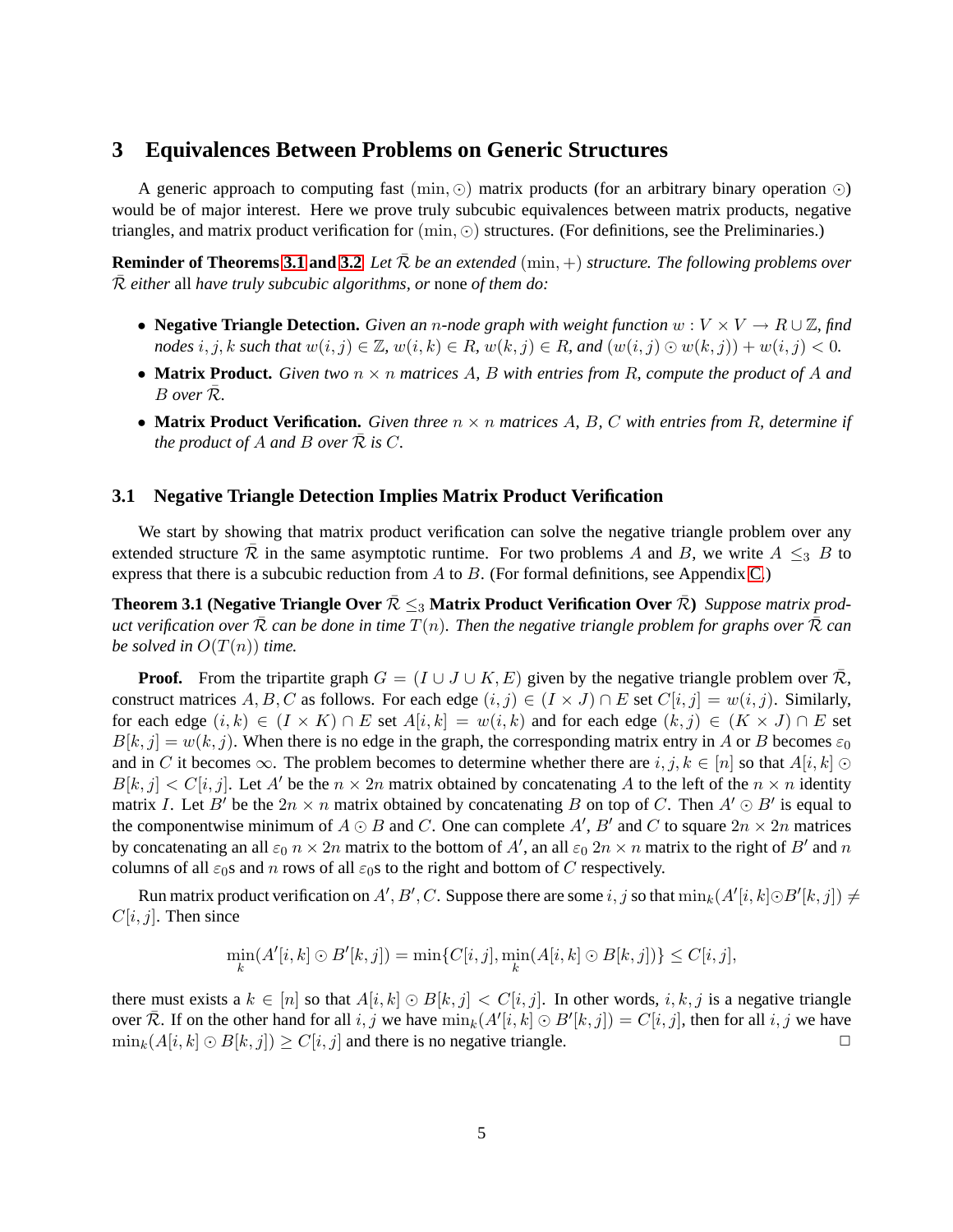#### **3.2 Negative Triangle Detection Implies Matrix Multiplication**

<span id="page-6-0"></span>Next we show that from negative triangle detection over a (min,  $\odot$ ) structure  $\mathcal{R}$ , we can obtain the full matrix product over  $R$ . Specifically, we prove the following.

**Theorem 3.2 (Matrix Product Over**  $\mathcal{R} \leq_3$  **Negative Triangle Over**  $\mathcal{R}$ ) *Let*  $T(n)$  *be a function so that*  $T(n)/n$ *is nondecreasing. Suppose the negative triangle problem over* R *in an* n*-node graph can be solved in* T(n) time. Then the product of two  $n \times n$  matrices over  ${\cal R}$  can be performed in  $O(n^2 \cdot T(n^{1/3}) \log W)$  time, where W *is the absolute value of the largest finite integer in the output.*

<span id="page-6-1"></span>Before we proceed, let us state some simple but useful relationships between triangle detecting, finding, and listing. The proofs of the Lemma [3.1](#page-6-1) and Theorem [3.3](#page-6-2) appear in Appendix [D.](#page-18-0)

**Lemma 3.1** *(Folklore)* Let  $T(n)$  be a function so that  $T(n)/n$  is nondecreasing. If there is a  $T(n)$  time *algorithm for negative triangle detection over* R *on a graph*  $G = (I \cup J \cup K, E)$ , then there is an  $O(T(n))$ *algorithm which returns a negative triangle over* R *in* G *if one exists.*

It will be useful in our final algorithm to have a method for finding many triangles, given an algorithm that can detect one. We can extend Lemma [3.1](#page-6-1) in a new way, to show that subcubic negative triangle detection implies *subcubic negative triangle listing*, provided that the number of negative triangles to be listed is subcubic.

<span id="page-6-2"></span>**Theorem 3.3 (Negative Triangle Listing Over**  $\mathcal{R} \leq_3$  **Negative Triangle Over**  $\mathcal{R}$ ) *Suppose there is a truly subcubic algorithm for negative triangle detection over* R*. Then there is a truly subcubic algorithm which lists*  $\Delta$  *negative triangles over*  $\mathcal R$  *in any graph with at least*  $\Delta$  *negative triangles, for any*  $\Delta = O(n^{3-\delta})$ *,*  $\delta > 0$ .

Next we show that fast negative triangle detection over  $R$  implies a fast algorithm for finding many edgedisjoint negative triangles over  $\mathcal{R}$ . Consider a tripartite graph with parts  $I, J, K$ . We say a set of triangles  $T \subseteq I \times J \times K$  in the graph is *IJ*-disjoint if for all  $(i, j, k) \in T$ ,  $(i', j', k') \in T$ ,  $(i, j) \neq (i', j')$ .

<span id="page-6-4"></span>**Lemma 3.2** Let  $T(n)$  be a function so that  $T(n)/n$  is nondecreasing. Given a  $T(n)$  algorithm for negative *triangle detection over* R*, there is an algorithm* A *which outputs a maximal set* L *of* IJ*-disjoint negative triangles over*  $R$  *in a tripartite graph with distinguished parts*  $(I, J, K)$ *, in*  $O(T(n^{1/3})n^2)$  *time. Furthermore, if there is a constant*  $\varepsilon$  :  $0 < \varepsilon < 1$  *such that for all large enough n,*  $T(n) > T(2^{1/3}n)/(2(1-\varepsilon))$ *, then there* is an output-sensitive  $O(T(n/|L|^{1/3})|L|)$ -time algorithm.<sup>[5](#page-6-3)</sup>

In particular, Lemma [3.2](#page-6-4) implies that given any graph on  $n$  nodes, we can determine those pairs of nodes that lie on a negative triangle in  $O(T(n^{1/3})n^2)$  time. The condition required for the output sensitive algorithm holds for all subcubic polynomials, but it does not necessarily hold for runtimes of the form  $n^3/f(n)$  with  $f(n) = n^{o(1)}$ . In the special case when  $T(n)$  is  $\Theta(n^3/\log^c n)$  for a constant c, the output sensitive algorithm only multiplies a  $\log |L|$  factor to the runtime.

**Proof.** Algorithm A maintains a global list L of negative triangles over  $\mathcal{R}$  which is originally empty and will be the eventual output of the algorithm. Let  $a$  be a parameter to be set later. At each point the algorithm works with a subgraph G of the original graph, containing all of the nodes, all of the edges between I and K and between J and K but only a subset of the edges between I and J. In the beginning  $G = G$  and at each step  $A$  removes an edge from  $G$ .

<span id="page-6-3"></span><sup>&</sup>lt;sup>5</sup>The condition is satisfied for instance when  $T(n)/n^{3-\delta}$  is nonincreasing for some  $\delta > 0$ .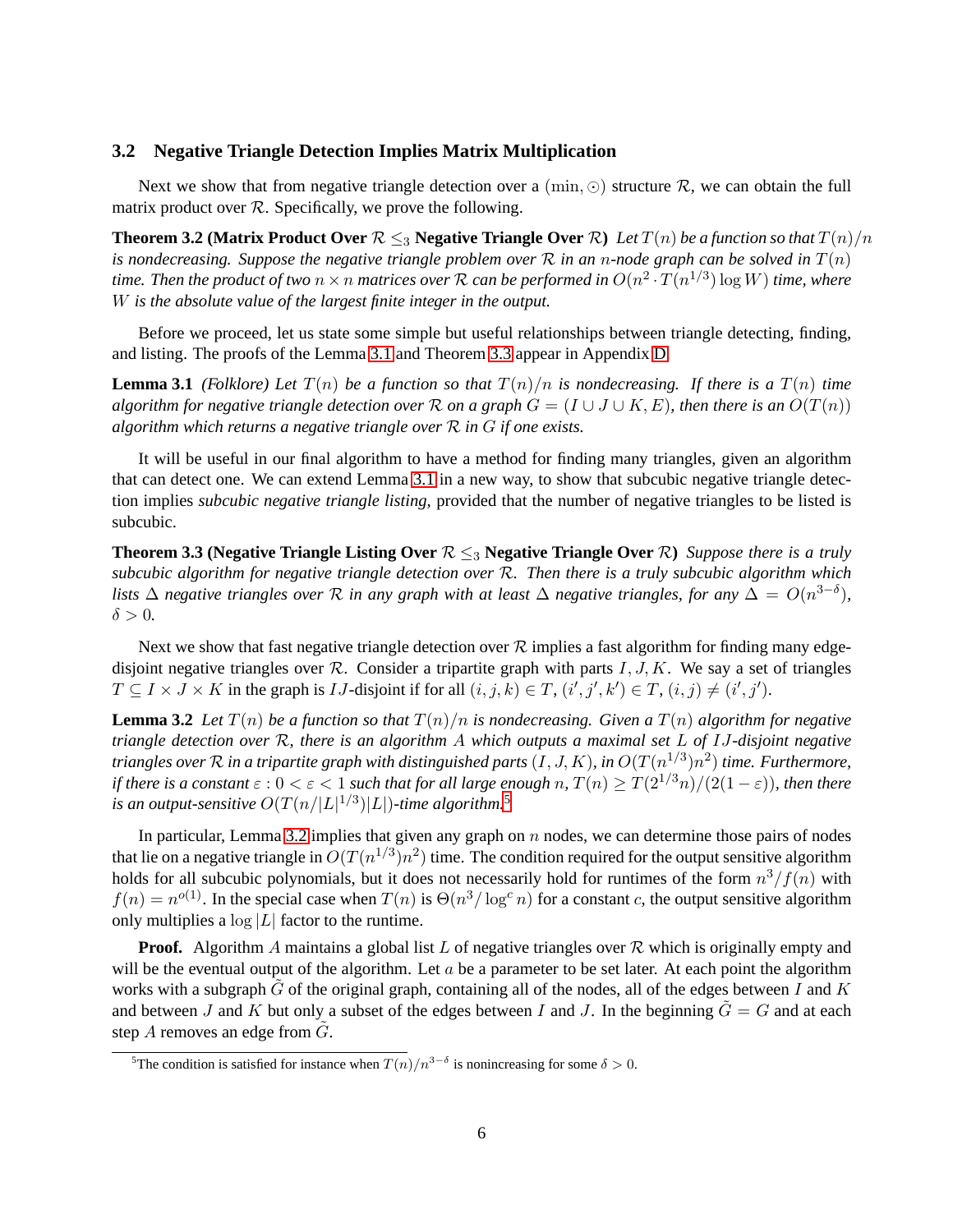Algorithm A starts by partitioning each set I, J, K into  $n^a$  parts where each part has at most  $\lceil n^{(1-a)} \rceil$ nodes each. It iterates through all  $n^{3a}$  possible ways to choose a triple of parts  $(I', J', K')$  so that  $I' \subset I$ ,  $J' \subset J$  and  $K' \subset K$ . For each triple  $(I', J', K')$  in turn, it considers the subgraph  $G'$  of  $\tilde{G}$  induced by  $I' \cup J' \cup K'$  and repeatedly uses Lemma [3.1](#page-6-1) to return a negative triangle over R. Each time a negative triangle  $(i, j, k)$  is found in G', the algorithm adds  $(i, j, k)$  to L, removes edge  $(i, j)$  from  $\tilde{G}$  and attempts to find a new negative triangle in  $G'$ . This process repeats until  $G'$  contains no negative triangles, in which case algorithm A moves on to the next triple of parts.

Now, let us analyze the running time of A. For a triple of parts  $(I', J', K')$  let  $e_{I'J'K'}$  be the number of edges  $(i, j)$  in  $I' \times J'$  that are found in the set of  $I'J'$ -disjoint negative triangles when  $(I', J', K')$  is processed by A. Let  $T(n)$  be the complexity of negative triangle detection over R. Then the runtime can be bounded from above as:

<span id="page-7-0"></span>
$$
O\left(\sum_{\text{all } n^{3a} \text{ triples } I', J', K'} \left(e_{I'J'K'} \cdot T(n^{1-a}) + T(n^{1-a})\right)\right).
$$
 (1)

Note that the sum of all  $e_{I'J'K'}$  is at most  $n^2$ , since if edge  $(i, j) \in I' \times J'$  is reported to be in a negative triangle, then it is removed from the graph. Hence there is a constant  $c > 0$  such that [\(1\)](#page-7-0) is upper bounded by:

$$
c \cdot T(n^{1-a}) \cdot \sum_{\text{all } n^{3a} \text{ triples } I', J', K'} (e_{I'J'K'} + 1) \leq c \cdot T(n^{1-a}) \cdot \left( n^{3a} + \sum_{\text{all } n^{3a} \text{ triples } I', J', K'} e_{I'J'K'} \right)
$$
  

$$
\leq c \cdot T(n^{1-a}) \cdot (n^{3a} + n^2).
$$

Setting  $a = 2/3$ , the runtime becomes  $O(n^2T(n^{1/3}))$ .

To get an output-sensitive algorithm A', we make the following modification. For all  $i = 1, ..., 2 \log n$ , run algorithm A with  $a := i/(3 \log n)$ , and stop when the list L contains at least  $2^i$  edges. If  $|L| = |L_{i-1}|$ then return L; otherwise set  $L_i := L$  and continue with stage  $i + 1$ .

The runtime of  $A'$  is

$$
\sum_{i=1}^{\log|L|} T(n^{1-i/(3\log n)}) \cdot \left( n^{3i/(3\log n)} + \sum_{\text{all } n^{3i/(3\log n)} \text{ triples } I', J', K'} (e_{I'J'K'}) \right) \le
$$
  

$$
\sum_{i=1}^{\log|L|} \left( n^{i/\log n} + 2^i \right) \cdot T(n^{1-i/(3\log n)}) = 2 \sum_{i=1}^{\log|L|} 2^i T(2^{\log n - i/3}) = 2 \sum_{i=1}^{\log|L|} 2^i T(n/2^{i/3}).
$$

$$
\sum_{i=1}^{\infty} \binom{n-1}{i} \binom{n-1}{i}
$$
\n
$$
\sum_{i=1}^{\infty} \binom{n-1}{i} \binom{n-1}{i}
$$
\n
$$
\sum_{i=1}^{\infty} \binom{n}{i} \binom{n}{i} \binom{n}{i}
$$
\n
$$
\sum_{i=1}^{\infty} \binom{n}{i} \binom{n}{i} \binom{n}{i}
$$
\n
$$
\sum_{i=1}^{\infty} \binom{n}{i} \binom{n}{i} \binom{n}{i}
$$
\n
$$
\sum_{i=1}^{\infty} \binom{n}{i} \binom{n}{i} \binom{n}{i}
$$

Since there is a constant  $\varepsilon < 1$  so that for all  $n, T(n) \geq T(2^{1/3}n)/(2(1-\varepsilon))$ , then for all  $i, 2^{i}T(n/2^{i/3}) \leq$  $2^{i+1}(1-\varepsilon)T(n/2^{(i+1)/3})$  and hence the runtime is bounded by

$$
O\left(T(n/|L|^{1/3})|L|\sum_{i=0}^{\log|L|}(1-\varepsilon)^i\right) = O(T(n/|L|^{1/3})|L|).
$$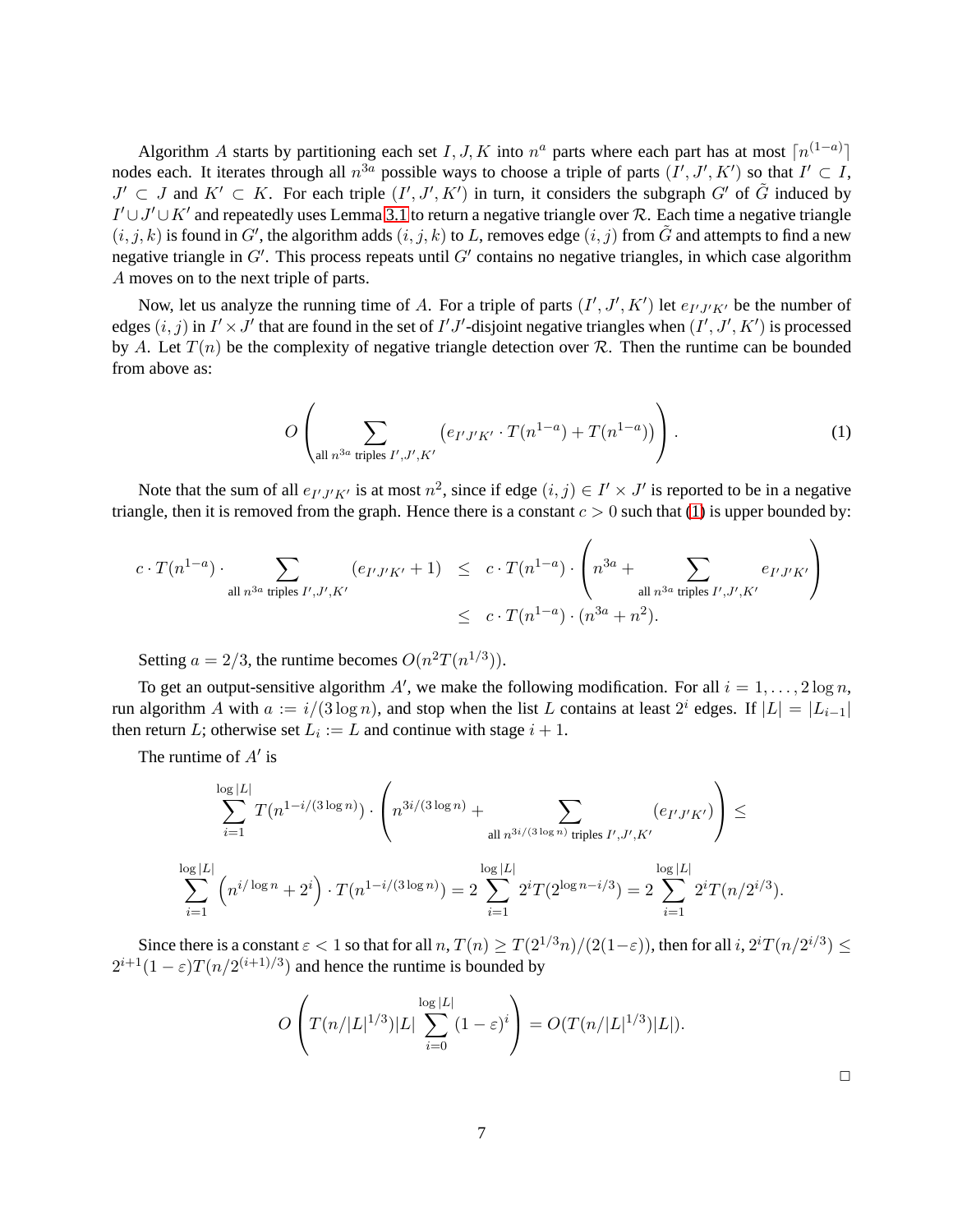We are now ready to prove Theorem [3.2,](#page-6-0) via a simultaneous binary search on entries of the matrix product. The "oracle" used for binary search is our algorithm for *IJ*-disjoint triangles.

**Proof of Theorem [3.2.](#page-6-0)** Let A and B be the given  $n \times n$  matrices. Suppose the integers in the output  $A \odot B$  lie in  $[-W, W] \cup \{\infty, -\infty\}$ . We will binary search on  $[-W, W]$  for the finite entries.

We maintain two  $n \times n$  matrices S and H so that originally  $S[i, j] = -W$  and  $H[i, j] = W + 1$  for all  $i, j \in [n]$ . The algorithm proceeds in iterations. In each iteration a complete tripartite graph G is created on partitions I, J and K. The edges of G have weights  $w(\cdot)$  so that for  $i \in I, j \in J$  and  $k \in K, w(i, k) = A[i, k]$ ,  $w(k, j) = B[k, j]$  and  $w(i, j) = [(S[i, j] + H[i, j])/2]$ . After this, using the algorithm from Lemma [3.2,](#page-6-4) generate a list L of IJ-disjoint negative triangles over R for G in  $O(T(n))$  time. Now, modify S and H as follows. If  $(i, j)$  appears in a triangle in L for  $i \in I, j \in J$ , then  $H[i, j] = w(i, j)$ , otherwise  $S[i, j] = w(i, j)$ . Continue iterating until for all  $i, j, H[i, j] \leq S[i, j] + 1$ .

Finally, create the result matrix  $C$ . To compute the entries of  $C$ , set up a complete tripartite graph  $G$  on partitions I, J and K. The edges of G have weights  $w(\cdot)$  so that for  $i \in I, j \in J$  and  $k \in K$ ,  $w(i, k) = A[i, k]$ ,  $w(k, j) = B[k, j]$  and  $w(i, j) = S[i, j]$ . Use the algorithm from Lemma [3.2](#page-6-4) to obtain a list L of IJdisjoint negative triangles in  $O(T(n))$  time. For all  $i \in I, j \in J$  so that  $(i, j)$  appears in a triangle in L, set  $C[i, j] = S[i, j]$ ; otherwise, set  $C[i, j] = H[i, j]$ .  $C[i, j] = S[i, j]$ ; otherwise, set  $C[i, j] = H[i, j]$ .

<span id="page-8-1"></span>**Corollary 3.1** *Suppose the negative triangle problem over*  $R$  *is in*  $O(n^3/\log^c n)$  *time for some constant c. Then the product of*  $n \times n$  *matrices over*  $\mathcal R$  *can be done in*  $O((\log W) n^3 / \log^c n)$  *time.* 

<span id="page-8-0"></span>An important special case of matrix multiplication is that of multiplying rectangular matrices. Negative triangle detection can also give a speedup in this case as well.

**Theorem 3.4** *Suppose the negative triangle problem over*  $\mathcal R$  *is in*  $T(n)$  *time. Then two matrices of dimensions*  $m \times n$  and  $n \times p$  can be multiplied over  $\mathcal R$  in  $O(m p \cdot T(n^{1/3}) \log W)$  time, where the entries in the output *lie in*  $[-W, W] \cup \{-\infty, \infty\}.$ 

If  $T(n) = n^c$  the runtime is  $O(mp(n)^{c/3})$ . Notice that if  $c < 3$  and if  $p = n^{(3-c)/3}$ , then the runtime would be  $O(mn)$ . That is, for any  $c < 3$ , there is some  $p \geq n^{\epsilon}$  such that multiplication of  $m \times n$  and  $n \times p$  matrices over R can be done *optimally*. Similar to Lemma [3.2,](#page-6-4) for most functions  $T(n)$ , the result can be modified to give an output-sensitive  $O(\ell \cdot T((mnp/\ell)^{1/3}))$ -time algorithm for  $m \times n$  and  $n \times p$  matrix product over  $\mathcal{R}$ , where  $\ell$  is the number of ones in the product matrix. The proof of Theorem [3.4](#page-8-0) appears in Appendix [E.](#page-19-0)

### **4 Discussion**

In this conference submission, we can only include a few of our results within the first ten pages. The remaining results appear in appendices. (The full appendix-free version will be available on the authors' webpages.) Here we summarize the results contained in these appendices for convenience.

#### **4.1 Problems Equivalent to All-Pairs Shortest Paths.**

In Appendix [F,](#page-20-0) we prove Theorem [1.1,](#page-2-0) which is a series of subcubic equivalences between the All-Pairs Shortest Paths (APSP) problem, Negative Edge-Weight Triangle, and other related problems. Most of the equivalences follow from Theorem [1.2](#page-2-2) in the special case where the structure R is the  $(\min, +)$ -semiring, or by reweighting tricks. However, the equivalences concerning the Replacement Paths and Second Shortest Simple Path problems require new reductions. We show that they are equivalent to the others by showing that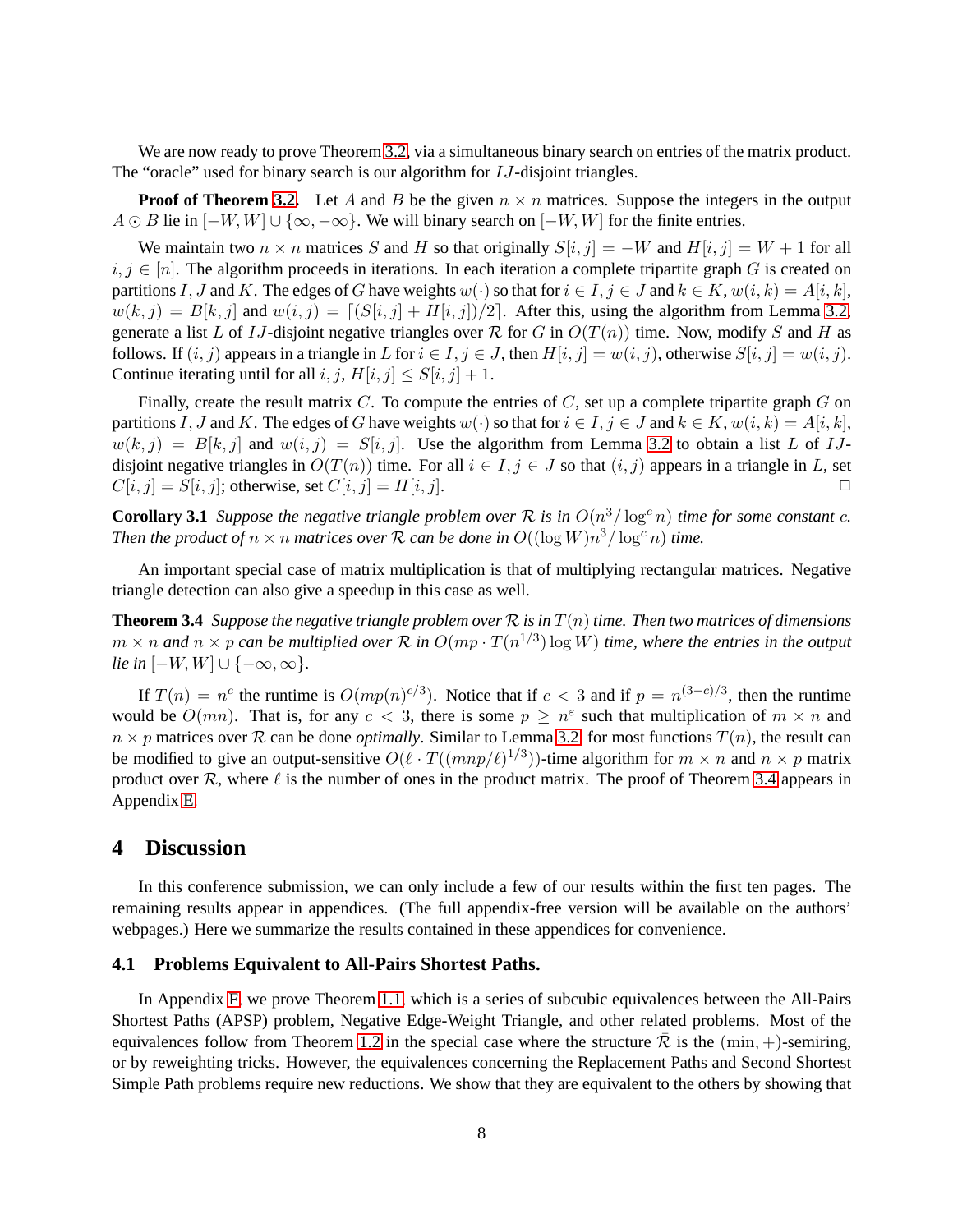they can be used to detect a negative triangle. (It is known that they can be reduced to APSP.)

#### **4.2 Boolean Matrix Multiplication and Related Problems.**

In Appendix [G,](#page-23-0) we show how our techniques can be used to provide alternative algorithms for BMM. It follows from Theorem [1.2](#page-2-2) that triangle detection in an unweighted graph, Boolean matrix multiplication, and verifying the Boolean product of two matrices have fast and practical reductions between each other, so that any fast practical algorithm for one would entail similar algorithms for the other two.

Roditty and Zwick [\[RZ05\]](#page-12-3) give a combinatorial algorithm for the second shortest simple path problem in unweighted directed graphs that runs in  $O(m\sqrt{n}\log n)$ . We show that a polylog improvement on their algorithm would imply a new subcubic algorithm for BMM.

**Theorem 4.1** *Suppose there exist nondecreasing functions*  $f(n)$  *and*  $m(n)$  *with*  $m(n) \geq n$ *, and a combinatorial algorithm which runs in*  $O(m(n)\sqrt{n}/f(n))$  *time and computes the second shortest simple path in any given unweighted directed graph with* n *nodes and* m(n) *edges. Then there is a combinatorial algorithm for triangle detection running in*  $O(n^3/f(n))$  *time. If*  $f(n) = n^{\varepsilon}$  *for some*  $\varepsilon > 0$ *, then there is a truly subcubic combinatorial algorithm for BMM.*

We also give two new BMM algorithms. First, we can derandomize Bansal and Williams' recent combinatorial BMM algorithm [\[BW09\]](#page-11-8), which was the first to asympotically improve on the old Four Russians algorithm [\[ADKF70\]](#page-10-2). One step is to show that for the problem of preprocessing a graph to answer independent set queries fast, any *polynomial time* processing suffices to get faster BMM:

<span id="page-9-0"></span>**Theorem 4.2** Suppose there are  $k, c > 0$  such that every n-node graph can be preprocessed in  $O(n^k)$ *time so that all subsequent batches of*  $O(\log n)$  *independent set queries*  $S_1, \ldots, S_{\log n}$  *can be answered* in  $O(n^2/\log^c n)$  *time. Then triangle detection (and hence Boolean matrix multiplication) is solvable in*  $O(n^3/\log^{c+1} n)$  *time.* 

Generalizing Theorem [4.2,](#page-9-0) we can identify a natural query problem on weighted graphs whose solution would give faster APSP algorithms. On a graph with an edge weight function  $c : E \to \mathbb{Z}$ , define a *price query* to be an assignment of node weights  $p: V \to \mathbb{Z}$ , where a query answer is *yes* if and only if there is an edge  $(u, v) \in E$  such that  $p(u) + p(v) > c(u, v)$ . Intuitively, think of  $p(v)$  as a price on node v, the edge weight  $c(u, v)$  as the cost of producing both u and v, and we wish to find for a given list of prices if there is any edge we are willing to "sell" at those prices.

<span id="page-9-1"></span>**Theorem 4.3** *Suppose there are* k, c > 0 *such that every* n*-node edge-weighted graph can be preprocessed in*  $O(n^k)$  time so that any price query can be answered in  $O(n^2/\log^c n)$  time. Then negative triangle detection is solvable in  $O(n^3/\log^c n)$  time (and hence APSP is solvable in  $O(n^3 \log W/\log^c n)$  time.

The contrapositive of Theorem [4.3](#page-9-1) is interesting: assuming that APSP needs  $\Omega(n^3/\text{poly}\log n)$  time, there is a *super-polynomial time* lower bound on the preprocessing needed for efficiently answering price queries.

Our second BMM algorithm is a faster quantum BMM algorithm, obtained by a reduction to quantum triangle detection.

#### **4.3 A Simplified View of All-Pairs Path Problems and Their Matrix Products.**

In Appendix [H](#page-28-0) we show how our equivalences can be used to simplify the constructions of subcubic algorithms for several special matrix products and all-pairs path problems in the literature: the *existencedominance* product, node-weighted APSP, all-pairs nondecreasing paths, and all-pairs bottleneck paths. The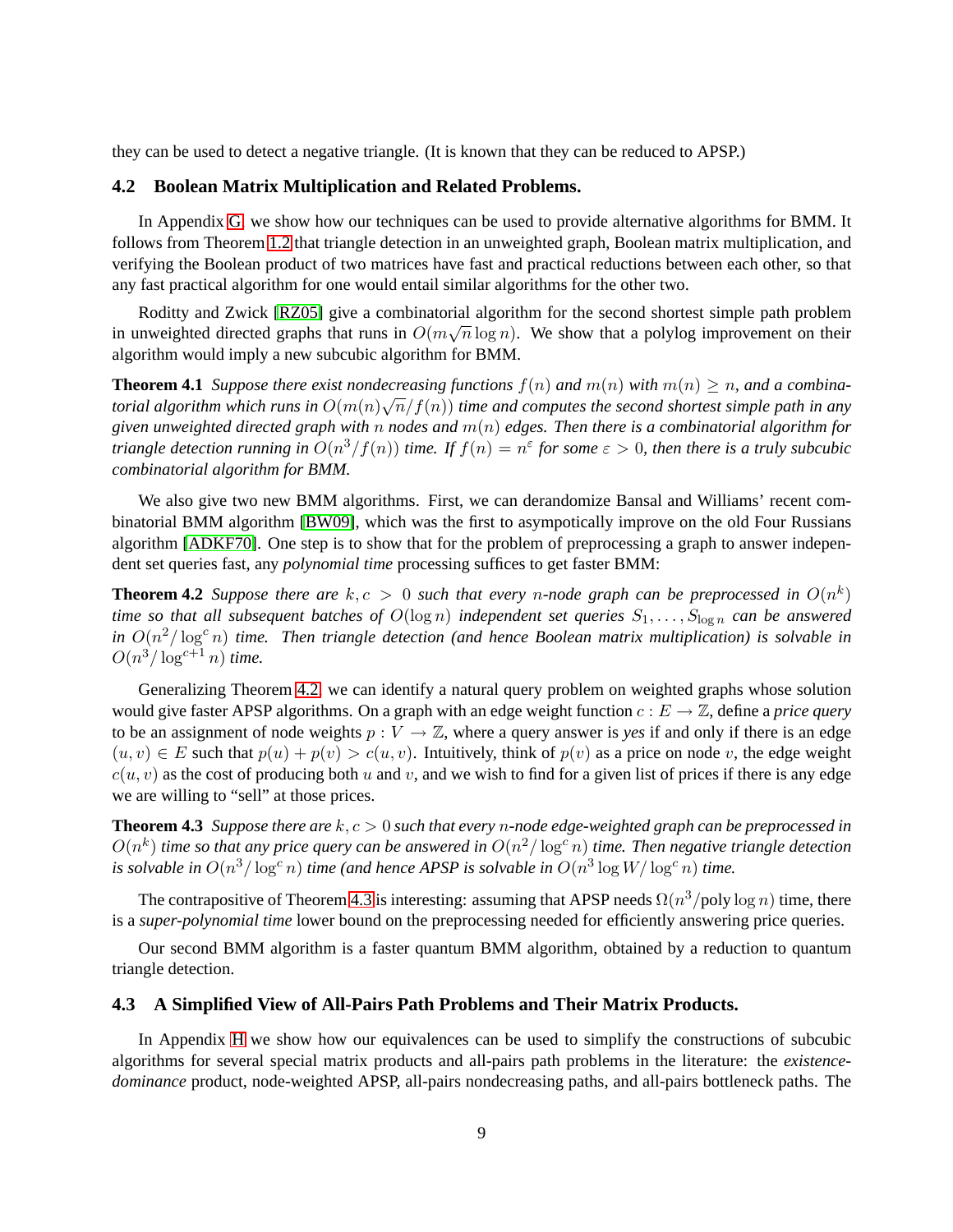first two reduce to a special triangle detection problem, and the last two reduce to another type of triangle detection. We show that both triangle problems have simple subcubic algorithms.

#### **4.4 Extension to 3SUM.**

Using the ideas of the paper, in Appendix [I](#page-30-0) we show a subquadratic equivalence between the 3SUM problem and All-Ints 3SUM. In the 3SUM problem, one is given three lists  $A, B, C$  of integers, and the goal is to determine if there are  $a \in A$ ,  $b \in B$ ,  $c \in C$  such that  $a + b + c = 0$ . An  $O(n^2)$  algorithm is well-known and it is a celebrated open problem in computational geometry to find a much faster algorithm. The All-Ints 3SUM problem is a function version of the 3SUM problem: given the same lists  $A, B, C$ , now the goal is to determine *all* integers  $a \in A$  such that there exist  $b \in B$ ,  $c \in C$  with  $a + b + c = 0$ . Although this function version looks much harder, we prove that an  $O(n^{2-\epsilon})$  algorithm for 3SUM implies an  $O(n^{2-\epsilon^7})$  algorithm for All-Ints 3SUM. This may be seen as further evidence that the 3SUM problem is hard to solve substantially faster than quadratic time.

### **5 Conclusion**

We have explored a new notion of reducibility which preserves truly subcubic runtimes. Our main contributions are *subcubic reductions* from important function problems (such as all-pairs paths and matrix products) to important decision problems (such as triangle detection and product verification), showing that subcubic algorithms for the latter entail subcubic algorithms for the former. We have shown that these reductions and the ideas behind them have many interesting consequences.

We conclude with three open questions arising from this work:

- 1. *Does*  $O(n^{3-\delta})$  *negative triangle detection imply*  $O(n^{3-\delta})$  *matrix product (over any*  $\mathcal{R}$ )? Note we can currently show that  $O(n^{3-\delta})$  negative triangle implies  $O(n^{3-\delta/3})$  matrix product.
- 2. *Does a truly subquadratic algorithm for* 3*SUM imply truly subcubic APSP?* We believe truly subquadratic 3SUM should imply truly subcubic negative triangle, which would answer the question.
- 3. *Is there a truly subcubic algorithm for minimum edge-weight triangle?* Although it has been asked in prior work, clearly this question takes on a much stronger importance, now that we know it is equivalent to asking for a truly subcubic APSP algorithm.

### **References**

- <span id="page-10-2"></span>[ADKF70] V. L. Arlazarov, E. A. Dinic, M. A. Kronrod, and I. A. Faradzev. On economical construction of the transitive closure of an oriented graph. *Soviet Math. Dokl.*, 11:1209–1210, 1970.
- <span id="page-10-3"></span>[AGM97] N. Alon, Z. Galil, and O. Margalit. On the exponent of the all pairs shortest path problem. *J. Comput. Syst. Sci.*, 54(2):255–262, 1997.
- <span id="page-10-0"></span>[Alo09] N. Alon. Personal communication. 2009.
- <span id="page-10-1"></span>[AN06] N. Alon and A. Naor. Approximating the cut-norm via Grothendieck's inequality. *SIAM J. Computing*, 35:787–803, 2006.
- <span id="page-10-4"></span>[BDP08] I. Baran, E.D. Demaine, and M. Patrascu. Subquadratic algorithms for 3sum. *Algorithmica*, 50(4):584–596, 2008.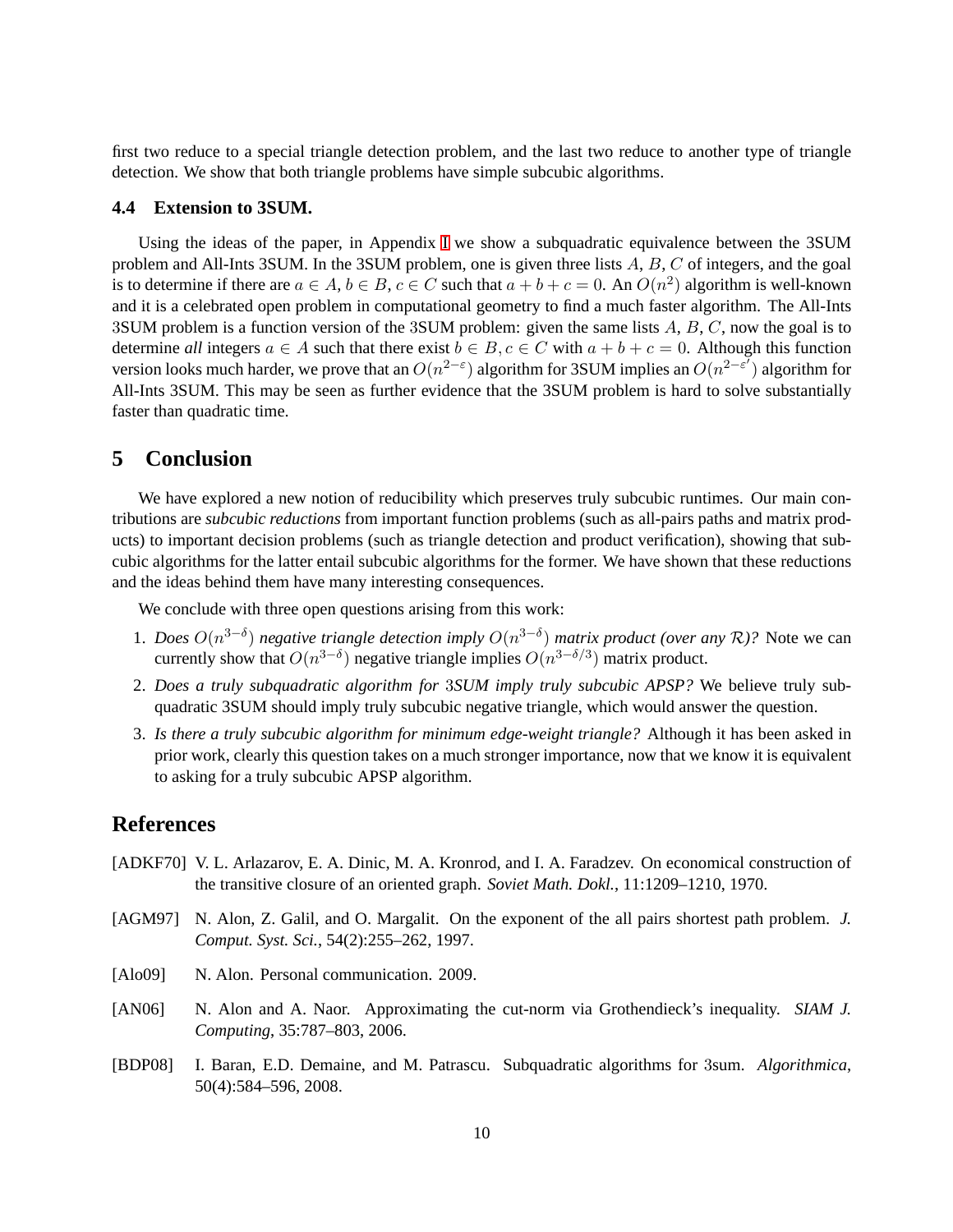- <span id="page-11-13"></span>[BDST08] J. Brickell, I.S. Dhillon, S. Sra, and J.A. Tropp. The metric nearness problem. *SIAM J. Matrix Anal. Appl.*, 30(1):375–396, 2008.
- <span id="page-11-4"></span>[Ber10] A. Bernstein. A nearly optimal algorithm for approximating replacement paths and  $k$  shortest simple paths in general graphs. In *Proc. SODA*, volume 21, pages 742–755, 2010.
- <span id="page-11-7"></span>[BK95] M. Blum and S. Kannan. Designing programs that check their work. *J. ACM*, 42(1):269–291, 1995.
- <span id="page-11-9"></span>[Bv06] H. Buhrman and R. Spalek. Quantum verification of matrix products. In ˇ *SODA '06: Proceedings of the seventeenth annual ACM-SIAM symposium on Discrete algorithm*, pages 880–889, 2006.
- <span id="page-11-8"></span>[BW09] N. Bansal and R. Williams. Regularity lemmas and combinatorial algorithms. In *Proc. FOCS*, pages 745–754, 2009.
- <span id="page-11-11"></span>[Cha05] T. M. Chan. All-pairs shortest paths with real weights in  $O(n^3/\log n)$  time. In *Proc. WADS*, volume 3608, pages 318–324, 2005.
- <span id="page-11-2"></span>[Cha07] T. M. Chan. More algorithms for all-pairs shortest paths in weighted graphs. In *Proc. STOC*, pages 590–598, 2007.
- <span id="page-11-5"></span>[CL07] A. Czumaj and A. Lingas. Finding a heaviest triangle is not harder than matrix multiplication. In *Proc. SODA*, pages 986–994, 2007.
- <span id="page-11-6"></span>[CW90] D. Coppersmith and S. Winograd. Matrix multiplication via arithmetic progressions. *J. Symbolic Computation*, 9(3):251–280, 1990.
- <span id="page-11-17"></span>[Die96] M. Dietzfelbinger. Universal hashing and k-wise independent random variables via integer arithmetic without primes. In *Proc. STACS*, pages 569–580, 1996.
- <span id="page-11-16"></span>[DP80] D. Dubois and H. Prade. Fuzzy sets and systems: Theory and applications. *Academic Press*, 1980.
- <span id="page-11-10"></span>[DP09] R. Duan and S. Pettie. Fast algorithms for (max, min)-matrix multiplication and bottleneck shortest paths. In *SODA '09: Proceedings of the Nineteenth Annual ACM -SIAM Symposium on Discrete Algorithms*, pages 384–391, 2009.
- <span id="page-11-3"></span>[Epp98] D. Eppstein. Finding the k shortest paths. *SIAM Journal on Computing*, 28(2):652–673, 1998.
- <span id="page-11-15"></span>[FK99] A. M. Frieze and R. Kannan. Quick approximation to matrices and applications. *Combinatorica*, 19(2):175–220, 1999.
- <span id="page-11-0"></span>[Flo62] R. W. Floyd. Algorithm 97: shortest path. *Comm. ACM*, 5:345, 1962.
- <span id="page-11-1"></span>[FM71] M. J. Fischer and A. R. Meyer. Boolean matrix multiplication and transitive closure. In *Proc. FOCS*, pages 129–131, 1971.
- <span id="page-11-12"></span>[FT87] M. L. Fredman and R. E. Tarjan. Fibonacci heaps and their uses in improved network optimization algorithms. *JACM*, 34(3):596–615, 1987.
- <span id="page-11-14"></span>[GO95] A. Gajentaan and M. Overmars. On a class of  $o(n^2)$  problems in computational geometry. *Computational Geometry*, 5(3):165–185, 1995.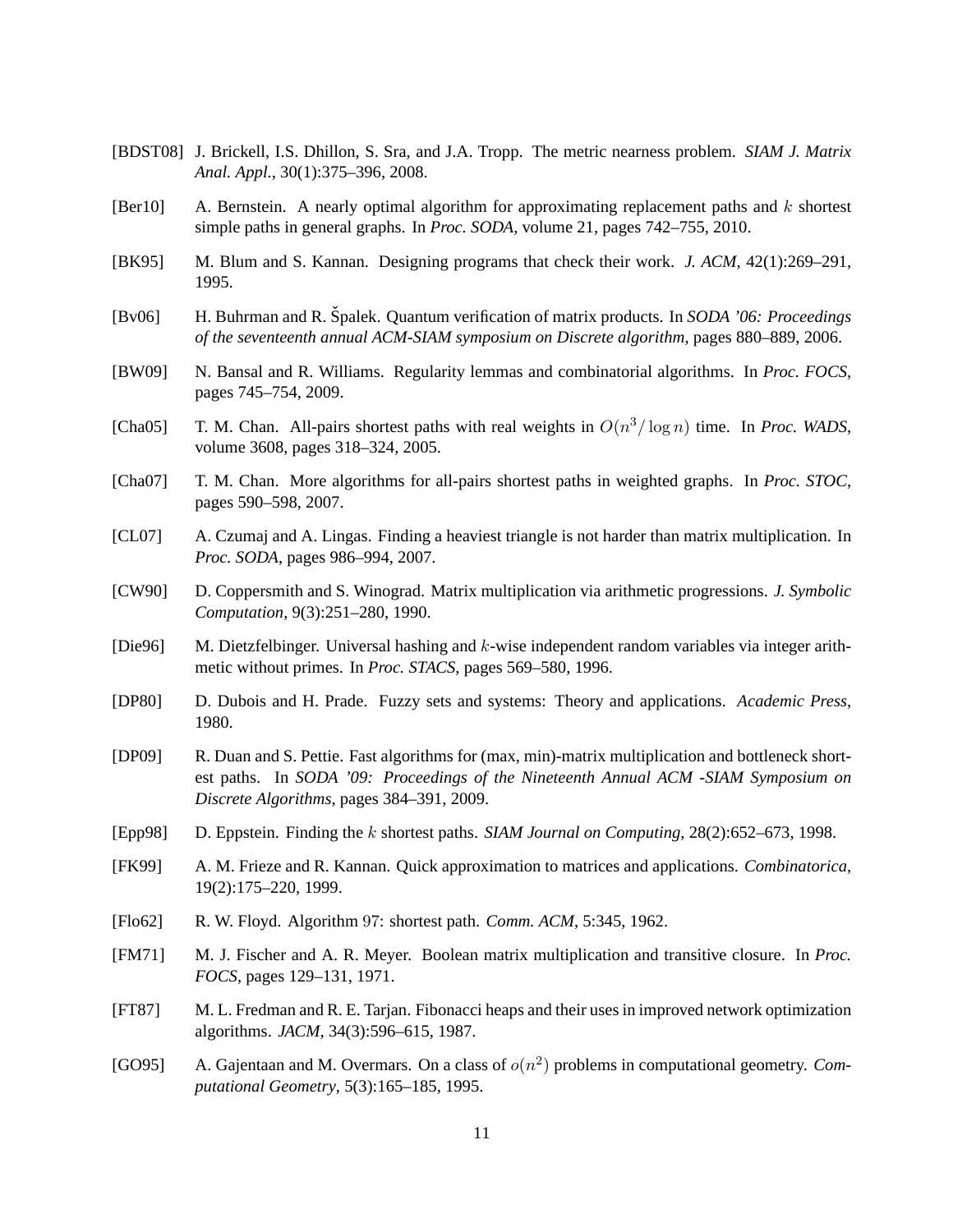- <span id="page-12-15"></span>[HSB07] J. Hershberger, S. Suri, and A. Bhosle. On the difficulty of some shortest path problems. *ACM TALG*, 3(1):5, 2007.
- <span id="page-12-5"></span>[IR78] A. Itai and M. Rodeh. Finding a minimum circuit in a graph. *SIAM J. Computing*, 7(4):413–423, 1978.
- <span id="page-12-2"></span>[KIM82] N. Katoh, T. Ibaraki, and H. Mine. An efficient algorithm for K shortest simple paths. *Networks*, 12(4):411–427, 1982.
- <span id="page-12-16"></span>[KKP93] D. Karger, D. Koller, and S. Phillips. Finding the hidden path: Time bounds for all-pairs shortest paths. *SIAM J. Computing*, 22(6):1199–1217, 1993.
- <span id="page-12-1"></span>[Law72] E.L. Lawler. A procedure for computing the  $K$  best solutions to discrete optimization problems and its application to the shortest path problem. *Management Science*, 18:401–405, 1971/72.
- <span id="page-12-17"></span>[Lin09] A. Lingas. A fast output-sensitive algorithm for boolean matrix multiplication. In *Proc. ESA*, pages 408–419, 2009.
- <span id="page-12-14"></span>[Mat91] J. Matousek. Computing dominances in  $E<sup>n</sup>$ . Information Processing Letters, 38(5):277-278, 1991.
- <span id="page-12-8"></span>[MSS05] F. Magniez, M. Santha, and M. Szegedy. Quantum algorithms for the triangle problem. In *Proc. SODA*, pages 1109–1117, Philadelphia, PA, USA, 2005. Society for Industrial and Applied Mathematics.
- <span id="page-12-0"></span>[Mun71] J. I. Munro. Efficient determination of the transitive closure of a directed graph. *Inf. Process. Lett.*, 1(2):56–58, 1971.
- <span id="page-12-11"></span>[Pan78] V. Y. Pan. Strassen's algorithm is not optimal; trilinear technique of aggregating, uniting and canceling for constructing fast algorithms for matrix operations. In *Proc. FOCS*, volume 19, pages 166–176, 1978.
- <span id="page-12-12"></span>[Pan80] V. Y. Pan. New fast algorithms for matrix operations. *SIAM J. Comput.*, 9(2):321–342, 1980.
- <span id="page-12-4"></span>[Rod07] L. Roditty. On the K-simple shortest paths problem in weighted directed graphs. In *Proc. SODA*, volume 18, pages 920–928, 2007.
- <span id="page-12-13"></span>[RZ04] L. Roditty and U. Zwick. On dynamic shortest paths problems. In *ESA*, pages 580–591, 2004.
- <span id="page-12-3"></span>[RZ05] L. Roditty and U. Zwick. Replacement paths and  $k$  simple shortest paths in unweighted directed graphs. In *Proc. ICALP*, volume 32, pages 249–260, 2005.
- <span id="page-12-7"></span>[Spi03] J. P. Spinrad. Efficient graph representations. *Fields Institute Monographs*, 19, 2003.
- <span id="page-12-6"></span>[Str69] V. Strassen. Gaussian elimination is not optimal. *Numer. Math.*, 13:354–356, 1969.
- <span id="page-12-10"></span>[SZ99] A. Shoshan and U. Zwick. All pairs shortest paths in undirected graphs with integer weights. In *Proc. FOCS*, pages 605–614, 1999.
- <span id="page-12-9"></span>[Vas08] V. Vassilevska. Nondecreasing paths in weighted graphs, or: how to optimally read a train schedule. In *Proc. SODA*, pages 465–472, 2008.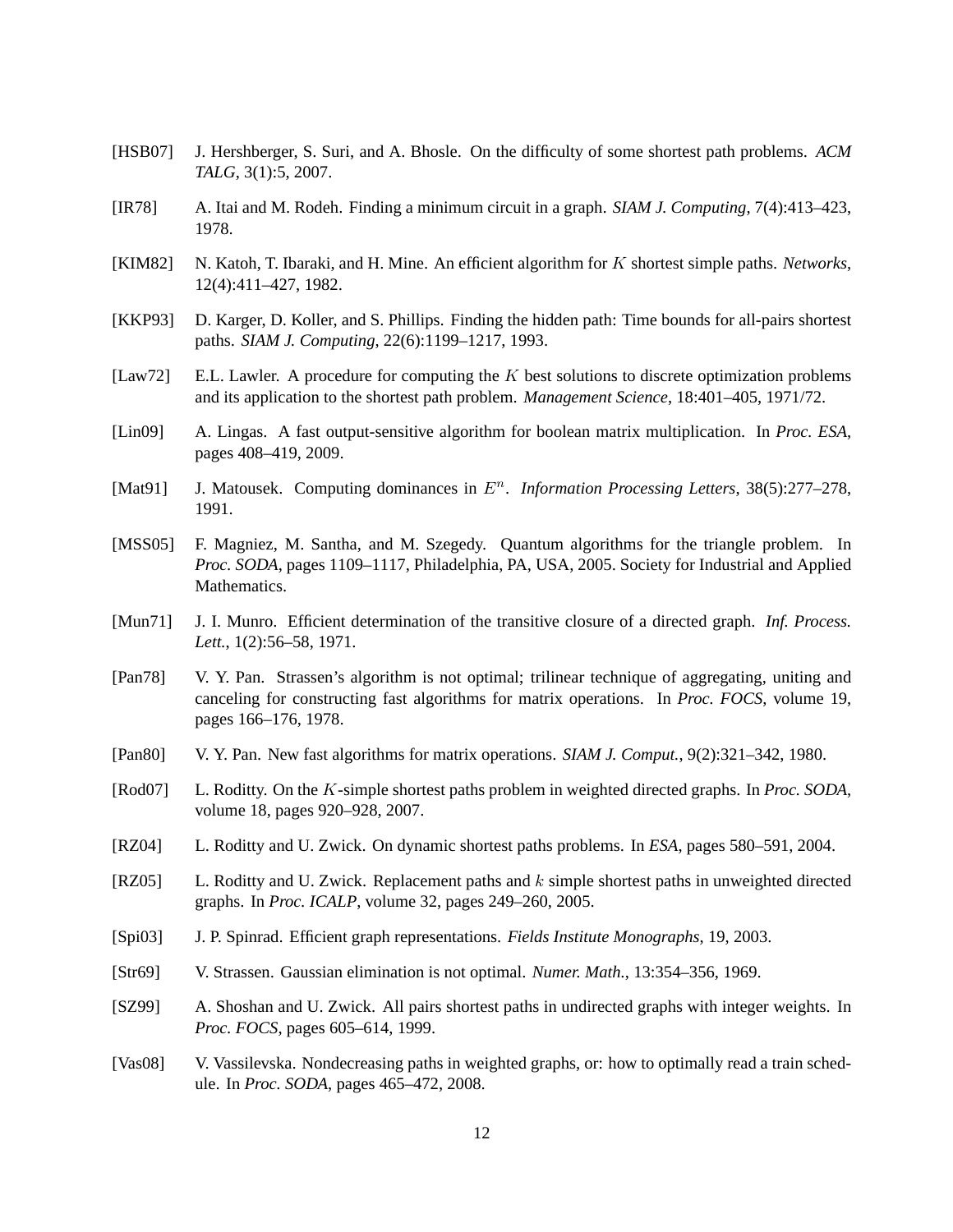- <span id="page-13-2"></span>[VW06] V. Vassilevska and R. Williams. Finding a maximum weight triangle in  $n^{3-\delta}$  time, with applications. In *Proc. STOC*, pages 225–231, 2006.
- <span id="page-13-3"></span>[VWY06] V. Vassilevska, R. Williams, and R. Yuster. Finding the smallest H-subgraph in real weighted graphs and related problems. In *Proc. ICALP*, volume 4051, pages 262–273, 2006.
- <span id="page-13-6"></span>[VWY07] V. Vassilevska, R. Williams, and R. Yuster. All-pairs bottleneck paths for general graphs in truly sub-cubic time. In *Proc. STOC*, pages 585–589, 2007.
- <span id="page-13-0"></span>[War62] S. Warshall. A theorem on boolean matrices. *J. ACM*, 9(1):11–12, 1962.
- <span id="page-13-8"></span>[Wil07] R. Williams. Matrix-vector multiplication in sub-quadratic time (some preprocessing required). In *Proc. SODA*, pages 995–1001, 2007.
- <span id="page-13-5"></span>[Woe08] G. J. Woeginger. Open problems around exact algorithms. *Discrete Applied Mathematics*, 156(3):397 – 405, 2008. Combinatorial Optimization 2004, CO2004.
- <span id="page-13-1"></span>[Yen71] J. Y. Yen. Finding the K shortest loopless paths in a network. *Management Science*, 17:712–716, 1970/71.
- <span id="page-13-7"></span>[Yuv76] G. Yuval. An algorithm for finding all shortest paths using  $N^{2.81}$  infinite-precision multiplications. *Inf. Proc. Letters*, 4:155–156, 1976.

### <span id="page-13-4"></span>**A A Little Intuition**

One of our key observations is the counterintuitive result that subcubic algorithms for certain triangle detection problems can be used to obtain subcubic matrix products in many forms, including products that are not known to be subcubic. Let us first review some intuition for why fast triangle detection should *not* imply fast matrix multiplication, then discuss how our approach circumvents it. For simplicity, let us focus on the case of Boolean matrix multiplication (BMM) over OR and AND.

First, note that triangle detection returns one bit, while BMM returns  $n^2$  bits. This seems to indicate that  $O(n^{2.99})$  triangle detection would be useless for subcubic BMM, as the algorithm would need to be run  $\Omega(n^2)$  times. Furthermore, BMM can determine *for all edges* if there is a triangle using the edge, while triangle detection only determines if *some edge* is in a triangle. Given our intuitions about quantifiers, it looks unlikely that the universally quantified problem could be efficiently reduced to the existentially quantified problem. So there appears to be strong intuition for why such a reduction would not be possible.

However, there is an advantage to be found in calling triangle detection on small graphs corresponding to small submatrices. Let A and B be  $n \times n$  matrices over  $\{0, 1\}$ . Observe that triangle detection can tell us if  $A \cdot B$  contains any entry with a 1: Set up a tripartite graph with parts  $S_1$ ,  $S_2$  and  $S_3$ , each containing n nodes which we identify with [n]. The edge relation for  $S_1 \times S_2$  is defined by A, and the edge relation for  $S_2 \times S_3$ is defined by B (in the natural way). A path of length two from  $i \in S_1$  to  $j \in S_3$  corresponds to a 1 in the entry  $(A \cdot B)[i, j]$ . Putting all possible edges between  $S_1$  and  $S_3$ , there is a triangle in this graph if and only if  $A \cdot B$  contains a 1-entry. (Note we are already relying on the fact that our addition operation is OR.)

The above reasoning can also be applied to *submatrices*  $A'$  and  $B'$ , to determine if  $A' \cdot B'$  contributes a 1-entry to the matrix product. More generally, triangle detection can tell us if a product of two submatrices contains a 1-entry, *among just those entries of the product that we have not already computed*. That is, we only need to put edges between  $S_1$  and  $S_3$  that correspond to undetermined entries of the product. That is,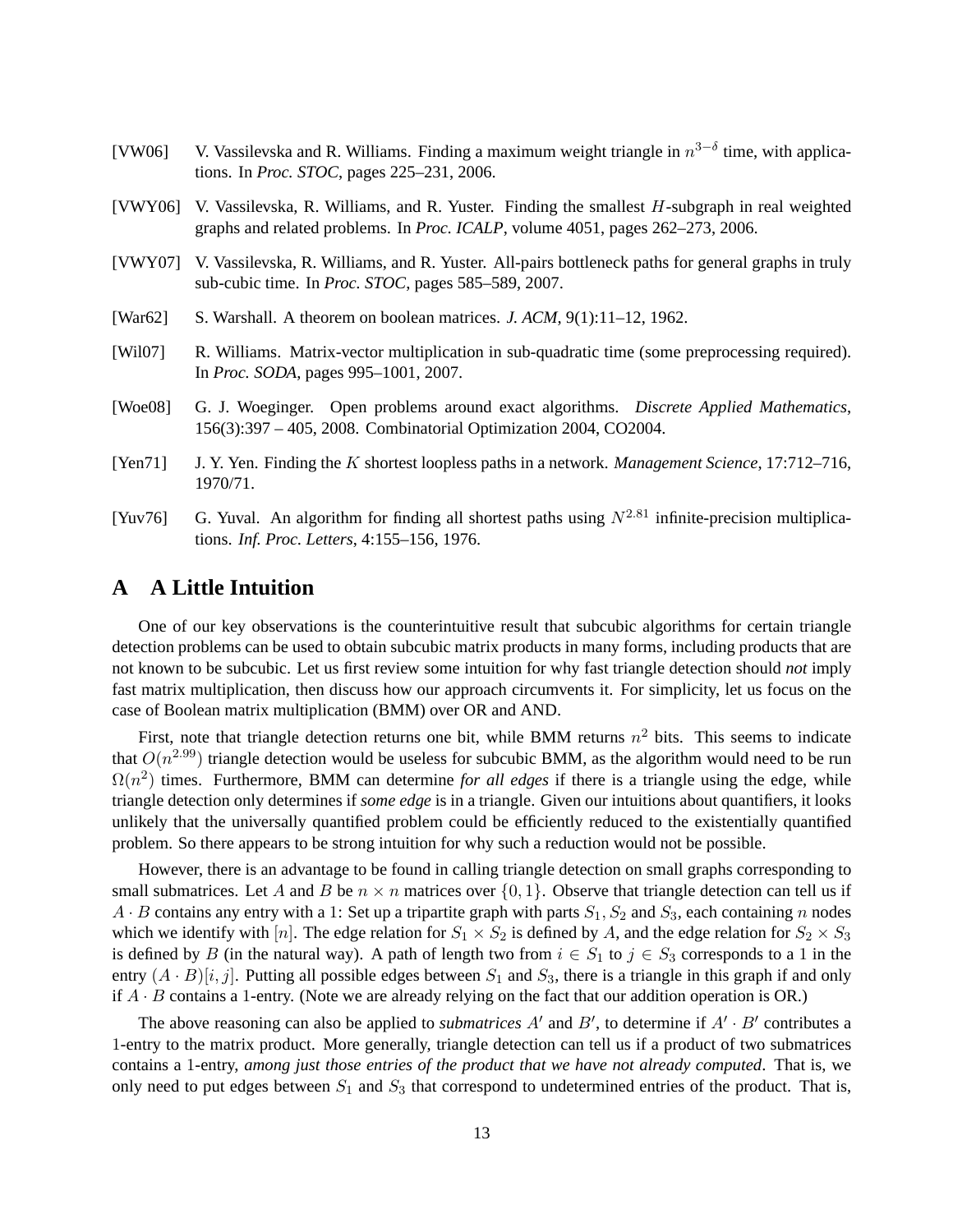triangle detection can tell us if submatrices  $A'$  and  $B'$  have any new 1-entries to contribute to the current matrix product so far.

On the one hand, if all possible pairs of submatrices from  $A$  and  $B$  do not result in finding a triangle, then we have computed all the 1-entries and the rest must be zeroes. On the other hand, when we detect a triangle, we determine at least one new 1-entry  $(i, j)$  in  $A \cdot B$ , and we can keep latter triangle detection calls from recomputing this entry by removing the edge  $(i, j)$  between  $S_1$  and  $S_3$ . By balancing the number of triangle detection subproblems we generate with the number of 1-entries in  $A \cdot B$ , we get a subcubic runtime for matrix multiplication provided that the triangle algorithm was also subcubic. (In fact we get an *output sensitive* algorithm.) With additional technical effort and a simultaneous binary search method, the above ideas can be generalized to any matrix product where "addition" is a minimum operator.

### <span id="page-14-0"></span>**B Prior work**

**Matrix Products and Path Problems.** Matrix multiplication is fundamental to computer science. The case of multiplying over a ring is well known to admit surprisingly faster algorithms using the magic of subtraction, beginning with the famous algorithm of Strassen [\[Str69\]](#page-12-6) showing that it is in  $O(n^{\log_2 7})$  time. After many improvements on Strassen's original result, the current best upper bound on ring matrix multiplication is  $O(n^{2.376})$  by Coppersmith and Winograd [\[CW90\]](#page-11-6).

Over algebraic structures without subtraction, there has been little progress in the search for truly subcubic algorithms. These "exotic" matrix products are extremely useful in graph algorithms and optimization. For example, matrix multiplication over the (max, min)-semiring, with max and min operators in place of plus and times (respectively), can be used to solve the *all pairs bottleneck paths problem* (APBP) on arbitrary weighted graphs, where we wish to find a maximum capacity path from s to t for all pairs of nodes s and t. Recent work [\[VWY07,](#page-13-6) [DP09\]](#page-11-10) has shown that fast matrix multiplication over rings can be applied to obtain a truly subcubic algorithm over the (max, min)-semiring, yielding truly subcubic APBP. Matrix multiplication over the (min, +)-semiring (also known as the *distance product*) can be used to solve *all pairs shortest paths* (APSP) in arbitrary weighted graphs [\[FM71\]](#page-11-1). That is, truly subcubic distance product would imply truly subcubic APSP, one of the "Holy Grails" of graph algorithms. The fastest known algorithms for distance product are the  $O(n^3 \log \log^3 n / \log^2 n)$  solution due to Chan [\[Cha05\]](#page-11-11), and  $O(Mn^{\omega})$  where M is the largest weight in the matrices due to Alon, Galil and Margalit [\[AGM97\]](#page-10-3) (following Yuval [\[Yuv76\]](#page-13-7)). Unfortunately, the latter is *pseudopolynomial* (exponential in the bit complexity), and can only be used to efficiently solve APSP in special cases [\[SZ99\]](#page-12-10).

Many over the years have asked if APSP can be solved faster than cubic time. For an explicit reference, Shoshan and Zwick [\[SZ99\]](#page-12-10) asked if the distance product of two  $n \times n$  matrices with entries in  $\{1, \ldots, M\}$ can be computed in  $O(n^{3-\delta}\log M)$  for some  $\delta > 0$ . (Note an APSP algorithm of similar runtime would follow from such an algorithm.)

**Triangles and Matrix Products.** Itai and Rodeh [\[IR78\]](#page-12-5) were the first to show that triangle detection can be done with Boolean matrix multiplication.

The trilinear decomposition of Pan [\[Pan78,](#page-12-11) [Pan80\]](#page-12-12) implies that any bilinear circuit for computing the trace of the cube of a matrix  $A$  (*i.e.*,  $tr(A^3)$ ) over any ring can be used to compute matrix products over any ring. So in a sense, algebraic circuits that can *count the number of triangles* in a graph can be turned into matrix multiplication circuits. Note, this correspondence relies heavily on the algebraic circuit model: it is non-black box in an extreme way. (Our reductions are all black box.)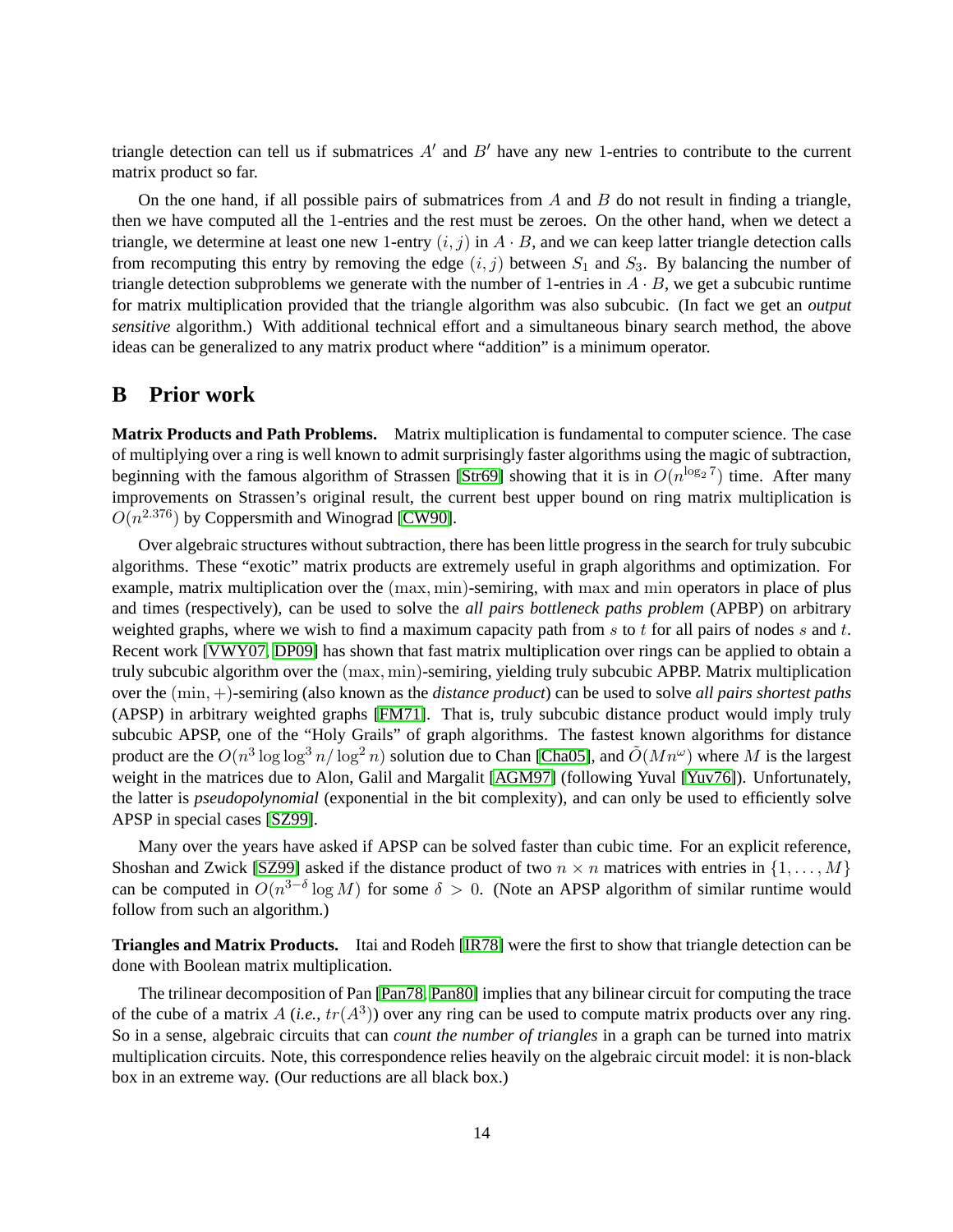**The** k **Shortest Paths and Replacement Paths Problems.** A natural generalization of the s, t-shortest path problem is that of returning the first  $k$  of the shortest paths between  $s$  and  $t$ . In the early 1970s, Yen [\[Yen71\]](#page-13-1) and Lawler [\[Law72\]](#page-12-1) presented an algorithm which solved this problem for directed graphs with  $m$  edges,  $n$  nodes and nonnegative edge weights; with Fibonacci heaps [\[FT87\]](#page-11-12) their algorithm runs in  $O(k(mn + n^2 \log n))$  time. Eppstein [\[Epp98\]](#page-11-3) showed that if the paths can have cycles, then the problem can be solved in  $O(k + m + n \log n)$  time. When the input graph is undirected, even the k shortest *simple* paths problem is solvable in  $O(k(m + n \log n))$  time [\[KIM82\]](#page-12-2). For directed unweighted graphs, the best known algorithm for the problem is the  $\tilde{O}(km\sqrt{n})$  time randomized combinatorial algorithm of Roditty and Zwick [\[RZ05\]](#page-12-3). Roditty [\[Rod07\]](#page-12-4) noticed that the  $k$  shortest simple paths can be approximated fast, culmi-nating in Bernstein's [\[Ber10\]](#page-11-4) amazing  $\ddot{O}(km/\varepsilon)$  running time for a  $(1+\varepsilon)$ -approximation. When the paths are to be computed exactly, however, the best running time is still the  $O(k(mn + n^2 \log n))$  time of Yen and Lawler's algorithm.

Roditty and Zwick [\[RZ05\]](#page-12-3) showed that the  $k$  shortest simple paths can be reduced to  $k$  computations of the second shortest simple path, and so any  $T(m, n)$  time algorithm for the second shortest simple path implies an  $O(kT(m, n))$  algorithm for the k shortest simple paths. The second shortest simple path always has the following form: take a prefix of the shortest path P to some node x, then take a path to some node  $y$ on P using only edges that are not on P (this part is called a detour), then take the remaining portion of P to t. The problem then reduces to finding a good detour.

A related problem is the so called *replacement paths* problem in which one is required to find for every edge e on the shortest path from s to t in G, the shortest path between s and t in  $G \setminus \{e\}$ . The replacement paths problem is at least as hard as the second shortest simple path problem, and so the best known algorithms for it in directed graphs also take  $O(mn + n^2 \log n)$  time.

**Verifying a Metric.** In the *metricity problem*, we are given an  $n \times n$  matrix and want to determine whether it defines a metric on  $[n]$ . The metricity problem is a special case of the metric nearness problem (MNP): given a matrix D, find a *closest* matrix  $D'$  such that D dominates  $D'$  and  $D'$  satisfies the triangle inequality. Brickell *et. al* [\[BDST08\]](#page-11-13) show that MNP is equivalent to APSP and ask whether the metricity problem is equivalent to MNP. Theorem [3.2](#page-6-0) partially answers their question in the sense that subcubic metricity implies subcubic MNP.

**Prior reductions of APSP to other problems.** Roditty and Zwick [\[RZ04\]](#page-12-13) consider the incremental and decremental versions of the single source shortest path problem in weighted and unweighted directed graphs. They show that either APSP has a truly subcubic algorithm, or any data structure for the decremental/incremental single source shortest paths problem must either have been initialized in cubic time, or its updates must take amortized  $\Omega(n^2)$  time, or its query time must be  $\Omega(n)$ . They also give a similar relationship between the problem for unweighted directed graphs and combinatorial algorithms for BMM.

### <span id="page-15-0"></span>**C Subcubic Reducibility**

Here we formally define the notion of subcubic reducibility used in this paper, and prove a few consequences of it. Recall that an *algorithm with oracle access to* B has special workspace in memory reserved for oracle calls, and at any step in the algorithm, it can call B on the content of the special workspace in one unit of time and receive a solution to  $B$  in the workspace.

Let  $\Sigma$  be an underlying alphabet. We define a *size measure* to be any function  $m : \Sigma^* \to \mathbb{N}$ . In this paper, the size measure on weighted graphs with weights from  $[-M, M]$  (or square matrices with entries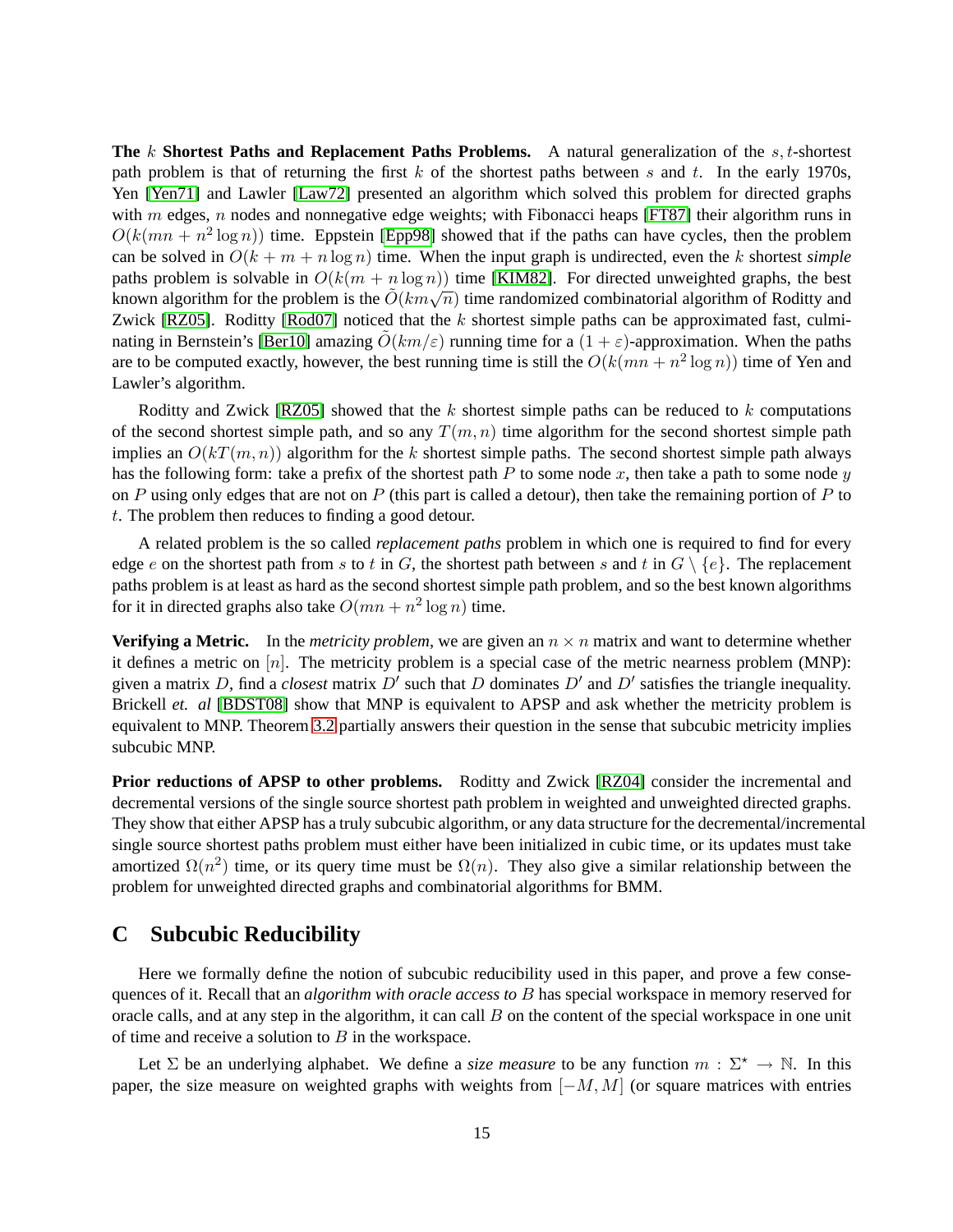from  $[-M, M]$ ) is taken to be the number of nodes in the given graph times log M (or the matrix dimension times  $log M$ ).

**Definition C.1** *Let* A *and* B *be computational problems with a common size measure* m *on inputs. We say that there is a* subcubic reduction *from* A *to* B *if there is an algorithm* A *with oracle access to* B*, such that for every*  $\varepsilon > 0$  *there is a*  $\delta > 0$  *satisfying three properties:* 

- For every instance x of A,  $A(x)$  solves the problem A on x.
- A runs in  $O(m^{3-\delta})$  time on instances of size m.
- For every instance<br> $\sum_i m_i^{3-\varepsilon} \leq m^{3-\delta}$ . • For every instance x of A of size m, let  $m_i$  be the size of the *i*th oracle call to B in  $A(x)$ . Then

*We use the notation*  $A \leq_3 B$  *to denote the existence of a subcubic reduction from* A *to* B, and  $A \equiv_3 B$  *as shorthand for*  $A \leq_3 B$  *and*  $B \leq_3 A$ *. In such a case we say that* A *and* B *are* subcubic-equivalent.

There is a natural extension of the concept to  $O(n^q)$  running times, for any constant  $q \ge 1$ , by replacing all occurrences of 3 in the above definition with q. For such reductions we denote their existence by  $A \leq_{q} B$ , and say there is a *sub-*q *reduction* from A to B, for values of q such as "quadratic", "cubic", "quartic", etc.

First let us observe that the reducibility relation is transitive.

**Proposition 1** *Let* A, B, C *be problems so that*  $A \leq_q B$  *and*  $B \leq_q C$ *. Then*  $A \leq_q C$ *.* 

**Proof.** By definition, we have:

- 1. For every  $\varepsilon > 0$  there exists a  $\delta > 0$  so that for large enough n there exist  $\{n_i\}$  with  $\sum_i n_i^{q-\varepsilon} \leq n^{q-\delta}$ and an algorithm  $P_{A,\varepsilon}$  for A which on instances of size n runs in  $O(n^{q-\delta})$  time and makes oracle calls to  $B$  with sizes  $n_i$ .
- 2. For every  $\varepsilon' > 0$  there exists a  $\delta' > 0$  so that for all large enough  $n_i$  there exist  $\{n_{ij}\}\$  with  $\sum_j n_{ij}^{q-\varepsilon'} \leq$  $n_i^{q-\delta'}$  $\int_{i}^{q-\delta'}$  and an algorithm  $P_{B,\varepsilon'}$  for B which on instances of size  $n_i$  runs in  $O(n_i^{q-\delta'})$  $i^{q-\sigma}$ ) time and makes oracle calls to C with sizes  $n_{ij}$ .

We will show that:

3. For every  $\varepsilon' > 0$  there exists a  $\delta'' > 0$  so that for all large enough n there exist  $\{n_{ij}\}$  with  $\sum_{ij} n_{ij}^{q-\varepsilon'} \leq$  $n^{q-\delta''}$  and an algorithm  $P_{\varepsilon'}$  for A which on instances of size n runs in  $O(n^{q-\delta''})$  time and makes oracle calls to C with sizes  $n_{ij}$ .

Let  $\varepsilon' > 0$  be given. Consider  $P_{B,\varepsilon'}$  and let  $\delta' > 0$  be the value corresponding to  $\varepsilon'$ , as in 2. Pick  $\varepsilon = \delta'$ . Consider algorithm  $P_{A,\varepsilon}$  and let  $\delta > 0$  be the value corresponding to  $\varepsilon$ , as in 1. Replace each oracle call from algorithm  $P_{A,\varepsilon}$  for size  $n_i$  with a call to  $P_{B,\varepsilon'}$ .

Now, the new algorithm  $P_{\varepsilon'}$  makes oracle calls to C of sizes  $n_{ij}$  and runs in time

$$
O(n^{q-\delta} + \sum_i n_i^{q-\delta'}).
$$

As we picked  $\varepsilon = \delta', \sum_i n_i^{q-\delta'} = \sum_i n_i^{q-\varepsilon} \le n^{q-\delta}$  (from 1), and the runtime of  $P_{\varepsilon'}$  is  $O(n^{q-\delta})$ .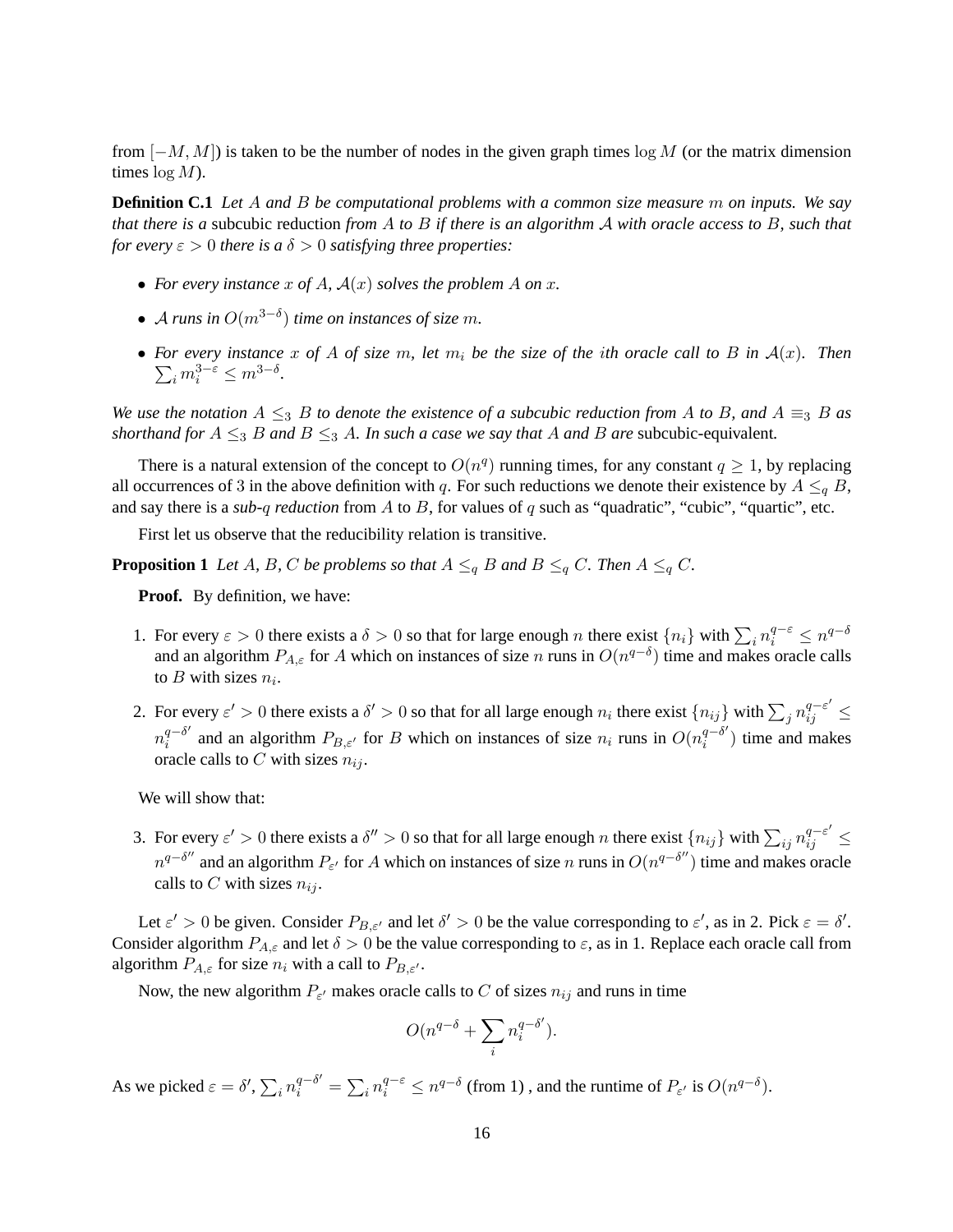Consider the oracle calls. They are of sizes  $\{n_{ij}\}$  so that, as in 2, for each  $i$ ,  $\sum_j n_{ij}^{q-\varepsilon'} \le n_i^{q-\delta'}$  $i^{q-\sigma}$ . Hence

$$
\sum_{ij} n^{q-\varepsilon'}_{ij} \leq \sum_i n^{q-\delta'}_i = \sum_i n^{q-\varepsilon}_i \leq n^{q-\delta},
$$

where the last inequality is from 1. We can set  $\delta'' = \delta$  and so  $A \leq_q C$ .

Now let us verify that the definition gives us the property we want. In the following, let A and B be computational problems on  $n \times n$  matrices with entries in  $[-M, M]$  (or equivalently, weighted graphs on n nodes).

#### **Proposition 2** If  $A \leq_3 B$  *then a truly subcubic algorithm for* B *implies a truly subcubic algorithm for* A.

**Proof.** If there is an  $O(n^{3-\epsilon}poly \log M)$  algorithm for B then the algorithm for A in the reduction runs  $\ln \sum_i n_i^{3-\epsilon}$  poly  $\log M \leq n^{3-\delta}$  poly  $\log M$  time.

**Strongly Subcubic Reductions.** All subcubic equivalences proved in this paper have one additional property in their reductions: the number of oracle calls and the sizes of oracle calls depend *only* on the input, and *not* on the parameter  $\varepsilon$ . (In some other reductions, such as the example below, this is not the case.) Let us define a reduction with this property to be a *strongly subcubic reduction*. These stronger reductions have the nice quality that, with respect to polylogarithmic improvements, running times are preserved.

<span id="page-17-1"></span>**Theorem C.1** *If there is a strongly subcubic reduction from* A *to* B*, then*

- For all  $c > 0$ , an  $O(n^3(\log M)^d/\log^c n)$  algorithm for B implies an  $O(n^3(\log M)^{3d}/\log^c n)$  algo*rithm for A, and an*  $O(n^3/\log^c n)$  *algorithm for B implies an*  $O(n^3/\log^c n)$  *algorithm for A.*
- For all  $\gamma > 0$ , an  $n^3/2^{\Omega(\log^{\gamma} n)}$  algorithm for B implies an  $n^3/2^{\Omega(\log^{\gamma} n)}$  algorithm for A.

**Proof.** For simplicity let  $n$  be the input size measure. First, we show that

<span id="page-17-0"></span>
$$
\sum_{i} n_i^3 \le n^3. \tag{2}
$$

A strongly subcubic reduction gives us a fixed algorithm such that for all sizes n, the number of oracle calls and the sizes of oracle calls  $\{n_i\}$  depend only on the input. Then, for all  $\varepsilon > 0$ , there is a  $\delta > 0$  satisfying

$$
\sum_{i} n_i^{3-\varepsilon} \le n^{3-\delta} < n^3.
$$

Since  $\{n_i\}$  and n are independent of  $\varepsilon$ , this means that for every fixed set  $\{n_i\}$  and n, we can take the limit on both sides of the above inequality as  $\varepsilon \to 0$ . We obtain that for every n and every set of oracle call sizes  ${n_i}$  on an input of size  $n, \sum_i n_i^3 \leq n^3$ .

Now consider an algorithm for B that runs in  $O(n^3/\log^c n)$  time. Then an algorithm for A that uses the reduction calling B as an oracle would run in  $O(n^{3-\delta} + \sum_i n_i^3 / \log^c n_i)$  time for some  $\delta > 0$ . Let  $a < \delta/3$ . Then

$$
\sum_{i} n_i^3 / \log^c n_i = \sum_{i \,:\, n_i < n^a} n_i^3 / \log^c n_i + \sum_{i \,:\, n_i \ge n^a} n_i^3 / \log^c n_i,
$$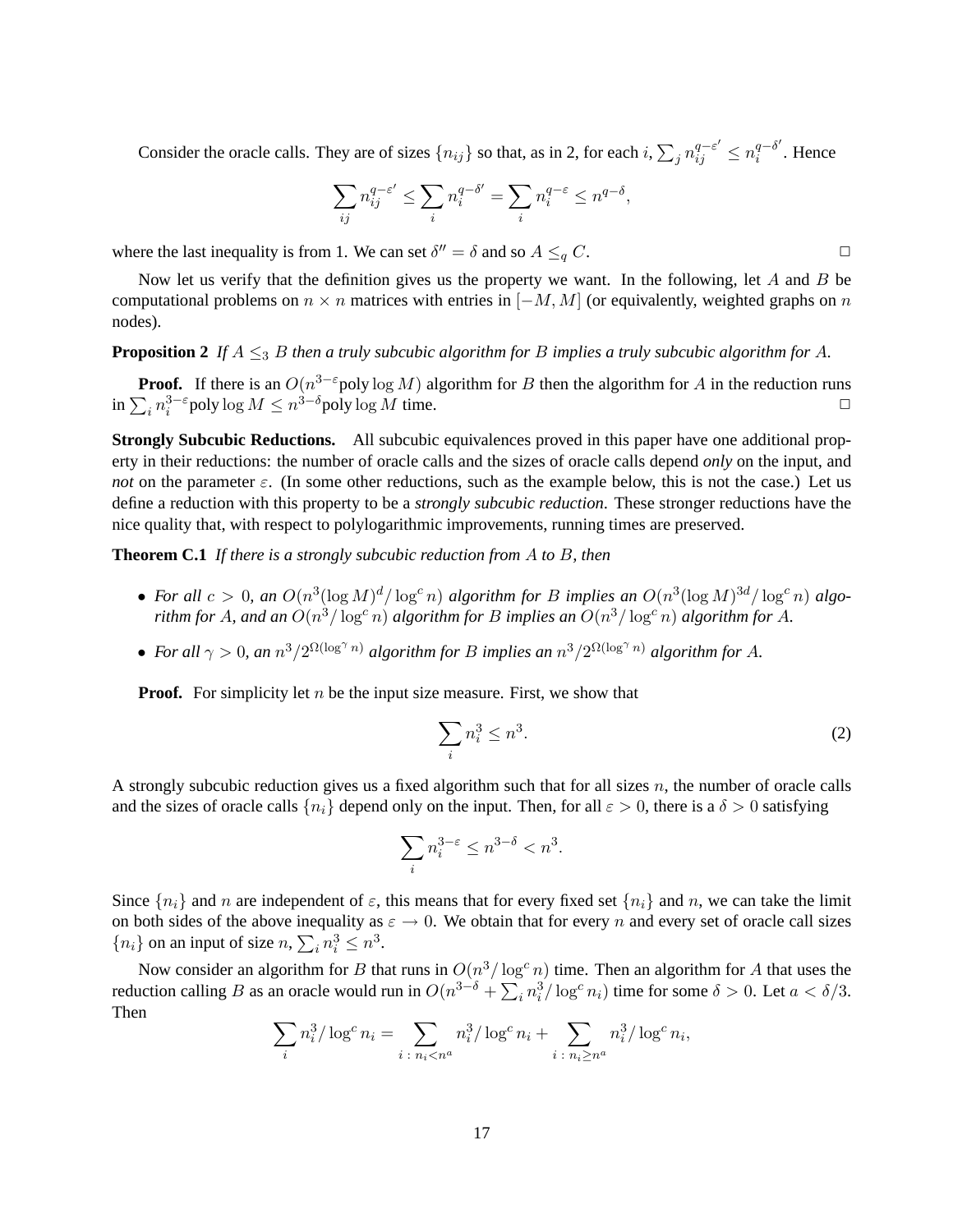which is at most

$$
O\left(n^{3-\delta} \cdot n^{3a} + \sum_{i \colon n_i \ge n^a} n_i^3 / \log^c n\right),\,
$$

since the number of oracle calls is at most  $O(n^{3-\delta})$ . The first term is  $n^{3-\epsilon'}$  for some  $\epsilon' > 0$ , by our choice of  $a.$  By  $(2)$ , we have

$$
O\left(n^{3-\varepsilon'} + \sum_{i \,:\, n_i \ge n^a} n_i^3 / \log^c n\right) \le O(n^3 / \log^c n).
$$

The proof of the second item is analogous.  $\Box$ 

It can be shown that strongly subcubic reductions are *necessary* for Theorem [C.1](#page-17-1) to hold. If the sizes of oracle calls or their number depend on  $\varepsilon$ , one can find cases where polylog factors are diminished in the algorithm for  $A$ . (In fact, the reduction below of Matousek is one example.)

These kinds of reductions were implicit in prior work, but have not been studied systematically. For one example, Matoušek [\[Mat91\]](#page-12-14) showed that computing dominances in  $\mathbb{R}^n$  between pairs of n vectors can be done in  $O(n^{(3+t)/2})$  time, where  $O(n^t)$  is an upper bound on  $n \times n$  integer matrix multiplication. The algorithm works by making  $O(n^{3/2}/n^{t/2})$  calls to  $n \times n$  integer matrix multiplication. (Note this is *not* a strongly subcubic reduction, since the number of calls depends on t.) Notice that for any  $t < 3$ , the running time  $O(n^{(3+t)/2})$  is truly subcubic. Hence we can say:

## Dominances in  $\mathbb{R}^n \leq_3$  Integer Matrix Multiplication.

Another example is that of *3SUM-hardness* in computational geometry. Gajentaan and Overmars [\[GO95\]](#page-11-14) showed that for many problems Π solvable in quadratic time, one can reduce 3SUM to Π in such a way that a subquadratic algorithm for Π implies one for 3SUM. Hence under the conjecture that the 3SUM problem is hard to solve faster, many other  $\Pi$  are also hard.<sup>[6](#page-18-1)</sup> Proofs of 3SUM-hardness imply 3SUM  $\leq_2$   $\Pi$ , but the notion of reduction used in [\[GO95\]](#page-11-14) is weaker than ours. (They only allow  $O(1)$  calls to the oracle for Π.)

### <span id="page-18-0"></span>**D Proofs of the generic results on detection, finding, listing**

**Reminder of Lemma [3.1](#page-6-1)** *(Folklore) Let*  $T(n)$  *be a function so that*  $T(n)/n$  *is nondecreasing. If there is a*  $T(n)$  *time algorithm for negative triangle detection over* R *on a graph*  $G = (I \cup J \cup K, E)$ *, then there is an*  $O(T(n))$  algorithm which returns a negative triangle over  $R$  in  $G$  if one exists.

**Proof of Lemma [3.1.](#page-6-1)** The algorithm is recursive: it proceeds by first splitting I, J and K each into two roughly equal parts  $I_1$  and  $I_2$ ,  $J_1$  and  $J_2$ , and  $K_1$  and  $K_2$ . Then it runs the detection algorithm on all 8 induced subinstances  $(I_i, J_j, K_k)$ ,  $i, j, k \in \{1, 2\}$ . If none of these return 'yes', then there is no negative triangle in G. Otherwise, the algorithm recurses on exactly one subinstance on which the detection algorithm returns 'yes'. The base case is when  $|I| = |J| = |K| = 1$  and then one just checks whether the three nodes form a triangle in  $O(1)$  time. The running time becomes

$$
T'(n) = 8T(n) + T'(n/2), T'(1) = 1.
$$

<span id="page-18-1"></span><sup>6</sup> Sometimes Π is *defined* to be 3SUM-hard if "Π is in subquadratic time implies 3SUM is in subquadratic time". This definition leaves something to be desired: if 3SUM turned out to be in subquadratic time then all problems are 3SUM-hard, and if 3SUM is not in subquadratic time then no subquadratic problem is 3SUM-hard. Hence the 3SUM-hardness of some problems would be contingent on the complexity of 3SUM itself. Note this is *not* the definition of [\[GO95\]](#page-11-14), which is a reducibility notion like ours.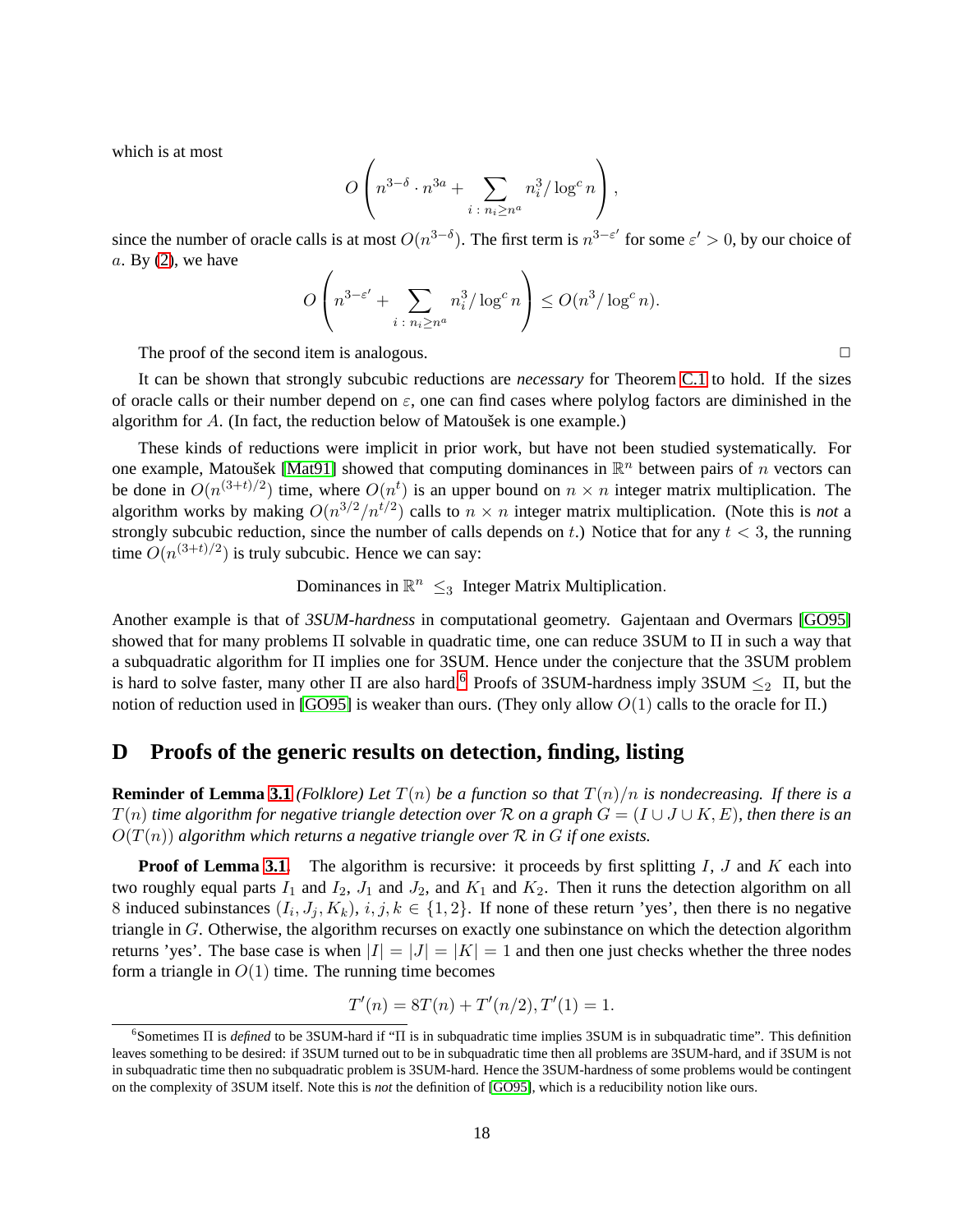If  $T(n) = nf(n)$  for some nondecreasing function  $f(n)$ , then  $T(n) = 2\frac{n}{2}f(n) \geq 2\frac{n}{2}$  $\frac{n}{2}f(n/2) = 2T(n/2).$ Hence the recurrence above solves to  $T'(n) = O(T(n)).$ 

**Reminder of Theorem [3.3](#page-6-2)** *Suppose there is a truly subcubic algorithm for negative triangle detection over* R*. Then there is a truly subcubic algorithm which lists* ∆ *negative triangles over* R *in any graph with at least*  $\Delta$  *negative triangles, for any*  $\Delta = O(n^{3-\delta})$ ,  $\delta > 0$ .

**Proof of Theorem [3.3.](#page-6-2)** Let P be an  $O(n^{3-\epsilon} \log^c M)$  algorithm for negative triangle over R for  $\epsilon > 0$ . Let  $\Delta = O(n^{3-\delta})$  for  $\delta > 0$ . Given an 3n-node tripartite graph  $G = (I \cup J \cup K, E)$  with at least  $\Delta$  negative triangles over R we provide a procedure to list  $\Delta$  negative triangles over R.

We partition the nodes in I, J, K into  $\Delta^{1/3}$  parts, each of size  $O(n/\Delta^{1/3})$ . For all  $\Delta$  triples  $I' \subset I, J' \subset I$  $J, K' \subset K$  of parts, run P in  $O(\Delta(n/\Delta^{1/3})^{3-\epsilon} \log^c M)$  time overall to determine all triples which contain negative triangles over R.

On the triples which contain negative triangles, we run a recursive procedure. Let  $I' \subset I, J' \subset J, K' \subset K$ be a triple which is reported to contain a negative triangle over  $R$ . Split  $I'$ ,  $J'$  and  $K'$  each into two roughly equal halves. On each of the 8 possible triples of halves, run  $P$  and recurse on the triples of halves which contain negative triangles, with the following provision. For each level  $i$  of recursion (where  $i$  ranges from  $0$ to  $\log \frac{n}{\Delta^{1/3}}$ ), we maintain a global counter  $c_i$  of the number of recursive calls that have been executed at that level. Once  $c_i > \Delta$  then we do not recurse on any more triples at recursion level i. Once a triple only contains 3 nodes, we output it if it forms a negative triangle. Notice that all listed triangles are distinct.

Level *i* of the recursion examines triples which contain  $O\left(\frac{n}{2i\Delta}\right)$  $2^i\Delta^{1/3}$ ) nodes. At each level i, at most  $\Delta$ triples containing negative triangles are examined, due to the global counters. Therefore the runtime at level *i* is at most  $O\left(\Delta \cdot \left(\frac{n}{2^i\Delta}\right)\right)$  $\frac{n}{2^i\Delta^{1/3}}$ )<sup>3- $\varepsilon$ </sup> log<sup>c</sup> M). Since  $\varepsilon$  < 3, the overall runtime becomes asymptotically

$$
\Delta \left(\frac{n}{\Delta^{1/3}}\right)^{3-\varepsilon} \log^c M \cdot \sum_i \left(\frac{1}{2^{3-\varepsilon}}\right)^i = O\left(\Delta^{\varepsilon/3} n^{3-\varepsilon} \log^c M\right).
$$

When  $\Delta \leq O(n^{3-\delta})$ , the runtime is

$$
O(n^{3-\varepsilon+3\varepsilon/3-\delta\varepsilon/3}\log^c M) = O(n^{3-\delta\varepsilon/3}\log^c M),
$$

<span id="page-19-0"></span>which is truly subcubic for any  $\varepsilon$ ,  $\delta > 0$ .

### **E Proof of Theorem [3.4](#page-8-0)**

<span id="page-19-1"></span>Theorem [3.4](#page-8-0) follows from a more general lemma:

**Lemma E.1** Let  $T(n)$  be a function so that  $T(n)/n$  is nondecreasing. Suppose there is a  $T(n)$  time algorithm *for negative triangle detection over* R *in an* n *node graph. Then:*

- There is an algorithm that computes  $\ell$  entries of the product over R of an  $m \times n$  matrix by an  $n \times p$ matrix in  $O(\ell \cdot T((mnp/\ell)^{1/3})\log W)$  time, where the entries in the output lie in  $[-W,W] \cup \{-\infty,\infty\}$ .
- If there is a constant  $\varepsilon$  :  $0 < \varepsilon < 1$  such that for all large enough n,  $T(n) \geq T(2^{1/3}n)/(2(1-\varepsilon))$ , then there is an  $O(\ell \cdot T((mnp/\ell)^{1/3}))$ -time algorithm for computing the product over R of an  $m \times n$ *by an*  $n \times p$  *matrix, where*  $\ell$  *is the number of ones in the product matrix.*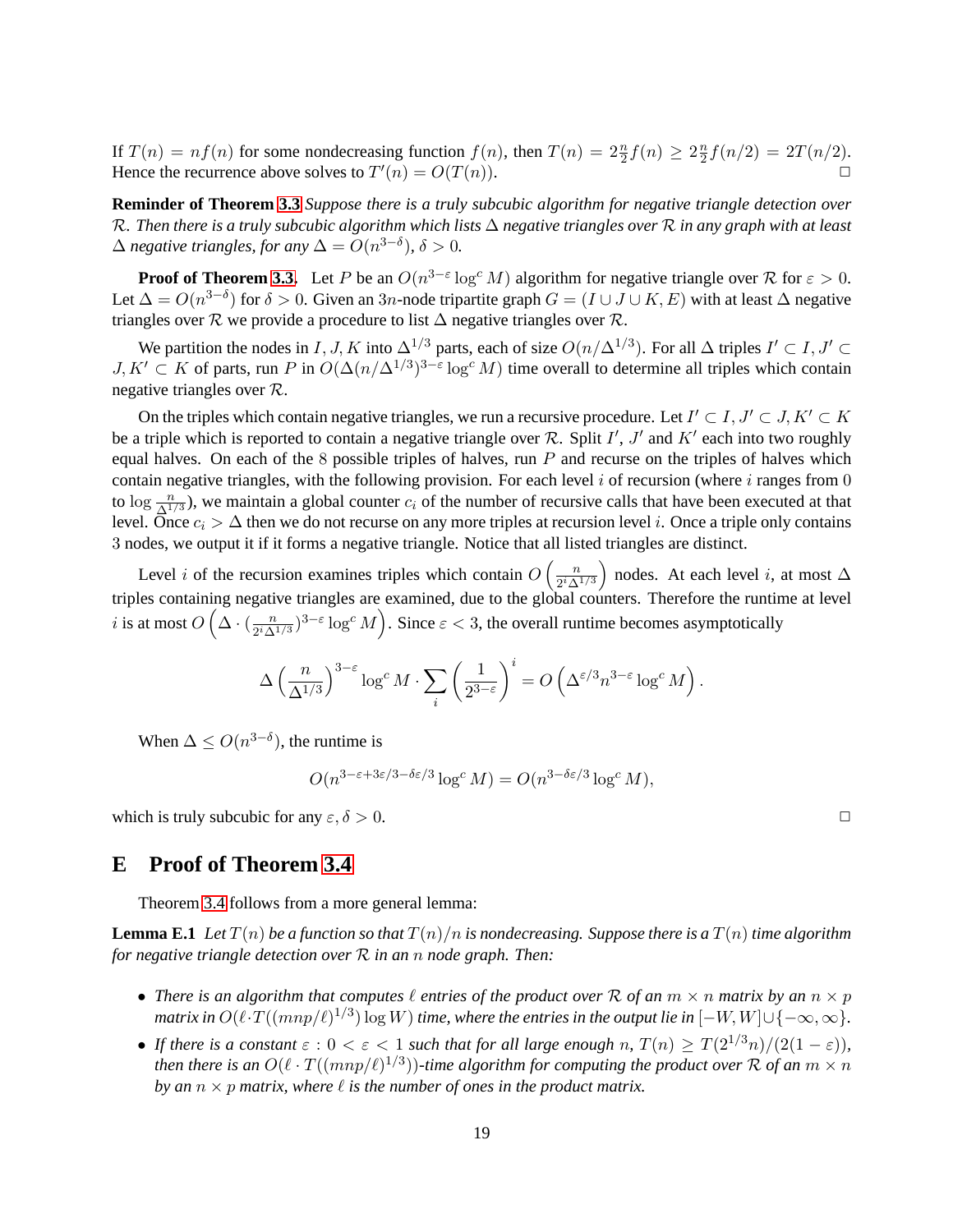**Proof.** Following the ideas from Theorem [3.2,](#page-6-0)  $\ell$  IJ-disjoint negative triangles over R can be found in

$$
O((\ell+a^3) \cdot T((mnp)^{1/3}/a))
$$

time, where a is a bucketting parameter. We set  $a = \ell^{1/3}$  and we get a runtime of  $O(\ell \cdot T((mnp/\ell)^{1/3}))$ . We set  $\ell = mp$  and apply binary search on top of this to obtain a matrix product algorithm. To get an output-sensitive algorithm, for each  $i = 1, ..., \log mp$ , we set  $a = 2^{i/3}$ ; the runtime is now

$$
\sum_{i=1}^{\log mp} 2^i \cdot T((mnp/2^i)^{1/3}).
$$

Since there is a constant  $\varepsilon < 1$  so that for all  $n, T(n) \geq T(2^{1/3}n)/(2(1-\varepsilon))$ , then for all  $i, 2^{i}T((mnp)^{1/3}/2^{i/3}) \leq$  $2^{i+1}(1-\varepsilon)T((mnp)^{1/3}/2^{(i+1)/3})$  and hence the runtime is  $O(\ell \cdot T((mnp/\ell)^{1/3}))$ , where  $\ell$  is the number of ones in the output.  $\Box$ 

### <span id="page-20-0"></span>**F Problems Equivalent to All-Pairs Shortest Paths**

The goal of this section is to prove Theorem [1.1](#page-2-0) from the Introduction.

**Reminder of Theorem [1.1](#page-2-0)** *The following weighted problems either* all *have truly subcubic algorithms, or none of them do:*

- *1. The all-pairs shortest paths problem on weighted digraphs (APSP).*
- *2. Detecting if a weighted graph has a triangle of negative total edge weight.*
- *3. Listing up to* n <sup>2</sup>.<sup>99</sup> *negative triangles in an edge-weighted graph.*
- *4. Verifying the correctness of a matrix product over the* (min, +)*-semiring.*
- *5. The all-pairs shortest paths problem on undirected weighted graphs.*
- *6. Checking whether a given matrix defines a metric.*
- *7. Finding a minimum weight cycle in a graph of non-negative edge weights.*
- *8. The replacement paths problem on weighted digraphs.*
- *9. Finding the* second *shortest simple path between two nodes in a weighted digraph.*

The subcubic equivalence of 1, 2, 3, and 4 directly follow from Theorems [3.1,](#page-5-1) [3.2,](#page-6-0) and [3.3.](#page-6-2) The rest of the equivalences are proved in the following. Most of our equivalences use the negative triangle problem, since it is so easy to reason about.

<span id="page-20-1"></span>The equivalence between 1 and 5 is probably folklore, but we have not seen it in the literature so we include it for completeness.

**Theorem F.1 (Undirected APSP**  $\equiv_3$  **Directed APSP**) *Let*  $\delta$ ,  $c > 0$  *be any constants. APSP in undirected graphs with weights in*  $[-M, M]$  *is in*  $\tilde{O}(n^{3-\delta} \log^c M)$  *time iff APSP in directed graphs with weights in*  $[-M, M]$  *is in*  $\tilde{O}(n^{3-\delta} \log^c M)$  *time.* 

**Proof of Theorem [F.1.](#page-20-1)** Clearly, undirected APSP is a special case of directed APSP. We show that a truly subcubic algorithm for undirected APSP can be used to compute the  $(\min, +)$  product of two matrices in truly subcubic time, and hence directed APSP is in truly subcubic time.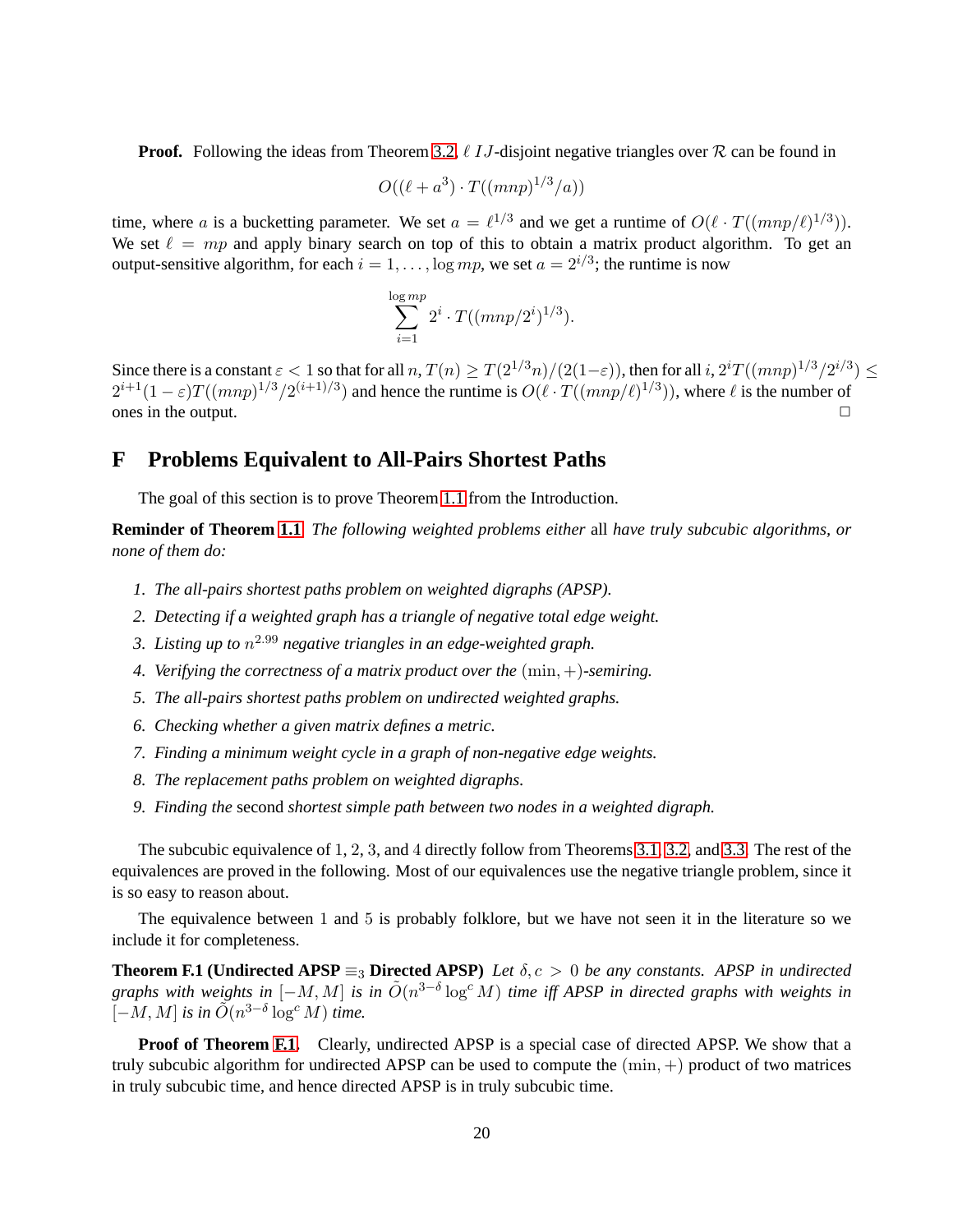Suppose that there is a truly subcubic algorithm P for undirected APSP. Let A and B be the  $n \times n$  matrices whose  $(\min, +)$  product we want to compute. Suppose the entries of A and B are in  $[-M, M]^7$  $[-M, M]^7$ . Consider the edge-weighted undirected tripartite graph  $G$  with n-node partitions  $I, J, K$  such that there are no edges between I and K, and for all  $i \in I, j \in J, k \in K$ ,  $(i, j)$  and  $(j, k)$  are edges with  $w(i, j) = A[i, j] + 6M$  and  $w(j, k) = B[j, k] + 6M$ . Using P, compute APSP in G.

Any path on at least 3 edges in G has weight at least 15M, and any path on at most 2 edges has weight at most  $2 \times 7M < 15M$ . Hence P will find for every two nodes  $i \in I, k \in K$ , the shortest path between i and k using exactly 2 edges thus computing the (min +) product of A and B k using *exactly* 2 edges, thus computing the  $(\min, +)$  product of A and B.

<span id="page-21-1"></span>**Theorem F.2 (Metricity**  $\equiv_3$  **Negative Triangle**) *Let*  $T(n, M)$  *be nondecreasing. Then there is an*  $O(n^2)$  + T(O(n), O(M)) *algorithm for negative triangle in* n *node graphs with weights in* [−M, M] *if and only if* there is an  $O(n^2) + T(O(n), O(M))$  algorithm for the metricity problem on  $[n]$  such that all distances are in  $[-M, M]$ .

**Proof of Theorem [F.2.](#page-21-1)** Given an instance D of the metricity problem, consider a complete tripartite graph G on 3n nodes n nodes in each of the partitions I, J, K. For any  $i \in I, j \in J, k \in K$ , define the edge weights to be  $w(i, j) = D[i, j], w(j, k) = D[j, k]$  and  $w(i, k) = -D[i, k]$ . A negative triangle in G gives  $i \in I, j \in J, k \in K$  so that  $D[i, j] + D[j, k] - D[i, k] < 0$ , *i.e.*  $D[i, j] + D[j, k] < D[i, k]$ . Hence D satisfies the triangle inequality iff there are no negative triangles in  $G$ . Checking the other properties for a metric takes  $O(n^2)$  time.

Let G be a given a graph with edge weights  $w : E \to \mathbb{Z}$  which is an instance of negative triangle so that for all  $e \in E$ ,  $w(e) \in [-M, M]$  for some  $M > 0$ . Build a tripartite graph with n node partitions I, J, K and edge weights  $w'(\cdot)$  so that for any  $i \in I, j \in J, k \in K$ ,  $w'(i, j) = 2M + w(i, j), w'(j, k) = 2M + w(j, k)$ and  $w'(i,k) = 4M - w(i,k)$ . For all pairs of distinct nodes a, b so that a, b are in the same partition, let  $w'(a, b) = 2M$ . Finally, let  $w'(x, x) = 0$  for all x. Clearly, w' satisfies all requirements for a metric except possibly the triangle inequality. For any three vertices  $x, y, z$  in the same partition  $w'(x, y) + w'(y, z) =$  $4M > 2M = w'(x, z)$ . Consider triples  $x, y, z$  of vertices so that x and y are in the same partition and z is in a different partition. We have:  $w'(x, z) + w'(z, y) \ge M + M = 2M = w'(x, y)$  and  $w'(x, z) - w'(y, z) \le M$  $2M = w'(x, y)$ . Furthermore, if  $i \in I, j \in J, k \in K$ ,  $w'(i, k) + w'(k, j) \ge M + 3M \ge w(i, j)$  and  $w'(i, j) + w'(j, k) \ge M + 3M \ge w(i, k)$ . Hence the only possible triples which could violate the triangle inequality are triples with  $i \in I, j \in J, k \in K$ , and w' is not a metric iff there exist  $i \in I, j \in J, k \in K$  such that  $w'(i, j) + w'(j, k) < w'(i, k)$ , *i.e.*  $w(i, j) + w(j, k) + w(i, k) < 0$  and  $i, j, k$  is a negative triangle in G.  $\Box$ 

**Theorem F.3 (Minimum Cycle**  $\equiv_3$  **Negative Triangle)** *If there is a*  $T(n, M)$  *algorithm for finding a minimum weight cycle in graphs on* n *nodes and weights in* [1, M] *then there is a* T(n, O(M)) *algorithm for finding a minimum weight triangle in* n*-node graphs with weights in* [−M, M]*.*

Since any algorithm for APSP can find a minimum cycle in a graph with nonnegative weights in the same running time, we get that APSP and Minimum-Cycle are equivalent w.r.t. subcubic algorithms.

**Proof.** Let  $G = (V, E)$  be given with  $w : E \to [-M, M]$ . Consider graph G' which is just G with weights  $w' : E \to [7M, 9M]$  defined as  $w'(e) = w(e) + 8M$ . For any k and any cycle C in G with k edges,  $w'(C) = 8Mk + w(C)$ , and hence  $7Mk \leq w'(C) \leq 9Mk$ . Hence, all cycles C with  $\geq 4$  edges have  $w'(C) \ge 28M$  and all triangles have w' weight  $\le 27M < 28M$ . That is, the minimum weight cycle in G' is exactly the minimum weight triangle in  $G$ .

<span id="page-21-0"></span><sup>&</sup>lt;sup>7</sup>Infinite edge weights can be replaced with suitably large finite values, WLOG.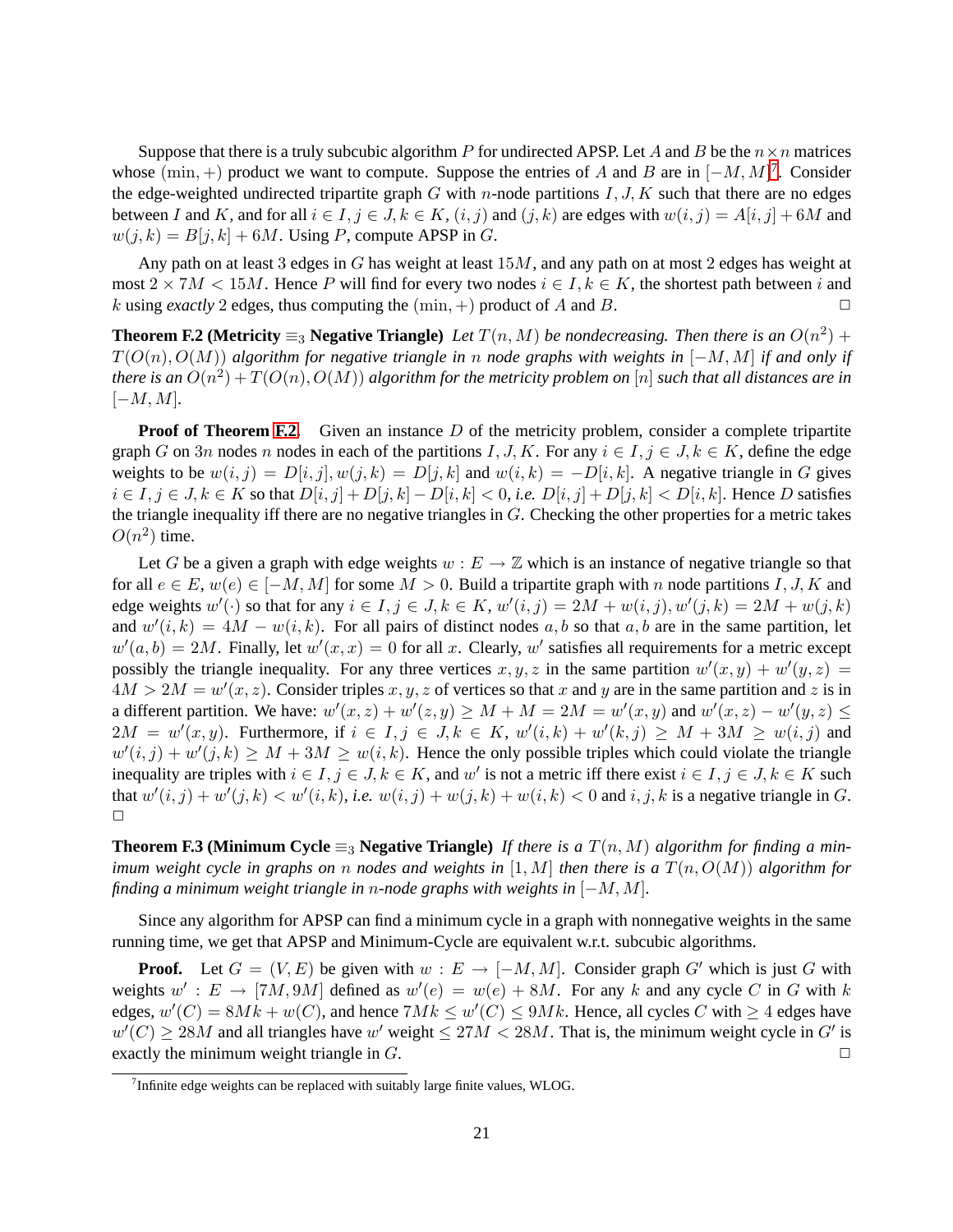It remains to show the equivalences of 8 and 9 with the other problems.

#### **F.1 Replacement Paths and Second Shortest Paths**

The replacement paths and second shortest simple path problems have been known to be closely related to APSP in an informal sense. For instance, any algorithm for APSP can solve the two problems in asymptotically the same time: remove all edges from the shortest path  $P$  between  $s$  and  $t$  and compute APSP in the remaining graph. This computes the minimum weight detour for all pairs of nodes on  $P$ , and so in additional  $O(n^2)$  time one can solve both the replacement paths problem, and the second shortest simple path problem. It was not clear however that the two problems cannot be solved faster than APSP. For instance, Roditty [\[Rod07\]](#page-12-4) took his fast approximation algorithms as evidence that the two problems might be easier than APSP. In an attempt to explain why it has been so hard to find fast algorithms, Hershberger et al. [\[HSB07\]](#page-12-15) showed that in the path comparison model of Karger et al. [\[KKP93\]](#page-12-16) the replacement paths problem needs  $\Omega(m\sqrt{n})$  time. This bound does not apply to second shortest path, and is the only known lower bound for these problems.

Here we present a reduction which shows that if the second shortest simple path in a directed graph with n nodes can be found in time which is truly subcubic in  $n$ , then APSP is in truly subcubic time. Thus, the two problems are equivalent w.r.t. subcubic algorithms, for dense graphs. Since the second shortest simple path problem is a special case of the replacement paths problem, our result implies that for dense graphs the replacement paths problem is equivalent to APSP, w.r.t. subcubic algorithms.

In the next section we modify the reduction to show that if for some  $m(n)$  and nondecreasing  $f(n)$ there is a combinatorial algorithm which runs in  $O(m(n)\sqrt{n}/f(n))$  time and computes the second shortest simple path in unweighted directed graphs, then there is an  $O(n^3/f(n))$  combinatorial algorithm for triangle detection, and hence a corresponding subcubic combinatorial algorithm for BMM. This implies that if there is no truly subcubic combinatorial algorithm for BMM, then in order to improve on the algorithm of Roditty and Zwick [\[RZ05\]](#page-12-3), one would need to use algebraic techniques.

**Theorem F.4 (Minimum Triangle**  $\equiv_3$  **Second Shortest Simple Path**) *Suppose there is a*  $T(n)$  *time algorithm for computing the second shortest simple path in a weighted directed graph with* n *nodes. Then there is a* T(O(n)) *time algorithm for finding a minimum weight triangle in an* n *node graph, and hence* an  $O(n^2T(O(n^{1/3}))$  log W) *time algorithm for APSP in n node graphs with weights in*  $[-W, W]$ *.* 

**Proof.** Let G be an instance of Minimum Triangle. WLOG G has 3 parts U, V, T with no edges within them, and the edges going from U to V, from V to T and from T to U. Furthermore, WLOG all edge weights are positive (otherwise add a sufficiently large number  $Y$  to all edges, so that now the min weight triangle has weight 3Y + its original weight). WLOG also G contains edges between every two nodes  $u_i \in U, v_j \in V$ , between any two nodes  $v_j \in V$  and  $t_k \in T$  and between any two nodes  $t_k \in T$  and  $u_i \in U$  (if some edge isn't there, add it with weight  $3W'' + 1$  where W'' is the max edge weight in G). Note that all of these transformations increased the max weight by at most a constant factor.

Now we will reduce any instance of minimum weight triangle to one of finding the second shortest path. First, create a path on  $n + 1$  nodes,  $P = p_0 \rightarrow p_1 \rightarrow \ldots \rightarrow p_n$ . For every edge  $(p_i, p_{i+1})$  in P, let it have weight 0. All other edges in the graph we will construct will be positive and hence  $P$  will be the shortest path between  $p_0$  and  $p_n$ .

Create three parts with n nodes each,  $A = \{a_1, \ldots, a_n\}$ ,  $B = \{b_1, \ldots, b_n\}$ ,  $C = \{c_1, \ldots, c_n\}$  so that for each  $i, j \in [n]$  there's an edge  $(a_i, b_j)$  with weight  $w(u_i, v_j)$  (the weight in G), and an edge  $(b_i, c_j)$  with weight  $w(v_i, t_j)$ ; that is, we have created a copy of G except that the edges between T and U are removed (no edges between  $C$  and  $A$ ).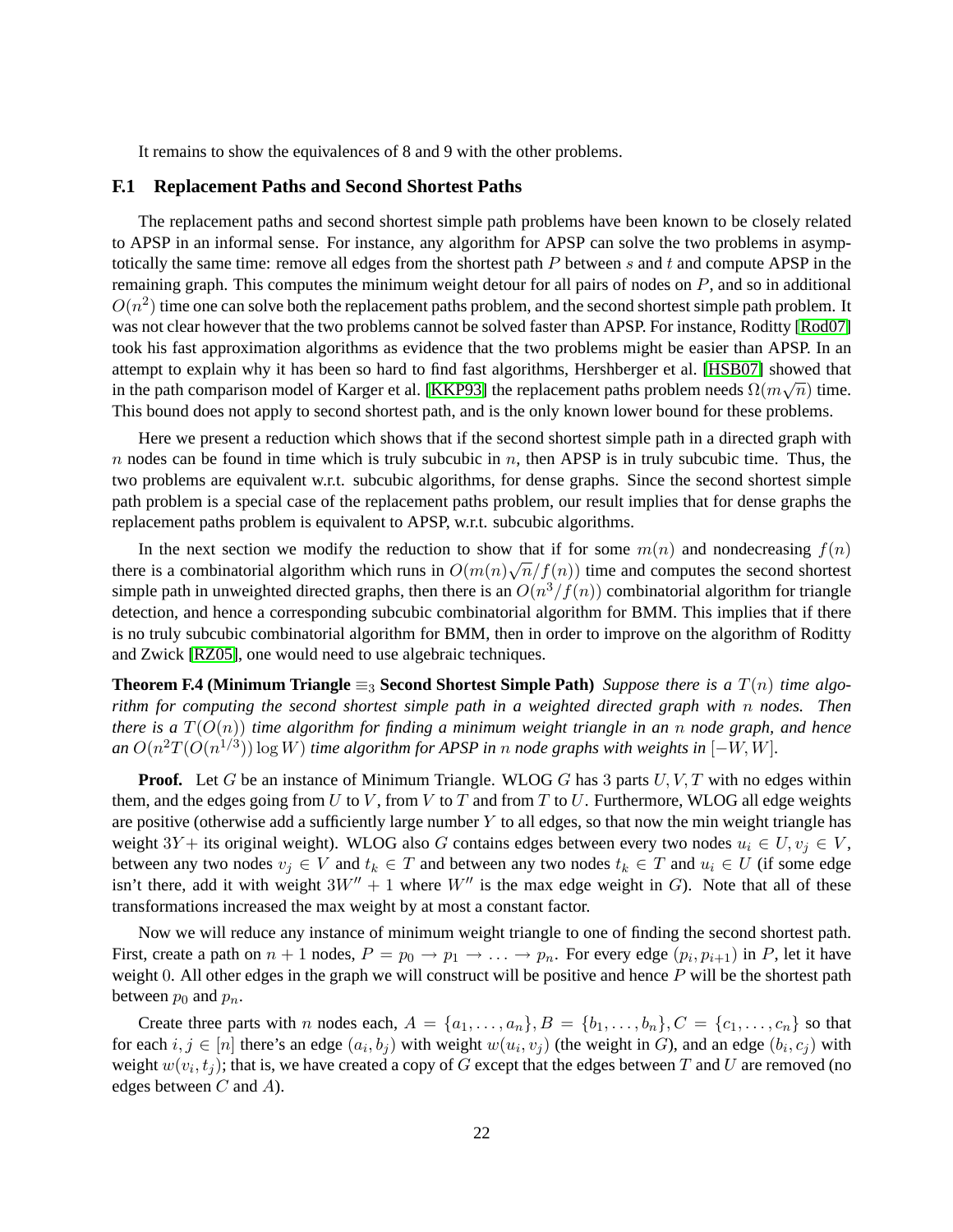Let  $W'$  be the maximum weight in G and let  $W = 3W' + 1$ .

Now, for every  $j > 0$ , add an edge from  $c_j$  to  $p_j$  with weight jW.

For every  $i < n$  and any  $r \in [n]$ , add an edge from  $p_i$  to  $a_r$  with weight  $(n - i - 1)W + w(c_{i+1}, a_r)$ . The second shortest path must have the form  $p_0 \to \ldots \to p_s$  followed by a path of length two from some  $a_i$ through a node in B to a node  $c_t$  in C with  $t > s$ , followed by an edge  $(c_t, p_t)$  and then  $p_t \to \ldots \to p_n$ : we are looking for the shortest detour between a node  $p_s$  and a node  $p_t$  on P with  $t > s$ .

The weight of a detour between  $p_s$  and  $p_t$  going through nodes  $a_i, b_j, c_t$  is

$$
(n - s - 1)W + w(c_{s+1}, a_i) + w(a_i, b_j) + w(b_j, c_t) + tW.
$$

**Claim 1** In the graph we have constructed, any optimal detour must have  $t = s + 1$ .

**Proof of claim:** Clearly  $t > s$ . If  $t \geq s + 2$ , then the weight of the detour is at least

$$
(n - s - 1 + s + 2)W + w(c_{s+1}, a_i) + w(a_i, b_j) + w(b_j, c_t) > (n + 1)W.
$$

Consider any detour between  $p_s$  and  $p_{s+1}$ , say going through  $a_i, b_j, c_{s+1}$ . Its weight is

$$
(n-s-1+s+1)W + w(c_{s+1}, a_i) + w(a_i, b_j) + w(b_j, c_{s+1}) \le nW + W = (n+1)W,
$$

since W is greater than 3times the largest weight in the graph.  $\Box$ 

Now, the detours between  $p_s$  and  $p_{s+1}$  have weight  $nW + w(a_i, b_j) + w(b_j, c_{s+1}) + w(c_{s+1}, a_i)$ . In particular, the shortest detour between  $p_s$  and  $p_{s+1}$  has weight  $nW+$  the minimum weight triangle containing  $c_{s+1}$ . The second shortest path hence has weight exactly  $nW+$  the minimum weight of a triangle in G.  $\Box$ 

Since the second shortest path problem is a special case of the replacement paths problem, we have:

**Corollary F.1** If the replacement paths problem is in  $T(n)$  time then APSP is in  $O(n^2T(O(n^{1/3})) \log M)$ *time.*

<span id="page-23-0"></span>**Corollary F.2** *Replacement Paths*  $\equiv_3$  *APSP.* 

### **G Boolean Matrix Multiplication and Related Problems**

In this section, we describe several applications of our techniques to the problem of finding fast practical Boolean matrix multiplication algorithms, a longstanding challenge in graph algorithms. (For more background on this problem, see the Preliminaries.)

As a direct consequence of Theorems [3.2,](#page-6-0) [3.1](#page-5-1) and [3.3](#page-6-2) we obtain:

**Theorem G.1** *The following either* all *have truly subcubic combinatorial algorithms, or none of them do:*

- *1. Boolean matrix multiplication (BMM).*
- *2. Detecting if a graph has a triangle.*
- <span id="page-23-1"></span>*3. Listing up to* n <sup>2</sup>.<sup>99</sup> *triangles in a graph.*
- *4. Verifying the correctness of a matrix product over the Boolean semiring.*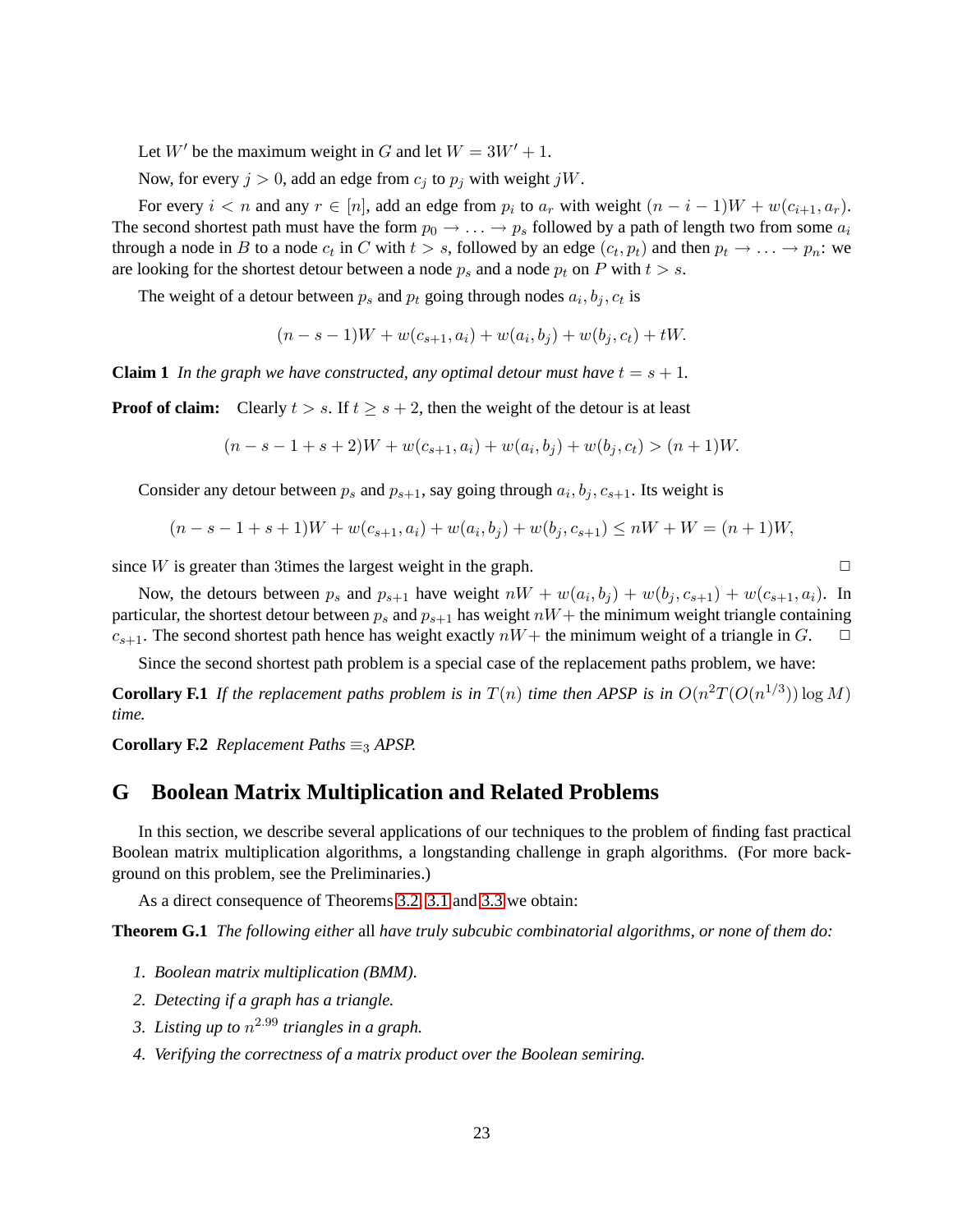**Theorem G.2** *For any constant* c *the problems listed in Theorem [G.1](#page-23-1) either* all *have combinatorial algorithms running in*  $O(n^3/\log^c n)$  *time, or none of them do.* 

Another immediate corollary of Theorem [3.3](#page-6-2) is an efficient triangle listing algorithm:

**Corollary G.1** *There is an algorithm that, given* ∆ *and a graph* G *on* n *nodes, lists up to* ∆ *triangles from* G in time  $O(\Delta^{1-\omega/3}n^{\omega}) \leq O(\Delta^{0.21}n^{2.38}).$ 

Note when  $\Delta = n^3$ , one recovers the obvious  $O(n^3)$  algorithm for listing all triangles, and when  $\Delta =$  $O(1)$ , the runtime is the same as that of triangle detection.

#### **G.1 Output-Sensitive BMM**

Lemma [E.1](#page-19-1) can be applied to show that in the special case of BMM, there is an improved randomized output-sensitive algorithm:

**Theorem G.3** Let  $T(n)$  be a function so that  $T(n)/n$  is nondecreasing. Let  $L > n \log n$ . Suppose there is *a* T(n) *time algorithm for triangle detection in an* n *node graph. Then there is a randomized algorithm* R *running in time*

<span id="page-24-0"></span>
$$
\tilde{O}(n^2 + L \cdot T(n^{2/3}/L^{1/6})),
$$

*so that* R *computes the Boolean product* C *of two given* n × n *matrices with high probability, provided that* C contains at most L nonzero entries. When  $T(n) = O(n^{\Delta})$  for some  $2 \leq \Delta \leq 3$ , the runtime becomes  $\tilde{O}(n^{2\Delta/3}L^{1-\Delta/6}).$ 

**Proof.** The algorithm uses ideas from a paper by Lingas [\[Lin09\]](#page-12-17). Lingas showed how to reduce, in  $O(n^2 \log n)$  time, computing the Boolean matrix product of two  $n \times n$  matrices to computing  $O(\log n)$ Boolean matrix products of an  $O(\sqrt{L}) \times n$  by an  $n \times O(\sqrt{L})$  matrix and 2 output-sensitive Boolean matrix products of an  $O(\sqrt{L}) \times n$  by an  $n \times n$  matrix.

Using Lemma [E.1](#page-19-1) we get an asymptotic runtime of

$$
n^2 \log n + \log n \cdot L \cdot T(n^{1/3}) + L \cdot T(n^{2/3}/L^{1/6}).
$$

Since  $T(n)$  is nondecreasing and since  $L \leq n^2$ , we get that  $T(n^{2/3}/L^{1/6}) \geq T(n^{1/3})$  and hence we can bound the runtime by  $O((n^2 + L \cdot T(n^{2/3}/L^{1/6})) \log n)$ .

If  $T(n) = O(n^{\Delta})$  for some  $2 \leq \Delta \leq 3$  and  $L \geq n$  we have  $L \cdot (n^{2/3}/L^{1/6})^{\Delta} \geq n^2$ . Hence the runtime is just  $\tilde{O}(n^{2\Delta/3}L^{1-\Delta/6}$ ).  $\Box$ 

#### **G.2 Second Shortest Paths and BMM**

Similar to the case of APSP, we can prove a close relationship between BMM and finding the second simple shortest path between two given nodes in an *unweighted* directed graph. The relationship naturally extends to a relationship between BMM and RPP in unweighted directed graphs. The theorem below shows that in the realm of combinatorial algorithms, Roditty and Zwick's [\[RZ05\]](#page-12-3) algorithm for the second shortest simple path problem in unweighted directed graphs would be optimal, unless there is a truly subcubic combinatorial algorithm for BMM. Furthermore, any practical improvement of their algorithm would be interesting as it would imply a new practical BMM algorithm.

**Theorem G.4** Suppose there exist nondecreasing functions  $f(n)$  and  $m(n)$  with  $m(n) \geq n$ , and a combina*torial algorithm which runs in*  $O(m(n)\sqrt{n}/f(n))$  *time and computes the second shortest simple path in any*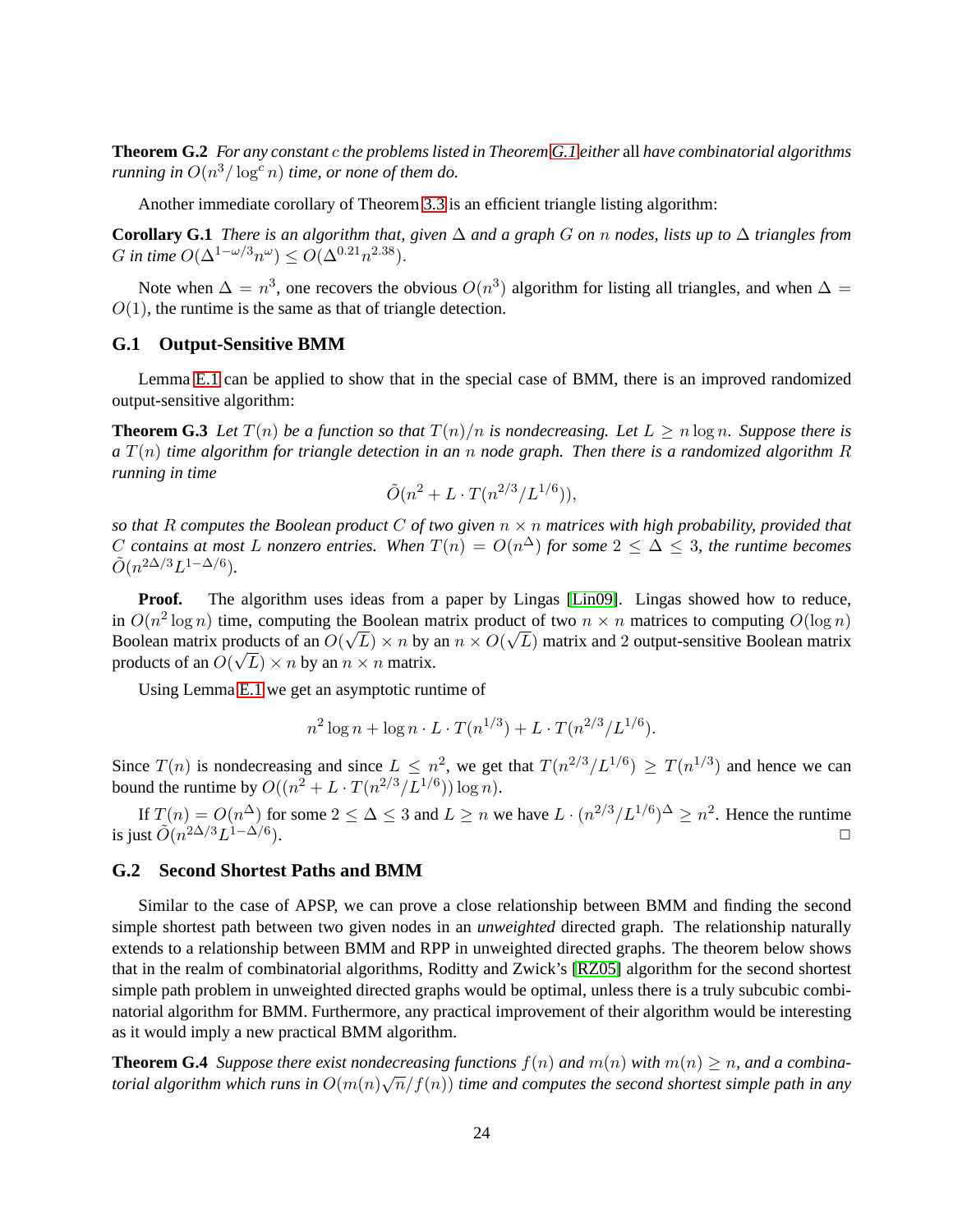*given unweighted directed graph with* n *nodes and* m(n) *edges. Then there is a combinatorial algorithm for triangle detection running in*  $O(n^3/f(n))$  *time. If*  $f(n) = n^{\varepsilon}$  *for some*  $\varepsilon > 0$ *, then there is a truly subcubic combinatorial algorithm for BMM.*

**Proof.** Suppose we are given an instance of triangle detection  $G = (V, E)$  where V is identified with [n]. Let L be a parameter. Partition V into  $n/L$  buckets  $V_b = \{bL + 1, \ldots, bL + L\}$  of size L.

We will create  $n/L$  instances of the second shortest simple path problem. In instance  $b$  (for  $b \in \{0, \ldots, n/L-\}$ 1), we will be able to check whether there is a triangle going through a node in bucket  $V<sub>b</sub>$ .

Fix some b. First, create a path on  $L + 1$  nodes,  $P = p_0 \rightarrow p_1 \rightarrow \dots \rightarrow p_L$ .

In our construction we will make sure that P is the shortest path from  $p_0$  to  $p_L$ . The second shortest path would have to go from  $p_0$  to some  $p_s$  using P, then take a detour (say of length d) to  $p_t$  with  $t > s$ , and then take  $P$  from  $p_t$  to  $p_L$ . The length of the second shortest path would then be

$$
L - t + s + d = L + d + (s - t).
$$

Create three parts,  $A = \{a_1, \ldots, a_n\}, B = \{b_1, \ldots, b_n\}, C = \{c_1, \ldots, c_L\}$  so that for each  $i, j \in [n]$ there is an edge  $(a_i, b_j)$  iff  $(i, j) \in E$  and for every  $i \in [n], j \in [L]$ , there is an edge  $(b_i, c_j)$  iff  $(i, bL+j) \in E$ .

Now, for every  $j > 0$ , add a path  $R_j$  of length  $2j$  from  $c_j$  to  $p_j$ , adding  $2j$  new nodes.

For every  $i < L$  add a path  $Q_i$  of length  $2(2L - i)$ , ending at some node  $q_i$  (thus adding  $4L - 2i$  new nodes). The overall number of new nodes is at most  $4L(L + 1)$ .

For every  $r \in [n]$  and  $i < L$ , add an edge from  $q_i$  to  $a_r$  iff  $(bL + i + 1, r) \in E$ .

Now, any simple path from  $p_0$  to  $p<sub>L</sub>$  which uses nodes from A, B or C must go through one of the paths  $Q_i$ , and hence has length at least  $2(2L - L + 1) = 2(L + 1) > L + 1$ . Hence P is the shortest path between  $p_0$  and  $p_L$ .

The second shortest path must have the form  $p_0 \to \ldots \to p_s$  followed by a detour to  $p_t$  for  $t > s$ , followed by  $p_t \to \ldots \to p_L$ . The detours between  $p_s$  and  $p_t$  look like this: take path  $Q_s$  from  $p_s$  to  $q_s$ , then a path of length 3 through some  $a_i$  through a node in  $B$  to a node  $c_t$  in  $C$  with  $t > s$ , and then taking path  $R_t$  to  $p_t$ . The length of the detour is

$$
d_{st} = 2(2L - s) + 3 + 2t = 4L + 3 + 2(t - s).
$$

The length of the full path is

$$
L + d_{st} + (s - t) = 5L + 3 + (t - s).
$$

Hence the closer s and t are, the shorter the path.

Now, G has a triangle  $(i, j, bL + s)$  going through  $V_b$  iff there is a path with detour between  $p_{s-1}$  and  $p_s$ going through  $Q_{s-1}, a_i, b_j, c_s, R_s$ . Its length is  $5L + 4$ . For any  $s, t$  with  $t \geq s+2$ , the length of the path with detour between  $p_s$  and  $p_t$  is at least  $5L + 3 + 2 > 5L + 4$ . Hence the shortest that a second shortest path can be is  $5L + 4$ . It is exactly of this length (and goes between some  $p_s$  and  $p_{s+1}$ ) iff there is a triangle going through  $V_b$ . Computing the length of the second shortest simple path then will tell us whether the original graph has a triangle going through  $V_b$ .

Each of the  $n/L$  graphs (for each setting of b) has  $O(n + L^2)$  nodes and  $O(n^2)$  edges. For  $L = \Omega(\sqrt{n})$ the graph has  $O(L^2)$  nodes and  $O(n^2)$  edges.

Suppose that for some nondecreasing  $m(N)$  and  $f(N)$  there is an  $O(m(N)\sqrt{N}/f(N))$  combinatorial algorithm for the second shortest simple path in directed unweighted graphs. Then, let L be such that  $m(n + 1)$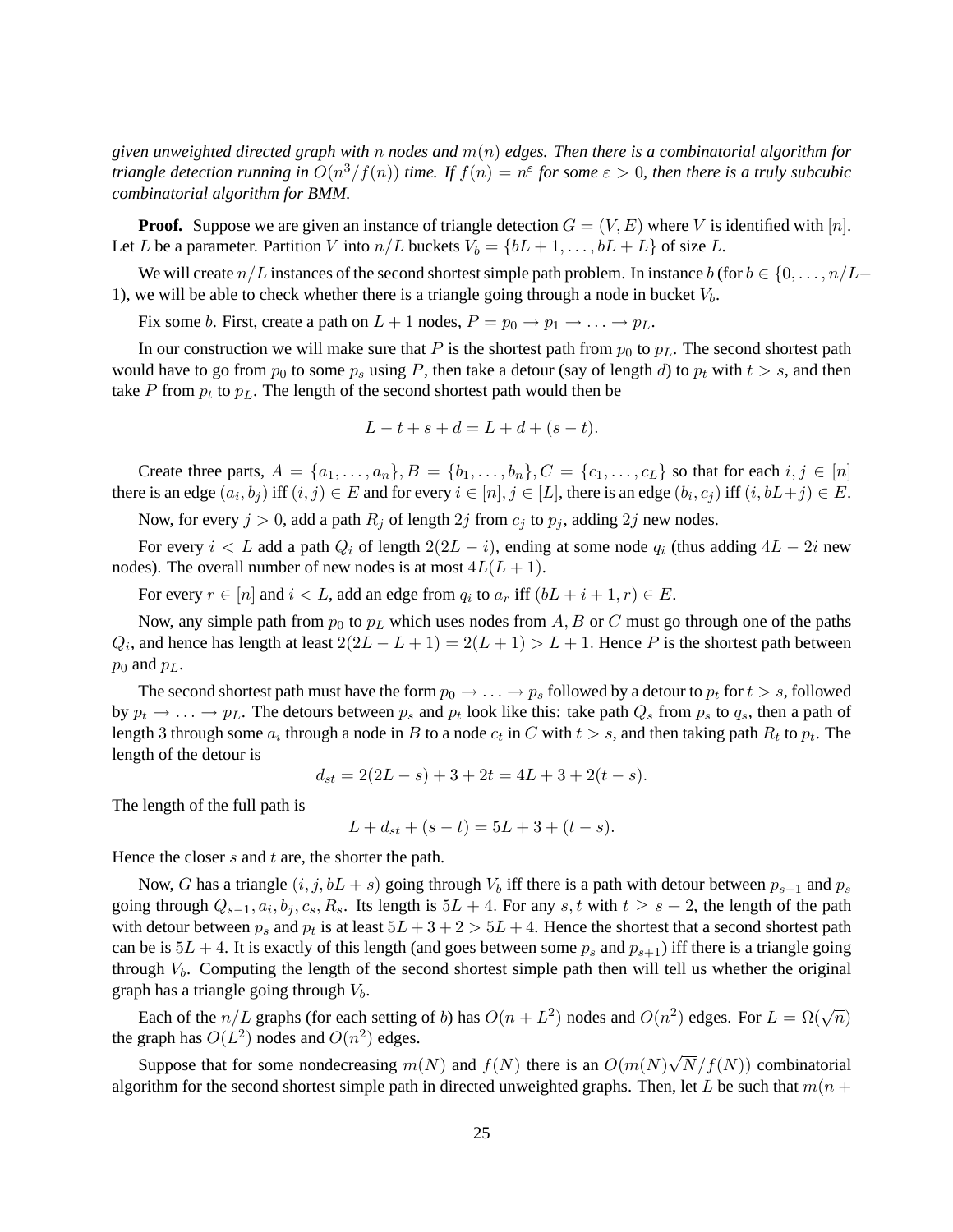$4L(L+1) = O(n^2)$ . One can find a triangle using a combinatorial algorithm in time

$$
O(n/L \cdot (n^2L)/f(L^2)) = O(n^3/f(L^2)) \le O(n^3/f(n)).
$$

If  $f(n)$  is a polynomial, then there is a truly subcubic combinatorial algorithm for BMM.

#### **G.3 Two New BMM Algorithms**

Our results allow us to provide two new algorithms for BMM, relying on the relationship between BMM and triangle detection.

#### **G.3.1 Output-Sensitive Quantum BMM**

In the theory of quantum computing there are many fantastic results. One of these is that a triangle in a graph on n nodes can be found using only  $\tilde{O}(n^{1.3})$  operations [\[MSS05\]](#page-12-8). Recently, Buhrman and Spalek [\[Bv06\]](#page-11-9) studied the problem of verifying and computing matrix products using a quantum algorithm. Among other nice results, their paper showed an  $\tilde{O}(n^{1.5}\sqrt{L})$  output-sensitive algorithm for computing the Boolean matrix product of two  $n \times n$  matrices, where L is the number of ones in the output matrix. Lemma [3.2](#page-6-4) is a black box reduction which implies an improved algorithm by plugging in Magniez, Santha and Szegedy's [\[MSS05\]](#page-12-8) triangle algorithm.

<span id="page-26-0"></span>**Lemma G.1** There is an  $\tilde{O}(n^{1.3}L^{17/30})$  quantum algorithm for computing the Boolean matrix product of two  $n \times n$  *matrices, where* L *is the number of ones in the output matrix.* 

Notice that since  $L \leq n^2$ , we always have  $n^{1.3}L^{17/30} << \tilde{O}(n^{1.5}\sqrt{L}).$ 

**Proof of Lemma [G.1.](#page-26-0)** Let A and B be the given Boolean matrices. Consider a tripartite graph with partitions I, J, K so that for  $i \in I$ ,  $j \in J$   $(i, j)$  is an edge iff  $A[i, j] = 1$ , for  $j \in J$ ,  $k \in K$ ,  $(j, k)$  is an edge iff  $B[j, k] = 1$  and  $(i, k)$  is an edge for all  $i \in I, k \in K$ . The graph does not need to be created explicitly – whenever the algorithm has a query whether  $(a, b)$  is an edge in the graph, it can just query A and B, and any output it has already produced. Then, in the output-sensitive part of the proof of Lemma [3.2,](#page-6-4) we can just use  $T(n) = \tilde{O}(n^{1.3})$  given by the algorithm of [\[MSS05\]](#page-12-8). Notice that the condition of the lemma is satisfied for  $T(n) = \tilde{O}(n^{1.3})$ . Hence we get an algorithm with quantum complexity  $\tilde{O}(n^{1.3}L^{1-1.3/3}) = \tilde{O}(n^{1.3}L^{17/30})$ .  $\Box$ 

Using the improved output-sensitive algorithm from Theorem [G.3](#page-24-0) the above runtime can be modified to be  $\tilde{O}(n^2 + L^{47/60}n^{13/15})$  which is better than the result above for all  $L \ge \Omega(n^{1.24})$ . We prove Theorem [1.5.](#page-3-1)

**Reminder of Theorem [1.5](#page-3-1)** *There is an*  $\tilde{O}(\min\{n^{1.3}L^{17/30}, n^2 + L^{47/60}n^{13/15}\})$  *quantum algorithm for computing the Boolean matrix product of two* n × n *matrices, where* L *is the number of ones in the output matrix.*

#### **G.4 Polynomial Preprocessing and Faster Combinatorial BMM**

The divide-and-conquer ideas in our theorems are admittedly quite simple, but they are also powerful. It is evident that these ideas are useful for solving function problems via algorithms for related decision problems. These ideas can also be applied to greatly relax the conditions needed to achieve faster algorithms for the decision problems themselves. Williams [\[Wil07\]](#page-13-8) showed that it is possible to preprocess a graph in  $O(n^{2+\epsilon})$  time (for all  $\epsilon > 0$ ) such that queries of the form *is* S *an independent set?* can be answered in  $O(n^2/\log^2 n)$  time. This data structure can be easily used to solve triangle detection in  $O(n^3/\log^2 n)$ ,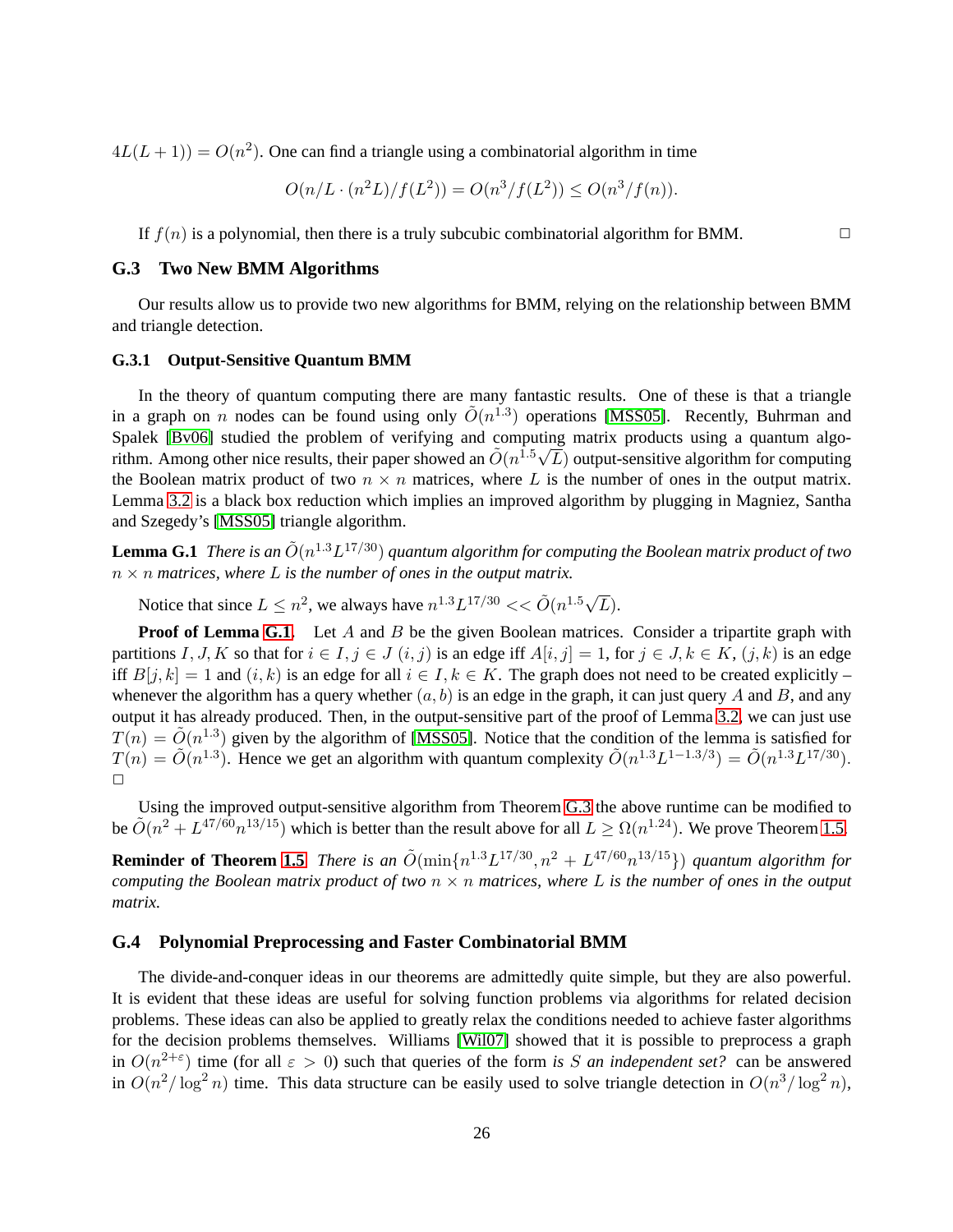by simply querying the neighborhoods of each vertex. Bansal and Williams [\[BW09\]](#page-11-8) show that every graph can be (randomly) preprocessed in  $O(n^{2+\epsilon})$  time so that any batch of  $O(\log n)$  independent set queries can be answered in  $O(n^2/\log^{1.25} n)$  (deterministic) time. This implies an  $O(n^3/\log^{2.25} n)$  randomized triangle detection algorithm. A major limitation in this approach to fast triangle detection is that the preprocessing time apparently must be subcubic. In fact, this subcubic requirement is the only reason why Bansal and Williams' preprocessing algorithm needs randomization. It turns out that in fact any *polynomial* amount of preprocessing suffices:

**Reminder of Theorem [4.2](#page-9-0)** *Suppose there are* k, c > 0 *such that every* n*-node graph can be preprocessed in*  $O(n^k)$  time so that all subsequent batches of  $O(\log n)$  independent set queries  $S_1,\ldots,S_{\log n}$  can be answered in  $O(n^2/\log^c n)$  *time. Then triangle detection (and hence Boolean matrix multiplication) is solvable in*  $O(n^3/\log^{c+1} n)$  time.

That is, in order to attain better combinatorial algorithms for BMM, it suffices to answer independent set queries quickly with any *polynomial* amount of preprocessing. Theorem [4.2](#page-9-0) holds for both randomized and deterministic algorithms: a deterministic preprocessing and query algorithm results in a deterministic BMM algorithm.

**Proof of Theorem [4.2.](#page-9-0)** Let  $a = 1/(2k)$ . Divide the n nodes of the graph into  $n^{1-a}$  parts, each part having at most  $2n^a$  nodes each. For each pair i, j of parts, let  $G_{i,j} = (V_{i,j}, E_{i,j})$  be the subgraph of G restricted to the nodes in parts i and j. Preprocess  $G_{i,j}$  for independent set queries in  $O(n^{ak})$  time. This stage takes  $O(n^{2(1-a)+ak}) \le n^{2-1/k+1/2} \le O(n^{2.5})$  time.

To determine if G has a triangle, partition the set of nodes of G into  $n/\log n$  groups of  $O(\log n)$ nodes earch. For each group  $v_1, \ldots, v_{\log n}$  and all pairs of indices  $i, j = 1, \ldots, n^{1-a}$ , and query  $N(v_1) \cap$  $V_{i,j}, \ldots, N(v_{\log n}) \cap V_{i,j}$  for independence. If any query answers "no" then report that there is a triangle;if all queries answer "yes" over all nodes then report that there is no triangle. This stage takes  $O(n/\log n \cdot n^{2(1-a)})$ .  $n^{2a}/(a\log^c n)) \leq O(n^3/\log^{c+1} n)$  time.

Theorem [4.2](#page-9-0) makes it easy to give derandomized versions of Bansal and Williams' algorithms, since there are deterministic *polynomial time* algorithms for the problems they need to solve, just not subcubic ones.

**Reminder of Theorem [1.4](#page-3-2)** *There is a deterministic combinatorial algorithm for BMM running in*  $O(n^3/\log^{2.25} n)$ *time.*

**Proof of Theorem [1.4.](#page-3-2)** We will show that there is a deterministic combinatorial  $O(n^3/\log^{2.25} n)$  time algorithm for triangle finding. By Corollary [3.1](#page-8-1) this also gives a deterministic combinatorial  $O(n^3/\log^{2.25} n)$ time algorithm for BMM.

The preprocessing algorithm of Bansal and Williams (Theorem 5.1 in [\[BW09\]](#page-11-8)) proceeds by finding an  $\varepsilon$ -pseudoregular partition in the sense of [\[FK99\]](#page-11-15) in  $O(n^2)$  randomized time. The resulting independent set query algorithm answers  $O(\log n)$  independent set queries in  $O(n^2/\log^{1.25} n)$  time and is completely deterministic. Alon and Naor [\[AN06\]](#page-10-1) give a deterministic polynomial time algorithm for computing an  $\varepsilon$ -pseudoregular partition, which works for all  $\varepsilon \le c/\sqrt{\log n}$  for a fixed constant  $c > 0$ . By replacing the randomized preprocessing with the algorithm of Alon and Naor and applying Theorem [4.2,](#page-9-0) we obtain the result.  $\Box$ 

Using the connection between negative triangle and APSP, we can identify a natural query problem on weighted graphs whose solution would give faster APSP algorithms. On a graph with an edge weight function  $c: E \to \mathbb{Z}$ , define a *price query* to be an assignment of node weights  $p: V \to \mathbb{Z}$ , where the answer to a query is yes if and only if there is an edge  $(u, v) \in E$  such that  $p(u) + p(v) > c(u, v)$ . Intuitively, think of  $p(v)$  as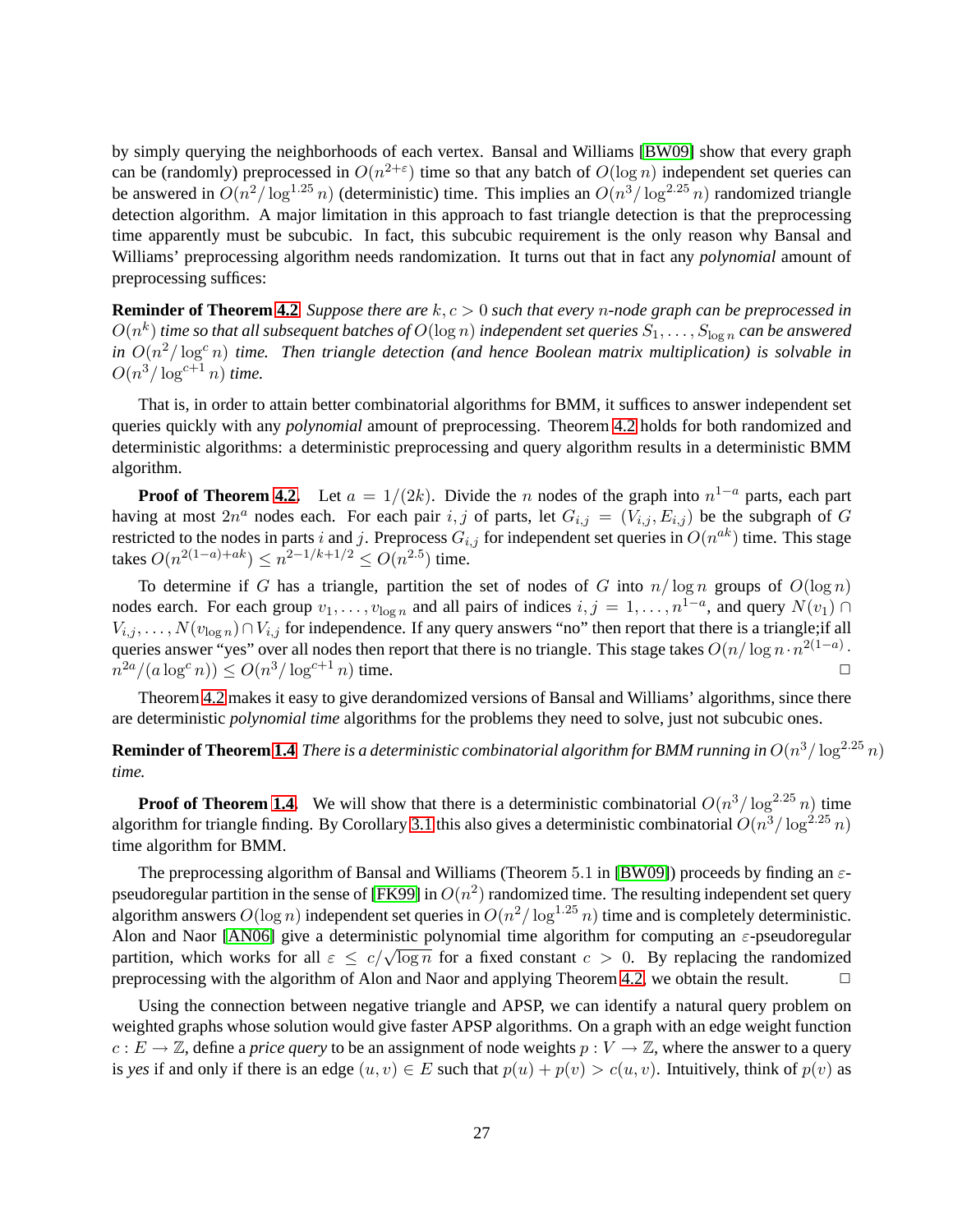a price on node v, the edge weight  $c(u, v)$  as the cost of producing both u and v, and we wish to find for a given list of prices if there is any edge we are willing to "sell" at those prices.

**Reminder of Theorem [4.3](#page-9-1)** *Suppose there are*  $k, c > 0$  *such that every n-node edge-weighted graph can be* preprocessed in  $O(n^k)$  time so that any price query can be answered in  $O(n^2/\log^c n)$  time. Then negative triangle detection is solvable in  $O(n^3/\log^c n)$  time (and hence APSP is solvable in  $O(n^3\log W/\log^c n)$  time.

To some, the contrapositive of Theorem [4.3](#page-9-1) may be more interesting: assuming that APSP needs  $\Omega(n^3/\text{poly}\log n)$ time, there is a *super-polynomial* lower bound on the preprocessing time for efficiently answering price queries.

### <span id="page-28-0"></span>**H A Simplified View of All-Pairs Path Problems and Their Matrix Products**

In this section we consider various algebraic structures other than the  $(\min, +)$  and Boolean semirings. We relate their matrix products and respective triangle problems, showing how several prior results in the area can be simplified in a uniform way.

**Existence-Dominance.** The dominance product of two integer matrices A and B is the integer matrix C such that  $C[i, j]$  is the number of indices k such that  $A[i, k] \leq B[k, j]$ . The dominance product was first studied by Matoušek [\[Mat91\]](#page-12-14) who showed that for  $n \times n$  matrices it is computable in  $O(n^{(3+\omega)/2})$ . The existence-dominance product of two integer matrices A and B is the Boolean matrix C such that  $C[i, j] = 0$ iff there exists a k such that  $A[i, k] \leq B[k, j]$ . This product was used in the design of the first truly subcubic algorithm for the minimum node-weighted triangle problem [\[VW06\]](#page-13-2). Although the existence-dominance product seems easier than the dominance product, the best known algorithm for it actually computes the dominance product.

The existence-dominance product is defined over the (min, ⊙) structure for which  $R = \mathbb{Z} \cup \{-\infty, \infty\}$ and  $a \odot b = 0$  if  $a \leq b$  and  $a \odot b = 1$  otherwise. The corresponding negative triangle problem, the *dominance triangle* problem, is defined on a tripartite graph with parts I, J, K. The edges between I and J are unweighted, and the rest of the edges in the graph have real weights. The goal is to find a triangle  $i, j, k \in I \times J \times K$  such that  $w(i, k) \leq w(k, j)$ .

**Minimum Edge Witness.** The minimum edge witness product is defined over a restriction of the (min, ⊙) structure over  $R = \mathbb{Z} \cup \{\infty, -\infty\}$ , where  $\odot = \times$  is integer multiplication. For an integer matrix A and a  $\{0, 1\}$  matrix B, the  $(i, j)$  entry of the minimum edge witness product C of A and B is equal to  $\min_k(A[i, k] \times$  $B[k, j]$ ). This product is important as it is in truly subcubic time iff APSP on node-weighted graphs is in truly subcubic time. Chan [\[Cha07\]](#page-11-2) used this relation to obtain the first truly subcubic runtime for node-weighted APSP.

The negative triangle problem corresponding to the minimum edge witness product is again the dominance triangle problem. Hence, by Theorem [3.2](#page-6-0) we can conclude that a truly subcubic algorithm for the dominance triangle problem (such as Matoušek's algorithm for the dominance product) implies truly subcubic node-weighted APSP. That is, we get an alternative subcubic algorithm for node-weighted APSP as a byproduct, although it is a bit slower than the best known. To obtain his algorithm for node-weighted APSP, Chan [\[Cha07\]](#page-11-2) gave a completely new algorithm for minimum edge witness product with exactly the same runtime as Matoušek's dominance product algorithm.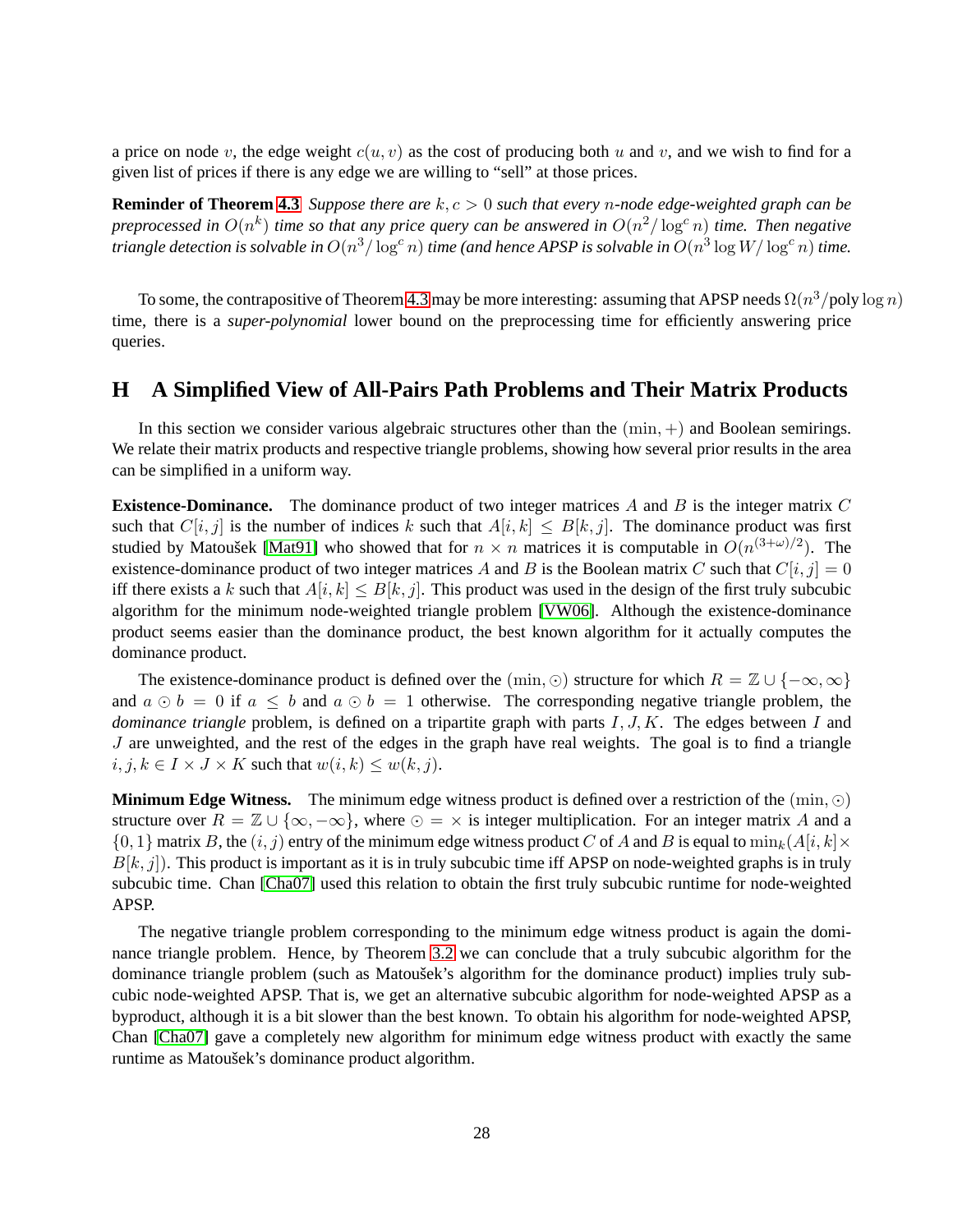**(Min-**≤). The (min, ≤) structure is defined over  $R = \mathbb{Z} \cup \{\infty, -\infty\}$ , where the binary operation  $\leq$  on input a, b returns b if  $a \leq b$  and  $\infty$  otherwise. The first author showed [\[Vas08\]](#page-12-9) that the (min,  $\leq$ ) matrix product is in truly subcubic time iff the all pairs minimum nondecreasing paths problem (also called *earliest arrivals*) is in truly subcubic time. The first truly subcubic runtime for the product,  $O(n^{2+\omega/3})$ , was obtained by the present authors and R. Yuster [\[VWY07\]](#page-13-6). The techniques of Duan and Pettie [\[DP09\]](#page-11-10) also imply an  $O(n^{(3+\omega)/2})$  algorithm.

The negative triangle problem over  $(\min, \leq)$  is the following *nondecreasing triangle* problem: given a tripartite graph with partitions I, J, K and real edge weights, find a triangle  $i \in I, j \in J, k \in K$  such that  $w(i, k) \leq w(k, j) \leq w(i, j).$ 

Both known algorithms for this problem follow from the algorithms for  $(\min, <)$ -product  $[VWY07,$ [DP09\]](#page-11-10) and are somewhat involved. Below we give a simpler  $O(n^{3/2}\sqrt{T(n)})$  algorithm, where  $T(n)$  is the best runtime for finding a triangle in an *unweighted* graph. If matrix multiplication is used, the runtime is the same as in Duan-Pettie's algorithm,  $O(n^{(3+\omega)/2})$ . Furthermore, the algorithm can actually be applied  $O(\log n)$  times to obtain another  $\tilde{O}(n^{(3+\omega)/2})$  algorithm for the  $(\min, \le)$ -product.

<span id="page-29-0"></span>**Theorem H.1 (Nondecreasing Triangle** ≤<sup>3</sup> **Triangle)** *If a triangle in an unweighted graph can be found in*  $T(n)$  *time, then a nondecreasing triangle can be found in*  $O(n^{3/2}\sqrt{T(O(n))})$  *time, and*  $(\min, \leq)$  *product is*  $\sin O(n^{3/2}\sqrt{T(O(n))}\log n)$  *time.* 

**Proof.** We are given a weighted tripartite graph with partitions I, J, K and are looking for a triangle  $i \in I, j \in J, k \in K$  such that  $w(i,k) \leq w(k,j) \leq w(i,j)$ .

Begin by sorting all the edges in the graph, breaking ties in the following way: edges from  $I \times J$  are considered bigger than edges from  $K \times J$  of the same weight which are considered bigger than edges from  $I \times K$  of the same weight; within  $I \times J$  or  $J \times K$  or  $I \times K$  equal edges are arranged arbitrarily.

Let t be a parameter. For every vertex  $v$  in J or K, consider the sorted order of edges incident to  $v$  and partition it into at most  $n/t$  buckets of t consecutive edges each and at most one bucket with  $\leq t$ ; let  $B_{vb}$ denote the b-th bucket for node v. For each edge  $(x, v)$  such that v is in J or K and  $(x, v)$  is in  $B_{vb}$ , go through all edges  $(v, y)$  in  $B_{vb}$  and check whether  $x, v, y$  forms a nondecreasing triangle. This takes  $O(n^2t)$ time.

Partition the edges of the graph by taking  $O(n/t)$  consecutive groups of  $\leq nt$  edges in the sorted order of all edges. Let  $G_q$  denote the g-th such group. For each g, consider all buckets  $B_{vb}$  of vertices v in J or K such that there is some edge  $(v, x) \in B_{vb} \cap G_g$ . There can be at most 4n such buckets: there are at most  $n + nt/t = 2n$  buckets completely contained in  $G<sub>q</sub>$  and at most 2n straddling  $G<sub>q</sub>$  at most one per vertex per group boundary.

Create a tripartite graph  $H_g$  for each g as follows.  $H_g$  has partitions  $H_g^I$ ,  $H_g^J$  and  $H_g^K$ .  $H_g^I$  has a node for each  $i \in I$ . For  $S \in \{J, K\}$   $H_g^S$  has a node for each node bucket  $B_{vb}$  such that  $B_{vb} \cap G_g \neq \emptyset$  and  $v \in S$ . Therefore  $H<sub>q</sub>$  has  $\leq 9n$  nodes.

The edges of  $H_g$  are as follows. For all  $B_{jb} \in H_g^J$  and  $B_{kb'} \in H_g^K$ ,  $(B_{jb}, B_{kb'})$  is an edge if  $(j, k)$  is an edge and it is in  $B_{jb} \cap B_{kb'}$ . For  $i \in H_g^I$  and  $B_{jb} \in H_g^J$ ,  $(i, B_{jb})$  is an edge in  $H_g$  iff  $(i, j) \in E$  and there is a bucket  $b' < b$  such that  $(i, j) \in B_{jb'}$ . For  $i \in H_g^I$  and  $B_{kb} \in H_g^K$ ,  $(i, B_{kb})$  is an edge in  $H_g$  iff  $(i, k) \in E$  and there is a bucket  $b' > b$  such that  $(i, k) \in B_{kb'}$ .

Any triangle i,  $B_{jb}$ ,  $B_{k,b'}$  in  $H_q$  corresponds to a nondecreasing triangle i, j, k in G. If a nondecreasing triangle i, j, k of G is not contained in any  $H_g$ , then for some b either both  $(i, j)$  and  $(j, k)$  are in  $B_{jb}$  or both  $(i, k)$  and  $(j, k)$  are in  $B_{kb}$ , both cases of which are already handled.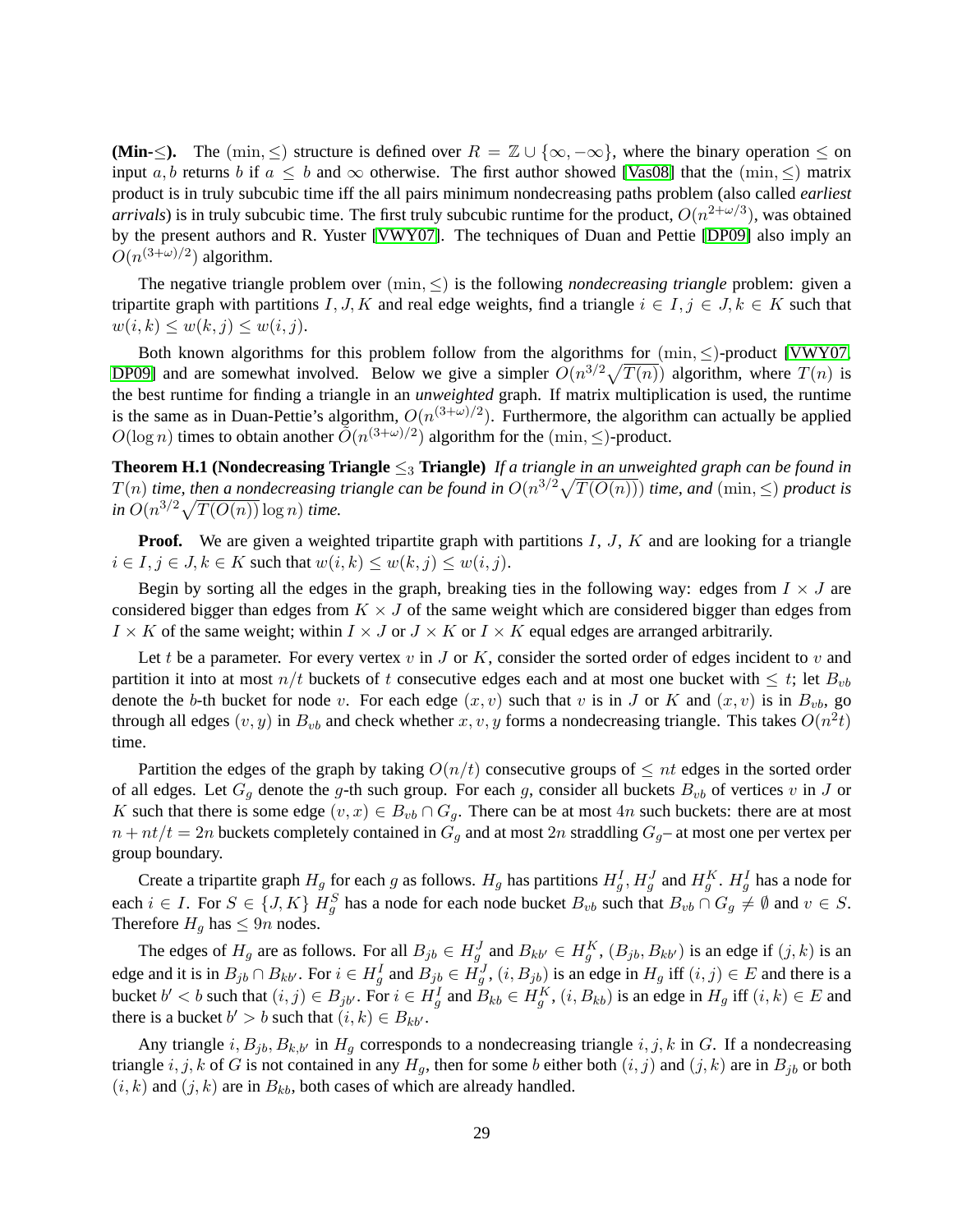The runtime is  $O(n^2t + T(9n) \cdot n/t)$ . Setting  $t = \sqrt{T(9n)/n}$ , the time becomes  $O(n^{3/2}\sqrt{T(9n)})$ .  $\Box$ 

**Min-Max.** The subtropical semiring (min, max) is defined over  $R = \mathbb{Z} \cup \{\infty, -\infty\}$ . The (min, max) matrix product was used by the present authors and R. Yuster [\[VWY07\]](#page-13-6) to show that the all pairs bottleneck paths problem is in truly subcubic time. The current best algorithm for the problem runs in  $O(n^{(3+\omega)/2})$  time by Duan and Pettie [\[DP09\]](#page-11-10). The (min, max) product is an important operation in fuzzy logic, where it is known as the *composition of relations* ([\[DP80\]](#page-11-16), pp.73).

The negative triangle problem over (min, max) is the following IJ*-bounded triangle* problem. Given a tripartite graph with partitions I, J, K and real weights on the edges, find a triangle  $i \in I$ ,  $j \in J$ ,  $k \in K$ such that both  $w(i, k) \leq w(i, j)$  and  $w(j, k) \leq w(i, j)$ , *i.e.* the largest triangle edge is in  $I \times J$ . We note that any algorithm for the nondecreasing triangle problem also solves the IJ-bounded triangle problem: any IJ-bounded triangle appears as a nondecreasing triangle either in the given graph, or in the graph with partitions  $J$  and  $K$  swapped. Hence a corollary to Theorem [H.1](#page-29-0) is that an  $IJ$ -bounded triangle can be found in  $O(n^{3/2}\sqrt{T(n)})$  time, where  $T(n)$  is the runtime of a triangle detection algorithm for unweighted graphs.

### <span id="page-30-0"></span>**I Extension to 3SUM**

Finally, we describe an application of the ideas in this paper to the 3SUM problem. We show that the 3SUM problem has a truly *subquadratic* algorithm if and only if the All-Ints-3SUM problem does. In both problems, one is given a list A of n integers each. In All-Numbers-3SUM one needs to return *all* integers c in A such that there are  $a, b \in A$  with  $a + b + c = 0$ , and for 3SUM one merely has to detect whether one such c exists.

The All-Ints 3SUM problem is a generalization of the 3SUM problem: given three lists  $A, B, C$  of n integers each, one wants to determine *all* integers  $a \in A$  such that there exist  $b \in B$ ,  $c \in C$  with  $a+b+c=0$ . We show that our techniques can be used to show the theorem below.

**Theorem I.1 (All-Ints 3SUM**  $\equiv_2$  **3SUM**) *All-Ints* 3*SUM is in truly subquadratic time iff* 3*SUM is in truly subquadratic time.*

**Proof.** We first use a hashing scheme given by Dietzfelbinger [\[Die96\]](#page-11-17) and used by Baran, Demaine and Patrascu [\[BDP08\]](#page-10-4) which maps each distinct integer independently to one of  $\sqrt{n}$  buckets<sup>[8](#page-30-1)</sup>. For each  $i \in [\sqrt{n}]$ , let  $A_i, B_i$ , and  $C_i$  be the sets containing the elements hashed to bucket i. The hashing scheme has two nice properties:

- 1. for every pair of buckets  $A_i$  and  $B_j$  there are two buckets  $C_{k_{ij0}}$  and  $C_{k_{ij1}}$  (which can be located in  $O(1)$ time given  $i, j$ ) such that if  $a \in A_i$  and  $b \in B_j$ , then if  $a + b \in C$  then  $a + b$  is in either  $C_{k_{ij0}}$  or  $C_{k_{ij1}}$ ,
- 2. the number of elements which are mapped to buckets with at least  $3\sqrt{n}$  elements is  $O(\sqrt{n})$  in expectation.

After the hashing we process all elements that get mapped to large buckets (size  $> 3\sqrt{n}$ ). Suppose  $a \in A$  is such an element (WLOG it is in A). Then go through all elements b of B and check whether  $a + b \in C$ . This takes  $O(n^{1.5})$  time overall in expectation.

<span id="page-30-1"></span><sup>&</sup>lt;sup>8</sup>The scheme performs multiplications with a random number and some bit shifts hence we require that these operations are not too costly. We can ensure this by first mapping the numbers down to  $O(\log n)$  bits, e.g. by computing modulo some sufficiently large  $\Theta(\log n)$  bit prime.